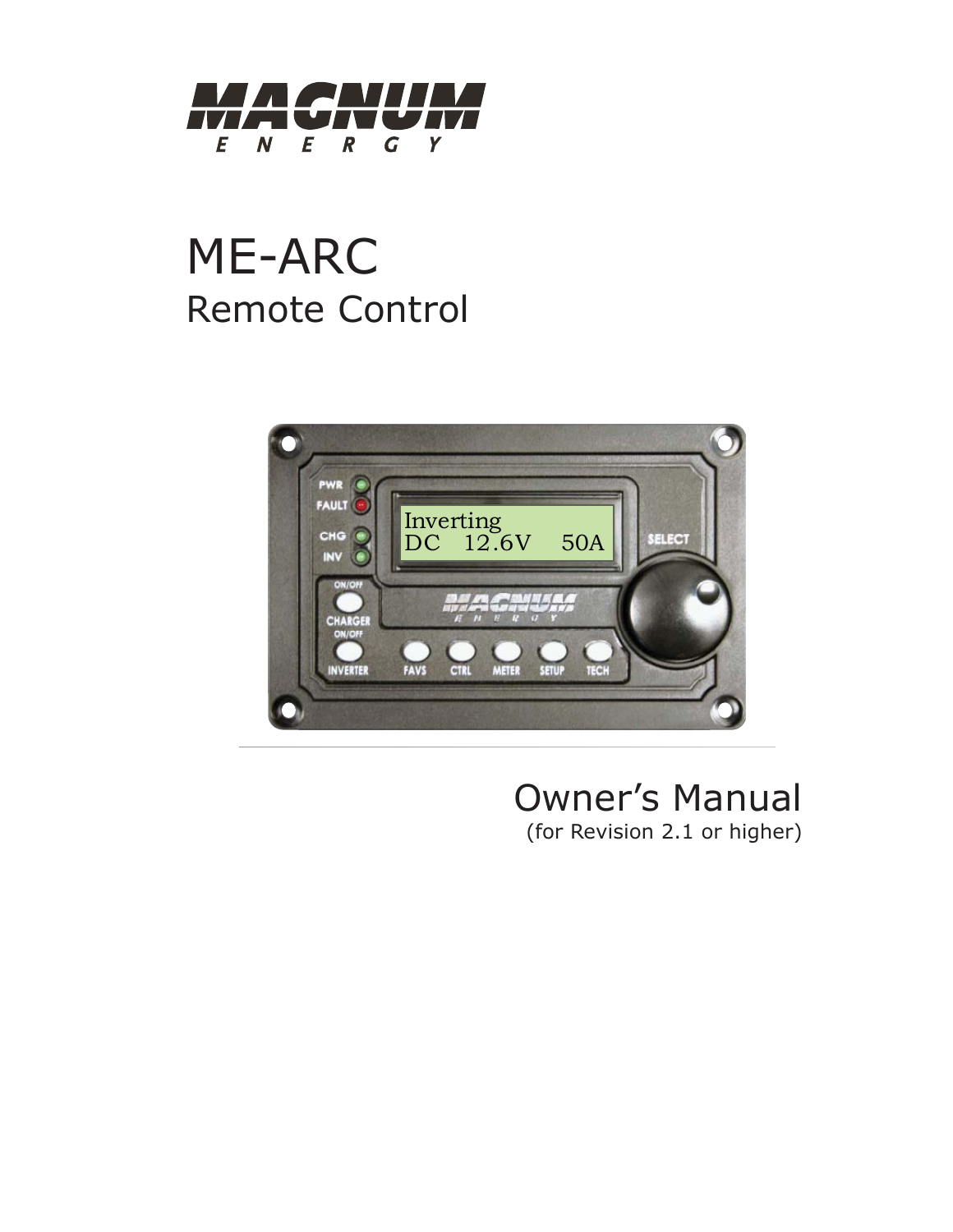# **Disclaimer of Liability**

Since the use of this manual and the conditions or methods of installation, operation, use and maintenance of the ME-ARC are beyond the control of Magnum Energy Inc., this company does not assume responsibility and expressly disclaims liability for loss, damage or expense, whether direct, indirect, consequential or incidental, arising out of or anyway connected with such installation, operation, use, or maintenance.

Due to continuous improvements and product updates, the images shown in this manual may not exactly match the unit purchased.

#### **Restrictions on Use**

The ME-ARC remote shall not be used in connection with life support systems, life saving or other medical equipment or devices. Using the ME-ARC with this particular equipment is at your own risk.

#### **Important Product Safety Instructions**

This manual contains important safety instructions that must be followed during the installation and operation of this product. Read all instructions and safety information contained in this manual before installing or using this product.

- All electrical work must be performed in accordance with local, state and federal electrical codes.
- This product is designed for indoor / compartment installation. It must not be exposed to rain, snow, moisture or liquids of any type.
- Use insulated tools to reduce the chance of electrical shock or accidental short circuits.
- Remove all jewelry such as rings, watches, bracelets, etc., when installing or performing maintenance on the inverter.

• Always disconnect the batteries or energy source prior to installing or performing maintenance on the inverter. Live power may be present at more than one point since an inverter utilizes both batteries and AC. Turning off the inverter may not reduce this risk. As long as AC power is connected, it will pass thru the inverter regardless of the power switch on the inverter or the ON/OFF INVERTER button on the remote.

#### **Safety Symbols**

To reduce the risk of electrical shock, fire, or other safety hazard, the following safety symbols have been placed throughout this manual to indicate dangerous and important safety instructions.



**WARNING:** This symbol indicates that failure to take a specified action could result in physical harm to the user.



**CAUTION:** This symbol indicates that failure to take a specified action could result in damage to the equipment.



**Info:** This symbol indicates information that emphasizes or supplements important points of the main text.



**Remedy:** This symbol provides possible solutions for related issues.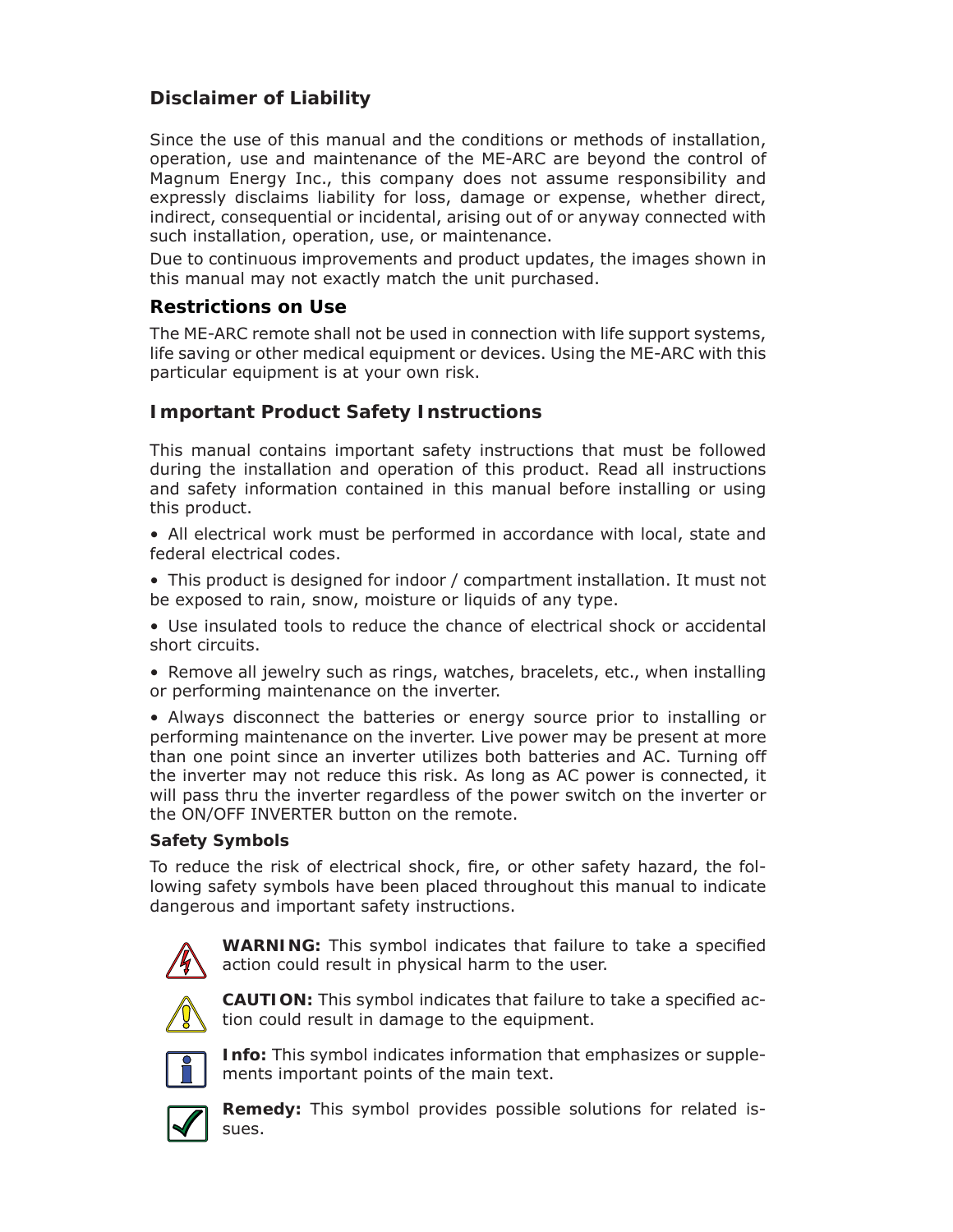# Table of Contents

| © 2010 Magnum Fnergy, Inc. |
|----------------------------|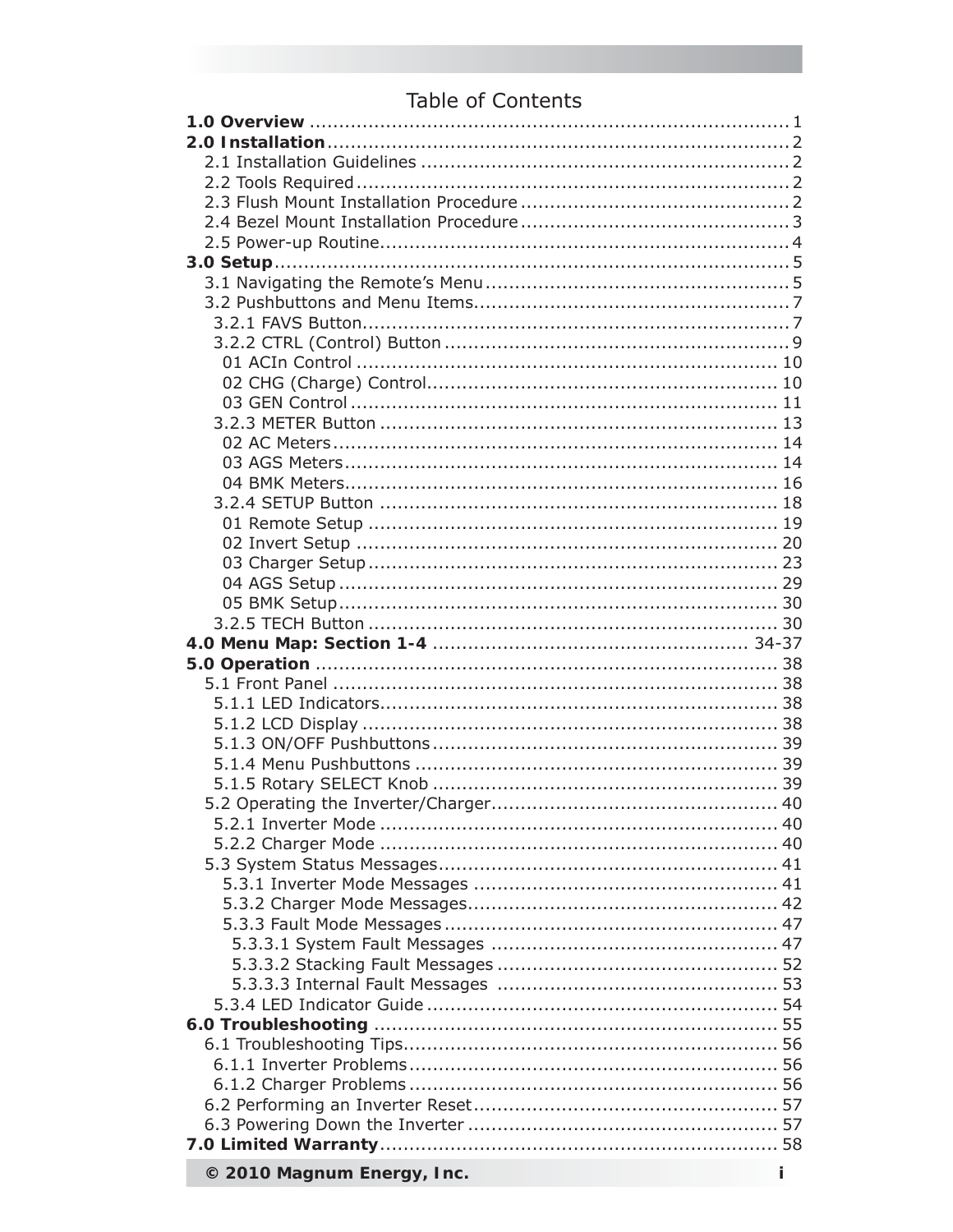# List of Figures

| Figure 4-1, Inverter/Charger Menu Map (Pages 1 - 4) 34-37 |  |
|-----------------------------------------------------------|--|
| Figure 5-1, ME-ARC Front Panel Controls and Indicators 38 |  |
|                                                           |  |
|                                                           |  |
|                                                           |  |
|                                                           |  |
|                                                           |  |
|                                                           |  |
|                                                           |  |
|                                                           |  |
|                                                           |  |
|                                                           |  |
|                                                           |  |
|                                                           |  |
|                                                           |  |
|                                                           |  |
|                                                           |  |
|                                                           |  |
|                                                           |  |
|                                                           |  |
|                                                           |  |
|                                                           |  |
|                                                           |  |
|                                                           |  |
|                                                           |  |
|                                                           |  |

# List of Tables

| Table 6-1, Remote Control Troubleshooting Guide  55 |  |
|-----------------------------------------------------|--|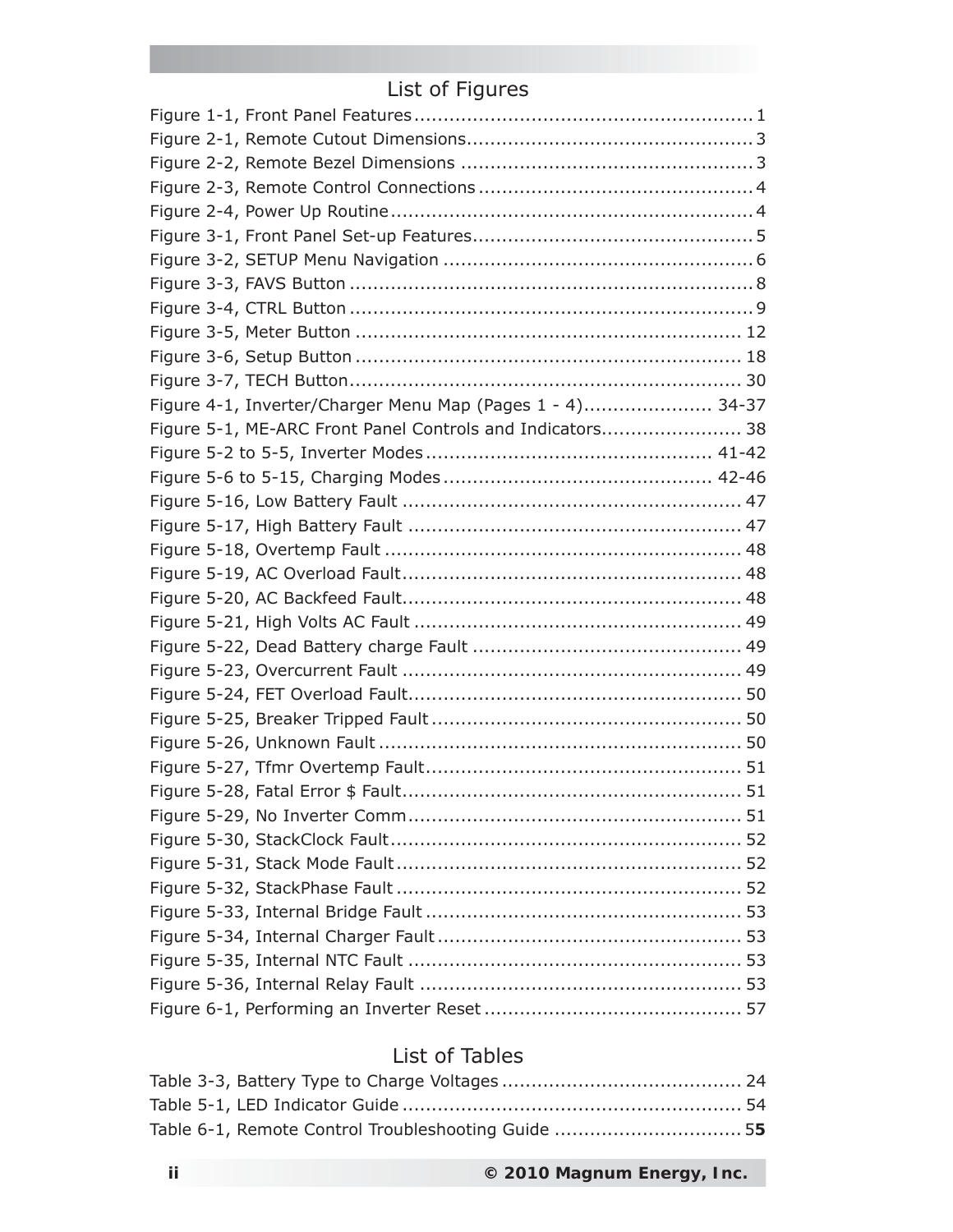### **1.0 Overview**

The ME-ARC remote control allows you to monitor and customize the operating parameters for your Magnum inverter/charger. It is the same remote used on all Magnum inverter/charger models in the ME, MM, MS, MS-AE, MS-PAE and RD Series lines so there is no cross-platform confusion.

The ME-ARC50 comes standard with a 50 foot, 4-conductor (twisted-pair) telephone cable and includes non-volatile memory (preserves adjustable settings, even if power to the remote or inverter is removed). The Magnum remote control includes all of the programming and operation functions included in an easy-to-use package.



**Info:** This manual is for the ME-ARC with revision 2.1 or higher; see the *TECH: 02 Revisions* display on page 16 for information on how to determine your revision level.



*Figure 1-1, Front Panel Features*

The ME-ARC is equipped with the following features:

• **LED Indicators** *-* The at-a-glance LEDs provide the inverter/charger status in a straightforward way.

• **LCD Display** *-* The LCD display is a 16 x 2 line (32 characters total), alphanumeric display used for setting up the inverter/charger operation, as well as viewing current status or fault messages.

• **ON/OFF Pushbuttons (x2)** *-* Allows the inverter or charger to be independently and quickly enabled or disabled.

• **Menu Pushbuttons (x5)** *-* The menu pushbuttons allow the inverter or charger to be configured to your specific system preferences. These menus also allow simple access to menu items that can help with monitoring and troubleshooting your inverter/charger system.

• **Rotary Knob / SELECT button -** The rotary encoder knob is similar to a dash radio knob and is used to quickly scroll through and select various menu items and settings. Pushing this rotary knob allows you to "SELECT" a menu item, or to "Save" a setting once it is displayed on the LCD screen.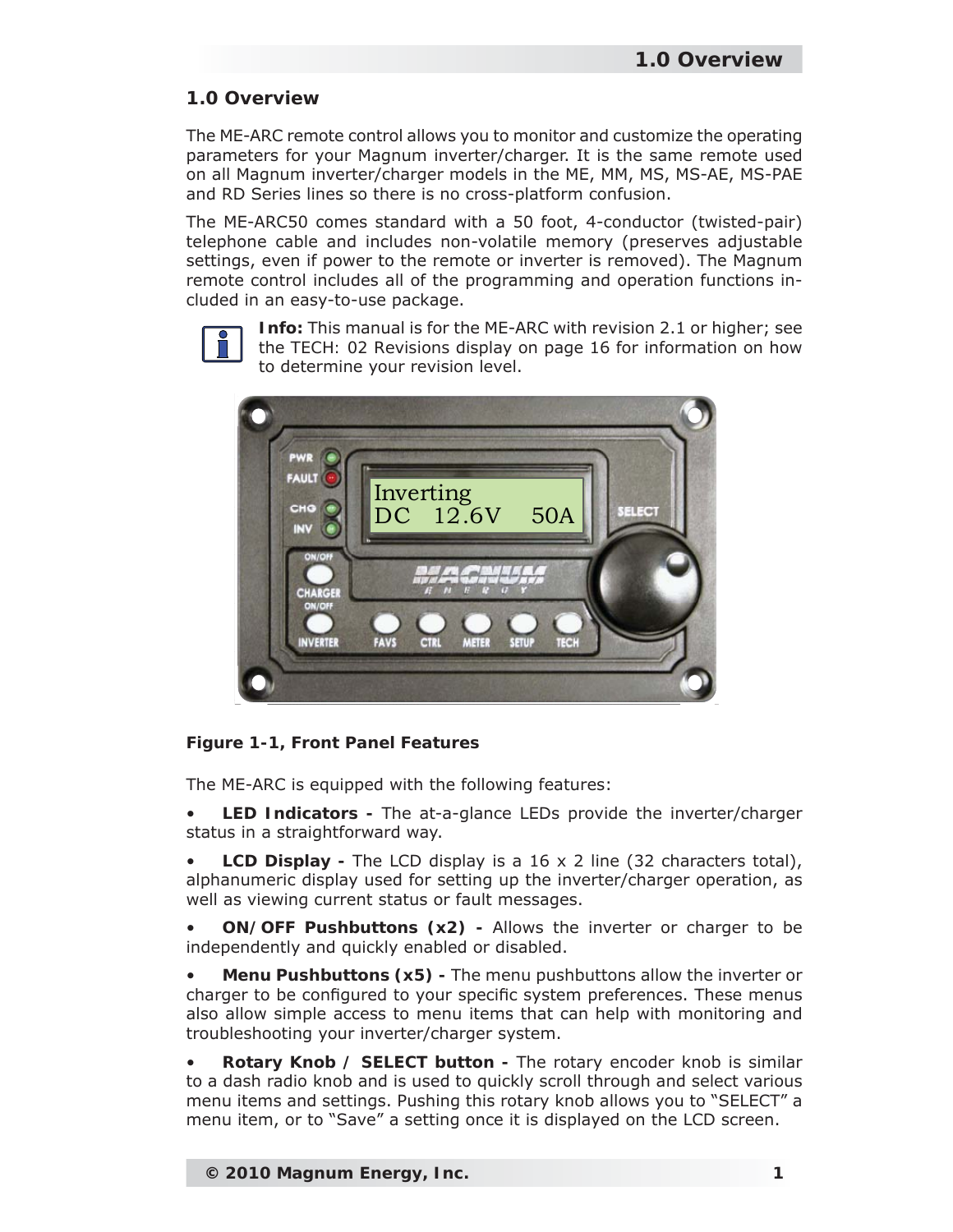# **2.0 Installation**

### **2.0 Installation**

Before installing the remote, read the entire installation section to determine how you are going to install your ME-ARC. The more thorough you plan in the beginning, the better your inverter needs will be met.



**Info:** Installations should be performed by qualified personnel, such as a licensed or certified electrician. It is the installer's responsibility to determine which safety codes apply and to ensure that all applicable installation requirements are followed. Applicable installation codes vary depending on the specific location and application.



**Info:** Review the "Important Product Safety Information" on the front inside cover page before any installation.

#### **2.1 Installation Guidelines**

• Before connecting any wires, determine the remote cable route throughout the home or vehicle/boat, both to and from the inverter.

• Always check for existing electrical, plumbing or other areas of potential damage BEFORE drilling or cutting into walls to mount the remote.

• Make sure all wires have a smooth bend radius and do not become kinked.

• If installing this remote in a boat, RV or truck; ensure the conductors passing through walls, bulkheads or other structural members are protected to minimize insulation damage such as chafing, which can be caused by vibration or constant rubbing.

#### **2.2 Tools Required**

Installing the remote control is a simple process and requires the following tools:

- Phillips screwdriver Level Drill
- Cut-out tool (knife/saw) Pencil Drill bit (7/64")

#### **2.3 Flush Mount Installation Procedure**

1. Select an appropriate location to install the remote control. Allow ample room to access the remote's adjustment dial and to view the LEDs. Ensure the viewing angle of the display is appropriate.

2. Refer to Figure 2-1 for hole and cutout dimensions.

3. Run the remote cable between the remote and the inverter/charger. This cable is a 4-wire, twisted-pair, telephony standard with RJ11 connectors on each end. A standard telephone cable may be substituted if the provided remote cable is not able to be used.

4. Connect the remote cable into the RJ11 "Remote" port (has blue label) on the inverter/charger (see Figure 2-3).

5. Have the inverter connected to batteries, but ensure the inverter is off and that no AC power is connected to the inverter.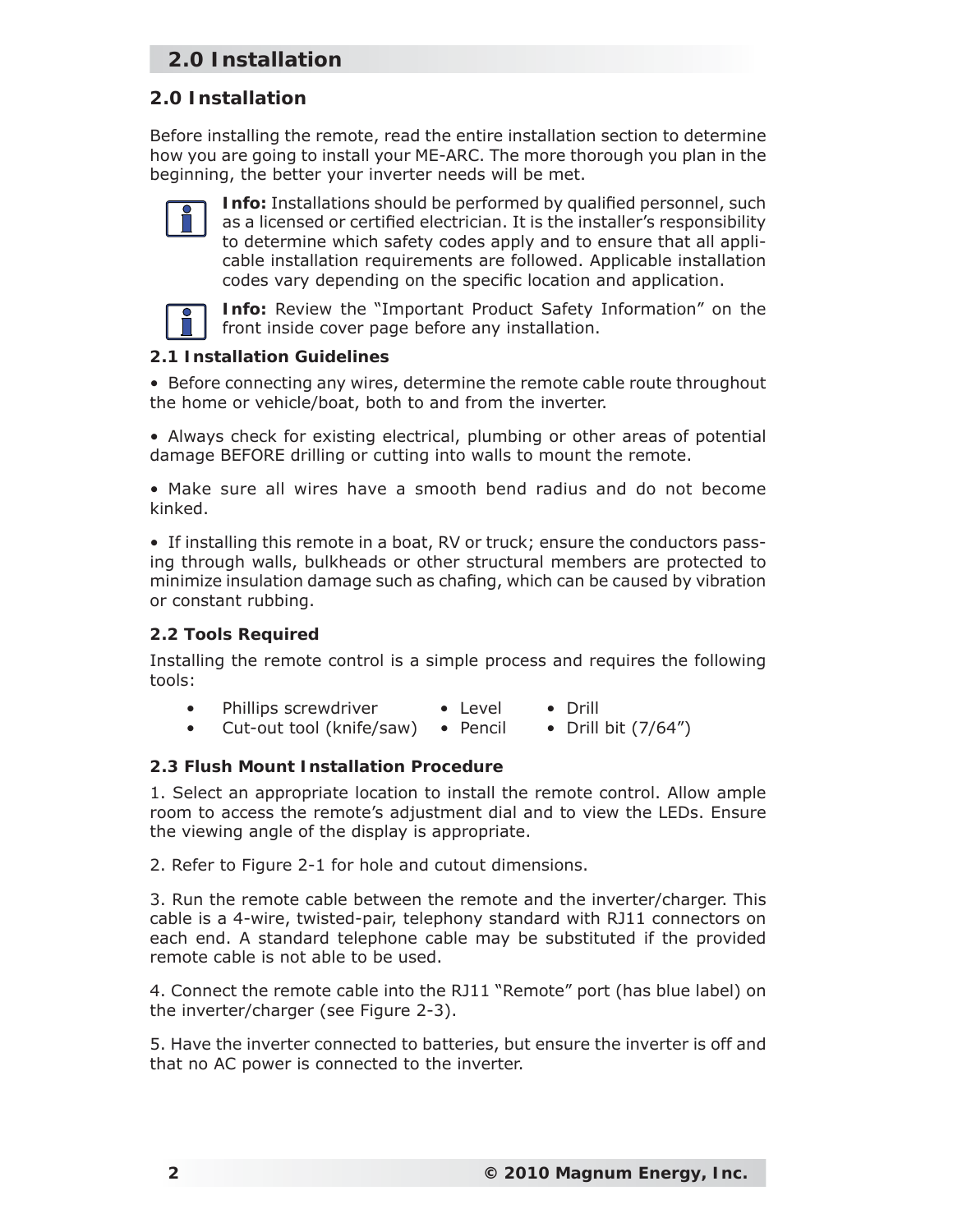

*Figure 2-1, Remote Cutout Dimensions*

#### **2.4 Bezel Mount Installation Procedure**

1. Select an appropriate location to install the remote control. Allow ample room to access the remote's adjustment dial and to view the LEDs. Ensure the viewing angle of the display is appropriate.

2. Refer to Figure 2-2 for mounting dimensions. Use the 3 1/4 x 5 1/4 dimensions for mounting the bezel. Mount the remote to the bezel and run the cable through the notch or out the back of the bezel for best mounting.

3. Run the remote cable between the remote and the inverter/charger. This cable is a 4-wire, twisted-pair, telephony standard with RJ11 connectors on each end. A standard telephone cable may be substituted if the provided remote cable is not able to be used.

4. Connect the remote cable into the RJ11 "Remote" port (has blue label) on the inverter/charger (see Figure 2-3).

5. Have the inverter connected to batteries, but ensure the inverter is off and that no AC power is connected to the inverter.



*Figure 2-2, Remote Bezel Dimensions*

**© 2010 Magnum Energy, Inc. 3**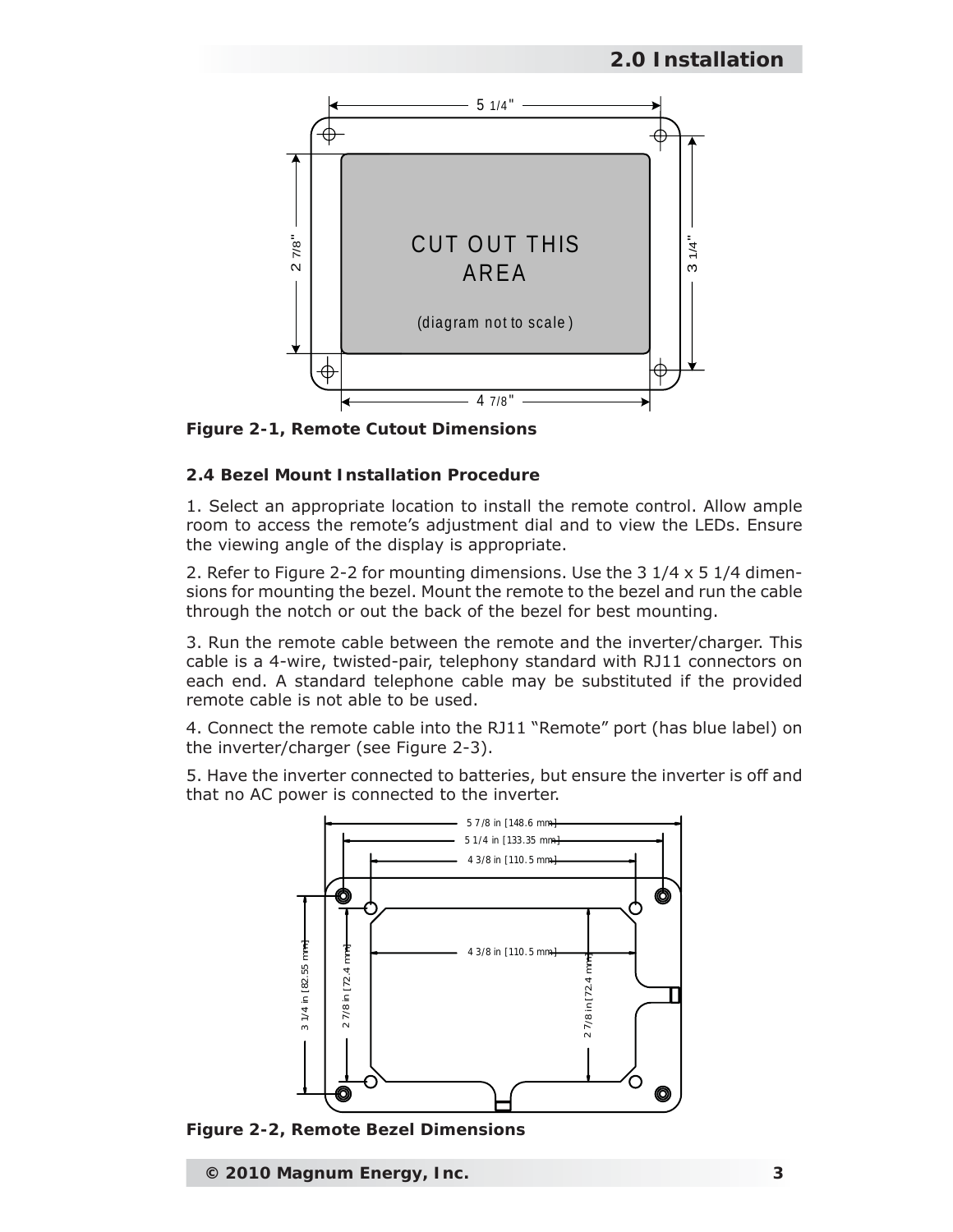# **2.0 Installation**



**Info:** All power to operate the remote control is provided by the inverter/charger through the remote cable.

6. While monitoring the front of the remote, connect the other end of the cable into the RJ11 jack on the backside of the remote (see Figure 2-3).

7. Immediately upon connecting the remote cable, all the LED's will come on as the unit goes through a self-test. After the initial self-test completes, text should appear with a system status message indicating the current state of the inverter/charger. If not, please refer to the troubleshooting section.

8. Secure the remote to the wall using the four 6 x 3/4" screws provided.

9. The remote is ready for setup.



*Figure 2-3, Remote Control Connections*

#### **2.5 Power-up Routine**

**Power up Routine:** When the ME-ARC is first connected to the inverter a power up routine is initialized. During the power up routine the LCD will read: Magnum Energy, Self Test, (C) 2009, Connecting to..., ME-ARC V #.#, INV/CHG V  $#.*$ . **•**

After the initial power up routine is finished the remote will be displaying "Set Clock".



*Figure 2-4, Power Up Routine*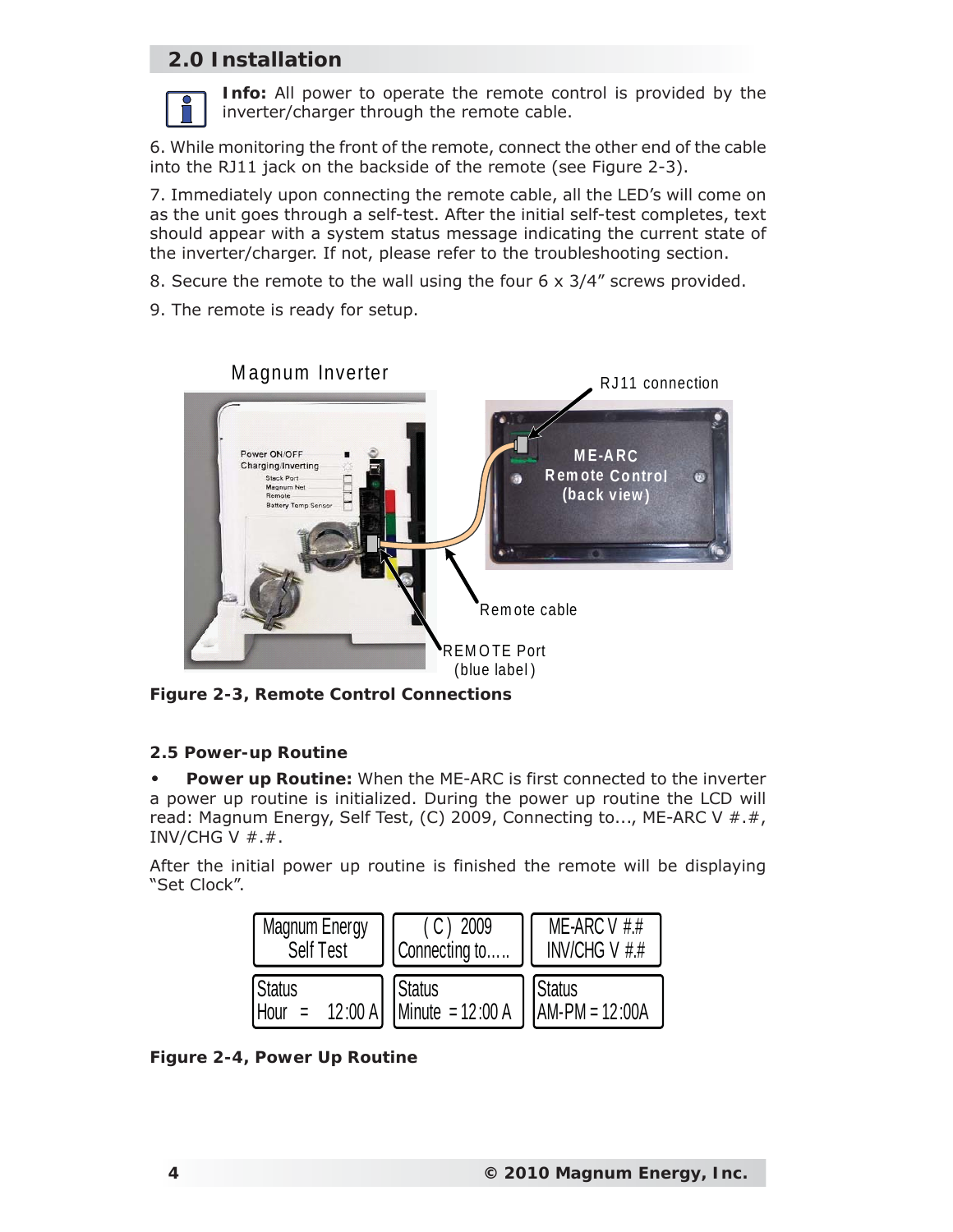When the remote is connected to a Magnum inverter/charger, the settings in the remote control determine the inverter/charger operating parameters. The default settings in the remote control (see Table 3-4, Inverter/Charger Default Settings) are adequate for most installations, however you have the option to change some of the operating parameters if required. This section will show you how to navigate the remote, give you an understanding of the function of each adjustable setting, and help you decide what setting should be used.

### **3.1 Navigating the Remote's Menu**

The ME-ARC has an internal structure that provides menu items and adjustable settings that provide the ability to configure your inverter/charger to your specific parameters.



**Info:** See Figure *4-1, Inverter/Charger Menu Map* for a complete map of the inverter/charger menu items and adjustable settings.

Familiarize yourself with the items on the front panel which are used to find, adjust and save the desired setting. They are:

• **LCD Display** *-* The bottom line of the LCD display shows the menu items, adjustable settings, or the meters display information.



**Info:** The bottom line of the LCD display returns to the Home Screen to show DC voltage and current (see *Figure 3-1*) after 5 minutes - if no buttons have been pressed.



**Info:** When the "**←**" (left facing arrow) symbol is shown on the display it indicates that the displayed setting has been selected and will be used.

**Menu Pushbuttons (x5)** - These five buttons allow simple access to the menu items that can help with configuring, monitoring and troubleshooting your inverter/charger system.

• **Rotary SELECT Knob -** This knob allows you to quickly scroll through and select various menu items and settings. Pushing on the knob selects the menu item to change or saves this current selection. Refresh the LCD display by holding this knob down for 7 seconds.



*Figure 3-1, Front Panel Set-up Features*

**© 2010 Magnum Energy, Inc. 5**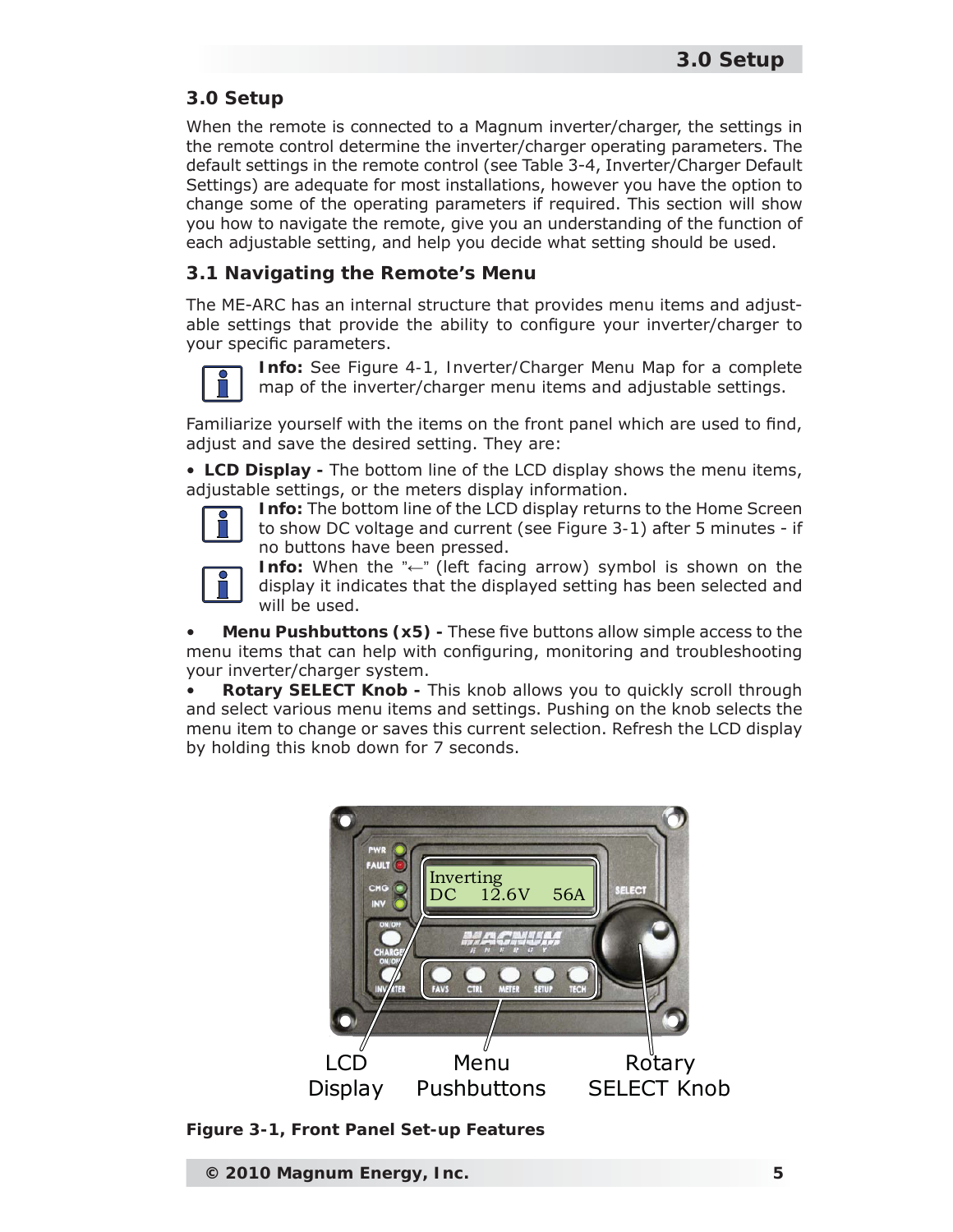

**1.** Press the SETUP Menu button .

Bottom line shows a menu heading.

**2.** Turn the SELECT knob to the desired menu heading.





Top line show menu item. Bottom line shows current setting\*

\*[if this setting is correct, rotate the SELECT knob to continue to the next menu item].

**4.** Press the SELECT knob to change the desired setting.



Rotate the SELECT knob to the desired setting. When the bottom line shows the desired setting -

**5.** Press the SELECT knob to "save" this desired setting.

*Figure 3-2, SETUP Menu Navigation*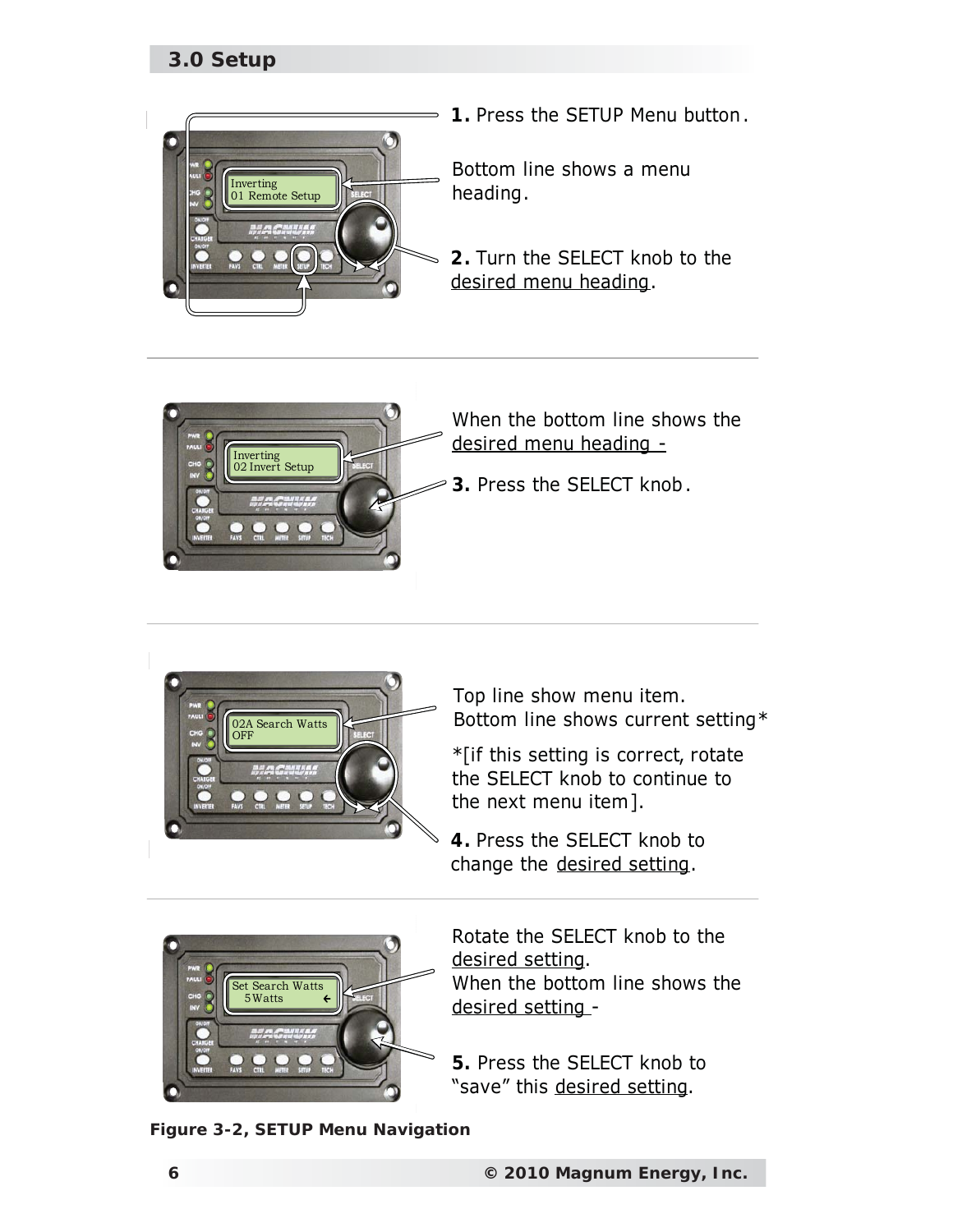#### **3.2 Pushbuttons and Menu Items**

The five menu pushbuttons (FAVS, CTRL, METER, SETUP or TECH) allow the inverter/charger system to be configured to your specific preferences. These menus also allow you to access menu items that can help with monitoring and troubleshooting your system.

Read this section to help understand the function of each Menu button and the configurable settings - to determine if they should be changed to optimize the operation of the inverter/charger.

#### **3.2.1 FAVS Button**

The FAVS button is short for FAVORITES. This button is similar to the Favorites button on your TV remote, it allows you to store the most frequently used menu items for quick reference or changes to the system.

This menu button allows 5 menu items to be stored for quick access without having to find them within the SETUP or other control buttons. The 5 menu items stored under the FAVS button should be the "favorite" menus most often used.

Before changing the default FAVS menu items it is suggested that you thoroughly review all the menu items in the menu map on pages 34 thru 37 and make a short list of the items you think you will use most often. Once you have determined which 5 items you would like to make your favorites, then decide in what order you would like those menus to appear under the FAVS button. This is important since you will assign a FAVS position 1-5 for each menu item you select to be a FAVS.

Menu items can be changed anytime under the FAVS button. Navigate to the menu item that you would like to set as a favorite, then push and hold the FAVS button for 3 seconds. After 3 seconds the screen will show "Select FAV: F1" on the bottom line. Rotate the knob to select FAVS 1 through 5. Once you have decided which location you would like the menu item to be in, press the SELECT knob to save the menu item at the selected location.



**Info:** The FAVS button can be used to store menu items that would otherwise not be accessible after a PIN has been set for the SETUP menu.



**Info:** Menu "Headings" cannot be stored in FAVS, only menu "Items". Menu headings are identified with a number followed by the Menu heading. Menu items are identified by a number followed by a letter.

**Example:** "02 Invert Setup" is a menu heading



**Example:** "02A Search Watts" is a menu item

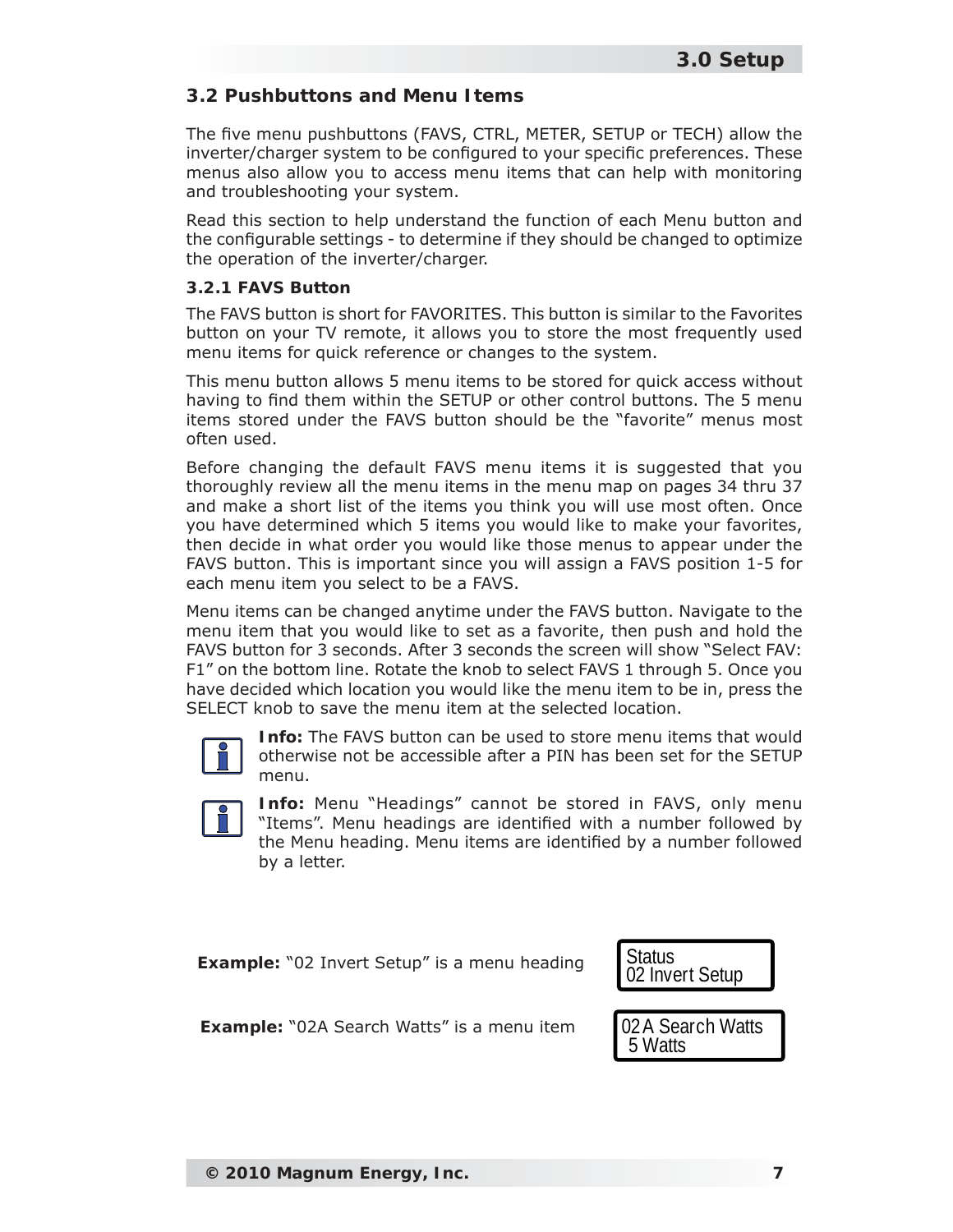The FAVS button has five default menu items stored from the factory and may be changed by accessing menu items using the METER, SETUP or TECH button.



#### *Figure 3-3, FAVS Button*

#### **Default Settings:**

**Info:** Refer to page 6, 3.2.1 FAVS button for information on how to change a FAVS menu item.

**FAVS: F1 Search Watts -** Search Watts is the F1 default (FAVS #1). Refer to page 20 for SETUP 02A Search Watts on how to adjust the Search Watt setting.

**FAVS: F2 LBCO Setting -** LBCO (Low Battery CutOut) is the F2 default (FAVS #2). Refer to page 20 for SETUP 02B LBCO setting on how to adjust the LBCO setting.

**FAVS: F3 AC Input Amps -** AC Input Amps is the F3 default (FAVS #3). Refer to page 24 for SETUP 03A AC Input Amps on how to adjust the AC Input Amps

**FAVS: F4 Battery Type -** Battery Type is the F4 default (FAVS #4). Refer to page 24 for SETUP 03B Battery Type on how to set the Battery Type.

FAVS: F5 Gen Control - Gen Control is the F5 default (FAVS #5). Refer to page 11 for CTRL 03 Gen Control on how to operate the Gen Control function.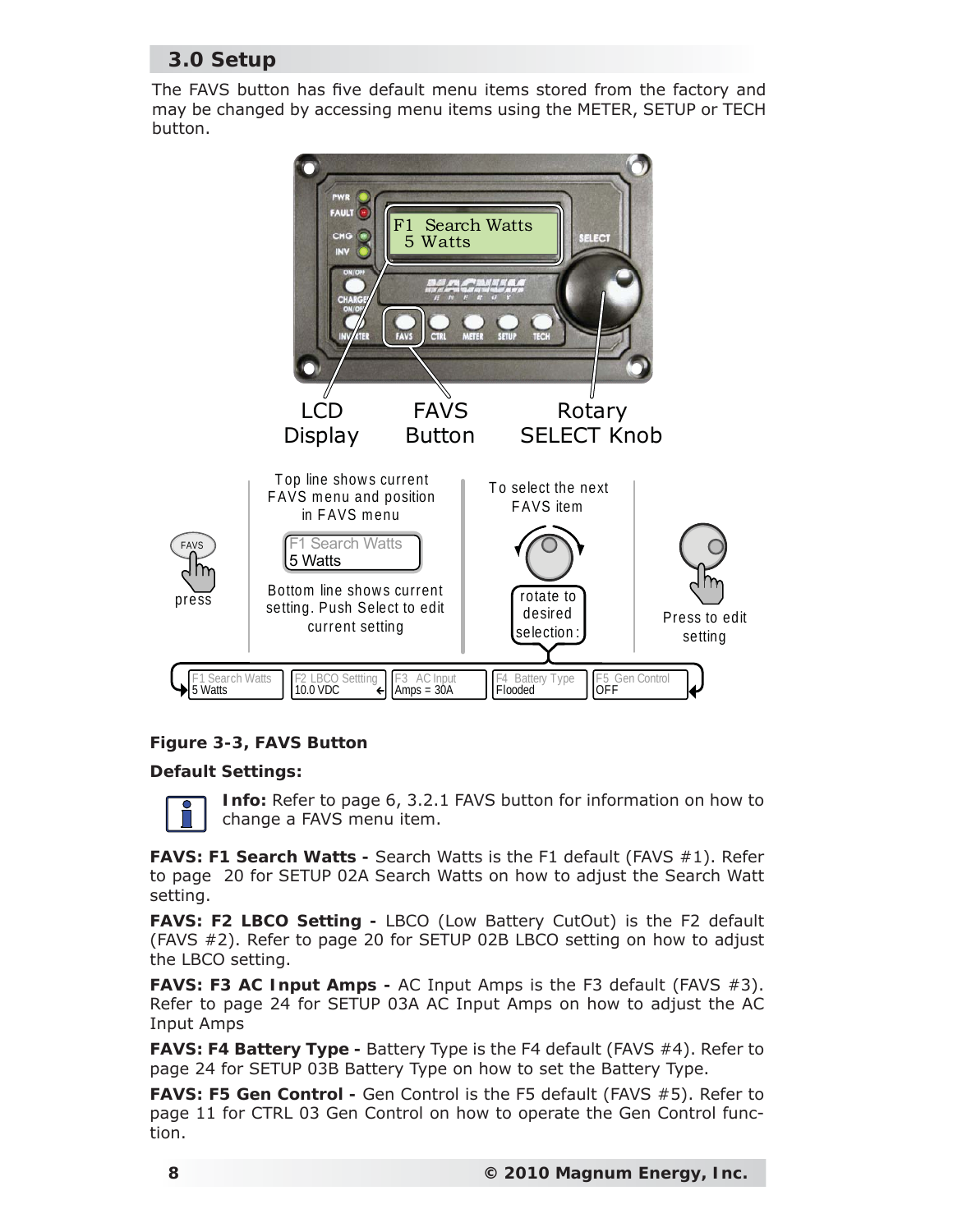

*Figure 3-4, CTRL Button*

# **3.2.2 CTRL (Control) Button**

The CTRL menu button contains the menus for "ACIN CONTROL", "CHG CON-TROL" and "GEN CONTROL". The CTRL button gives you quick control of the main functions of the inverter/charger without having to access the SETUP menus in order to change operation of the inverter/charger or generator.

The SETUP menus are used to program all of the user settings for operation of the inverter/charger and accessories. Once the settings have been programmed in the SETUP menus the features can then be enabled using the CTRL button.

**Example:** In the SETUP menu "02C AC In - Time" you set the time of day (e.g. 12AM to 8AM) that you want the inverter to connect to the incoming AC. Once this time is set in the setup menu use the CTRL button to access the "ACIn Control" menu and select "Time Connect". When "Time Connect" is selected the inverter/charger will only connect to AC when the time is between 12AM and 8AM.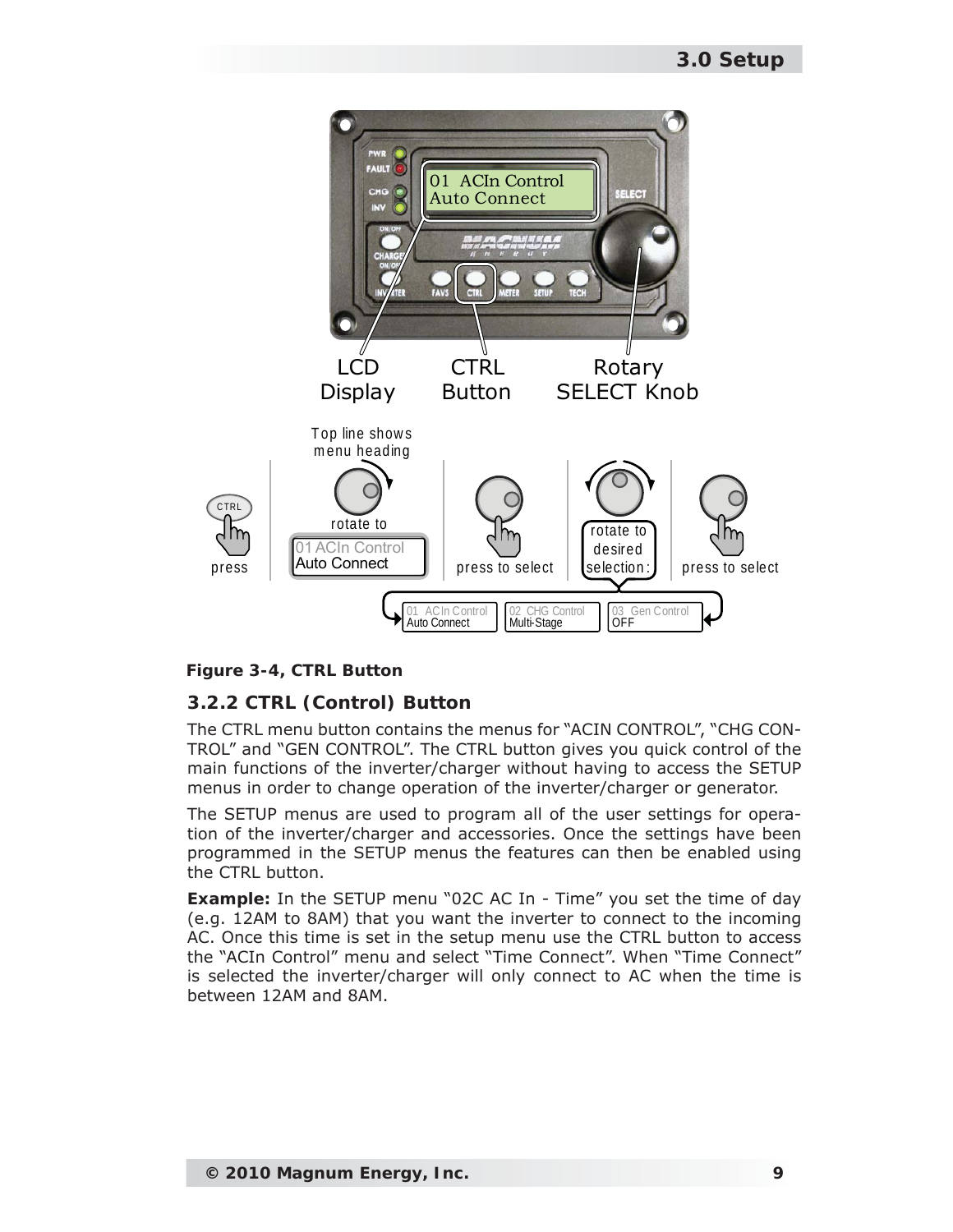#### **01 ACIn Control**

AC In Control has four different conditions in which the inverter/charger will connect to incoming AC power. Only one condition may be set at any one time. Refer to the Setup section for information on how to use each of the following settings.

**Multi Connect:** Automatically connects to incoming AC power when the incoming AC is qualified by the inverter/charger (voltage is above VAC Dropout setting and between 50Hz to 70Hz for domestic models, and 40Hz to 60Hz for export models).

**VDC Connect:** Connects to incoming AC when the DC battery voltage is below the "Set Connect Volts" setting in menu "02D AC In - VDC", and disconnects from incoming AC when the DC battery voltage is above the "Set Disconnect Volts", also in menu "02D AC In - VDC".

**Time Connect:** Connects to incoming AC when the time of day is between the "Connect Time" and "Disconnect Time" in menu "02C AC In - Time".

**AC In:** Disabled - Disconnects incoming AC when selected. This setting will prevent incoming AC from connecting to the inverter/charger.



**Info:** The top status line of the LCD display will alternate the inverter/ charger status with a *secondary* AC IN status if AC is present, but not connecting as a result of a selection made in the SETUP menu.

**Example:** AC is present but AC IN -Time has been selected in the 01 ACIn CTRL menu, and the current time of day 2PM. In menu 02C AC In-Time the current setting is 12AM - 8AM. The current time of 2PM is outside the connect time so the inverter/charger will not connect to the incoming AC until after 12AM. The *primary* status will display "Inverting" and the *secondary* status will display "Time Connect" to let you know the reason that incoming AC has not connected.



**Info**: See SETUP menus 02C and 02D on pages 21 and 22 for complete explanation of VDC Connect and Time Connect menu settings.

#### **02 CHG (Charge) Control**

CHG Control allows you to set the Charger Mode for Multi-Stage, always stay in Float, Restart Bulk which restarts the Multi-Stage charge profile. Most of the time the charger should be left in the multi-stage setting but if you want to override this setting use the CTRL button and CHG Control menu to change the charger profile.

**Multi-Stage:** This charge profile starts in "Bulk" (maximum current until the Absorption voltage is reached), then transitions to the Absorption cycle (Absorption cycle as determined by the settings in SETUP menu 03E Absorb Done), and finally transitions to the final charge stage as selected in SETUP menu 03G Final charge.



**Info:** Any time during the charge cycle the charger may be "forced" into Float or Rebulk, using Force Float or Restart Bulk from the CTRL button 02 CHG Control menu.



**Info:** Multi-Stage must be selected in order for the Final Charge Stage selected in menu 03G Final Charge Stage to be used.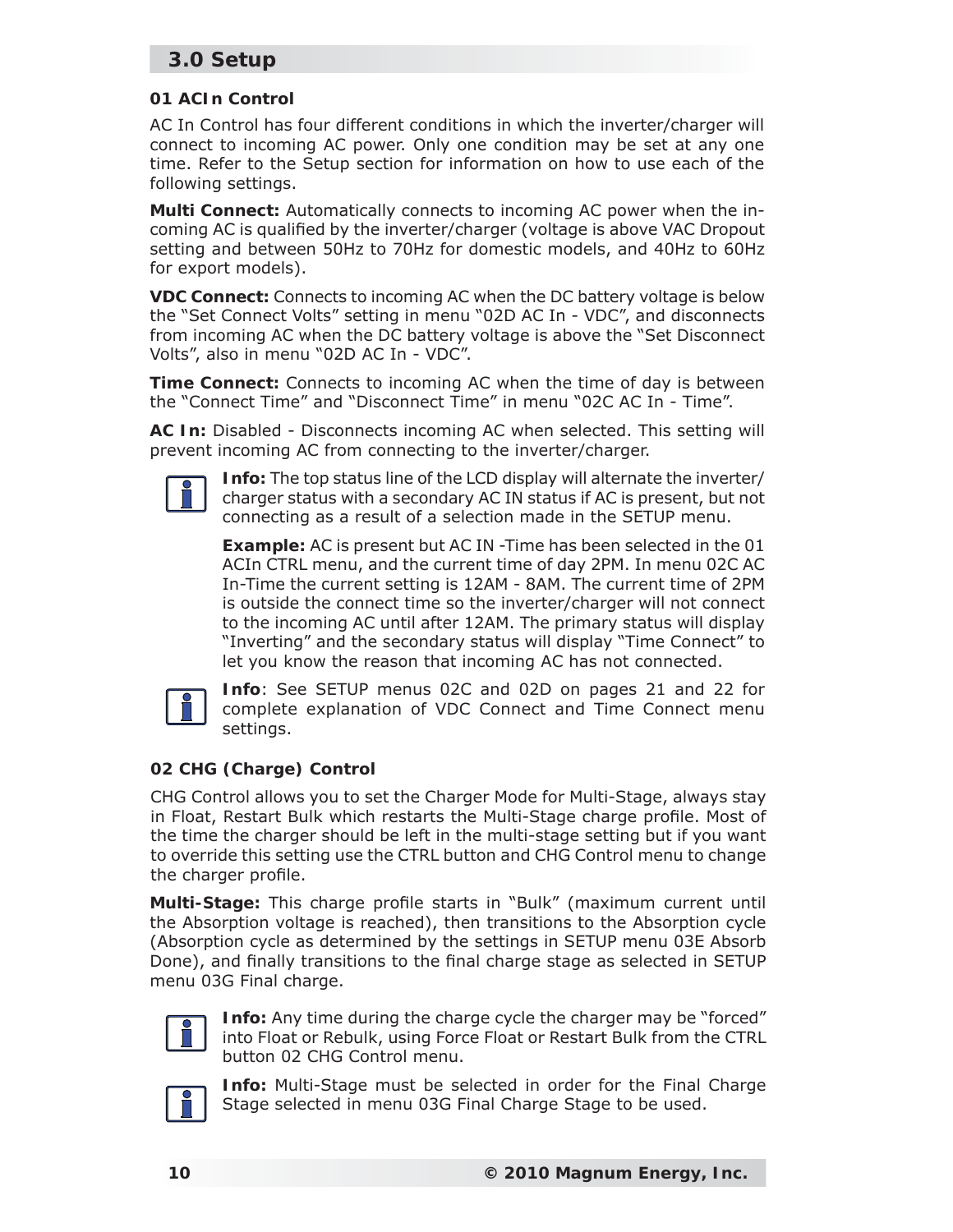**Force Float:** This charge profile "forces" the charger to stay in the Float mode as long as AC is present and the charger is active. Force Float is most often used when another source of charging such as PV, wind or hydro is available to keep the batteries at or above the Float voltage. If AC is disconnected and then reconnected the charger will go directly to the Float mode and will not do a Bulk or Absorption charge cycle.



**CAUTION:** Using the Force Float mode may not fully charge the batteries. Most batteries require a Bulk and Absorption charge cycle in order to fully recombine the electrolyte in the batteries and bring the specific gravity to the proper level. Be sure to check with your battery manufacture before using this setting.



**Info:** If Silent is selected in menu 03G Final Charge Stage you can override this selection with Force Float to temporarily Float the batteries.

**Restart Bulk:** This selection restarts the Bulk cycle from any stage in the charge cycle. Restarting the Bulk stage is useful when a full Multi-stage charge cycle does not bring the specific gravity of the batteries to the proper level.



**Info:** Restart Bulk will default back to the Multi-Stage once the inverter/charger status displays "Bulk Charging".



**Info:** If you have to continually restart the Bulk cycle in order to bring the batteries to full charge, check the settings in SETUP menu "03 Charger Setup" to make sure the batteries are fully charged at the end of a regular multi-stage charge cycle. Check with your battery manufacture for proper battery charger settings.



**CAUTION:** Frequently restarting Bulk may result in overcharging of the batteries.

#### **03 GEN Control**

GEN Control is used for controlling a standby generator connected to the system using the optional ME-AGS-N. Once the ME-AGS-N is installed in the system, the generator can be manually started and stopped or set to the auto start and stop mode from the GEN Control menu.



**Info:** The ME-AGS-N, Multi Gen Start Network, version must be installed in order for the 03 GEN Control menu to control a standby generator. Refer to the ME-AGS-N manual for more information on controlling standby generators.

**OFF:** The OFF selection turns the generator OFF if it is running from either a manual start or auto start command. When the OFF position is selected the generator will not start automatically.



**Info:** If DC power is lost to the remote, this menu resets to the default OFF position for safety.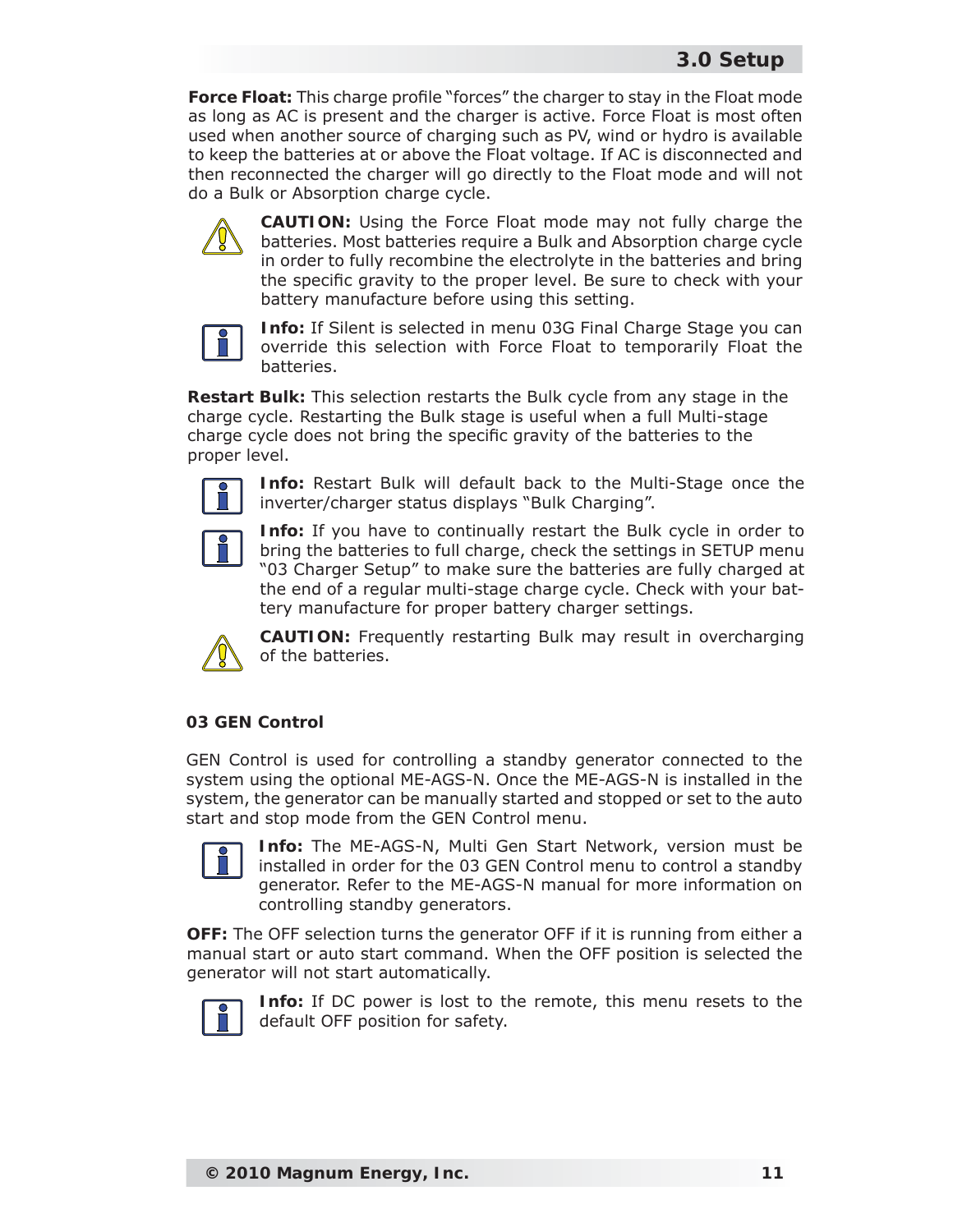**ON:** The ON selection will start the generator by sending a "start" command from the ME-AGS-N control module. Once the generator is started it may be stopped by selecting OFF from the GEN Control menu, this sends a stop command from the ME-AGS-N control module.



**Info:** You can manually start the generator by selecting ON from the GEN Control menu, and then change the selection to AUTO to automatically stop the generator. When the AUTO setting is selected after the generator has been manually started it will use the STOP setting in menu 04A "Set Stop Gen Volts" or menu 04F "Max Gen Run Time", whichever occurs first. This setting is useful if you want to make sure the generator starts before you leave, but also want to make sure the generator doesn't run too long, thereby wasting fuel.



The start selection uses warm-up time. The stop selection stops immediately it does not use the cool-down time.

**AUTO:** This selection uses the settings in "04 AGS Setup" to automatically start and stop the generator. Refer to menu 04 AGS Setup on page 29 to set the start and stop parameters for the generator.



*Figure 3-5, Meter Button*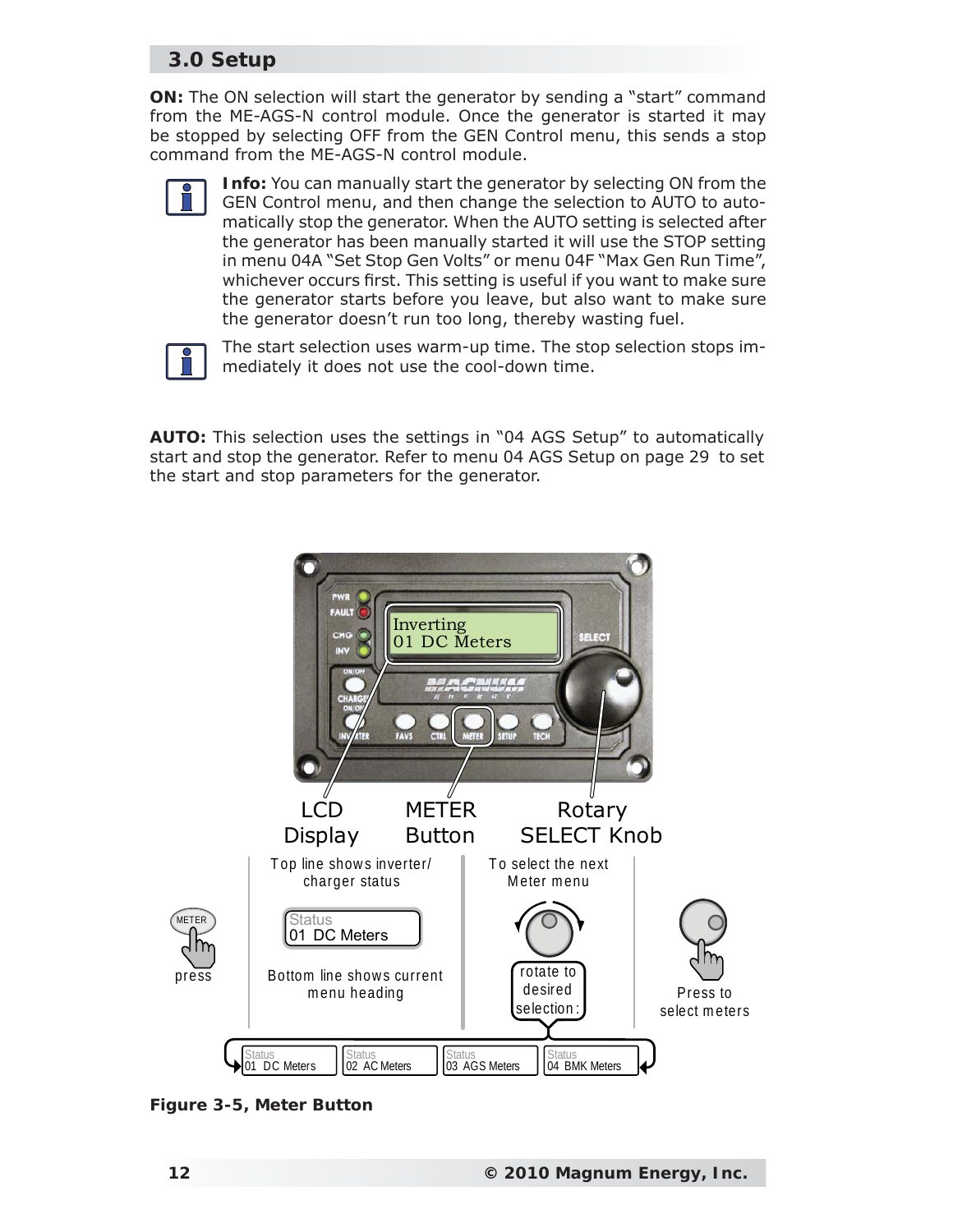#### **3.2.3 METER Button**

Pressing the METER button gives you access to different meters, which helps determine the status of the inverter/charger and battery system.



**Info:** Some meter functions may not be accessible with older inverter software. If some meters do not function check for current inverter software.



**Info:** All displays will automatically returns the "Home" screen 5 minutes after the *last button push;* unless you are on a display in the METER menu where the screen will stay without returning to the "Home" screen. This feature is useful for displaying commonly used meter readings like SOC, where it is useful to see the battery status "at a glance".

**01 DC Meters -** DC Meters display battery voltage, DC amps from the inverter/charger and the time in charge mode. Use these meters to monitor your battery bank.

- **01A DC Volts:** This menu provides the DC battery voltage. The DC: V (Volts) display provides the voltage from the batteries connected to the inverter. The DC: V accuracy is  $\pm 1.5$ % with a 0.1 VDC resolution. **•**
- **01B DC Amps:** While inverting, the DC: A (Amps) displays a negative number to show the battery current used by the inverter. If in charge mode, the DCA (amps) displays a positive number to show the amount of current delivered to the batteries. The accuracy of this display below 1 amp AC (~10 amps DC @ 12VDC) is not detected. When the current in or out of the batteries is greater than 1 amp AC, the display accuracy is ±20%. **•**
- **01C Charge Time:** This meter reads whenever the charger is in the Bulk or Absorb mode. The meter does not accumulate time when in Float, Charger Standby, Full or Silent mode. **•**



**Info:** Once the charger leaves the absorption mode and enters the "Final Charge Stage", this timer is reset and will not accumulate until the charger reenters the Bulk or Absorption charge mode.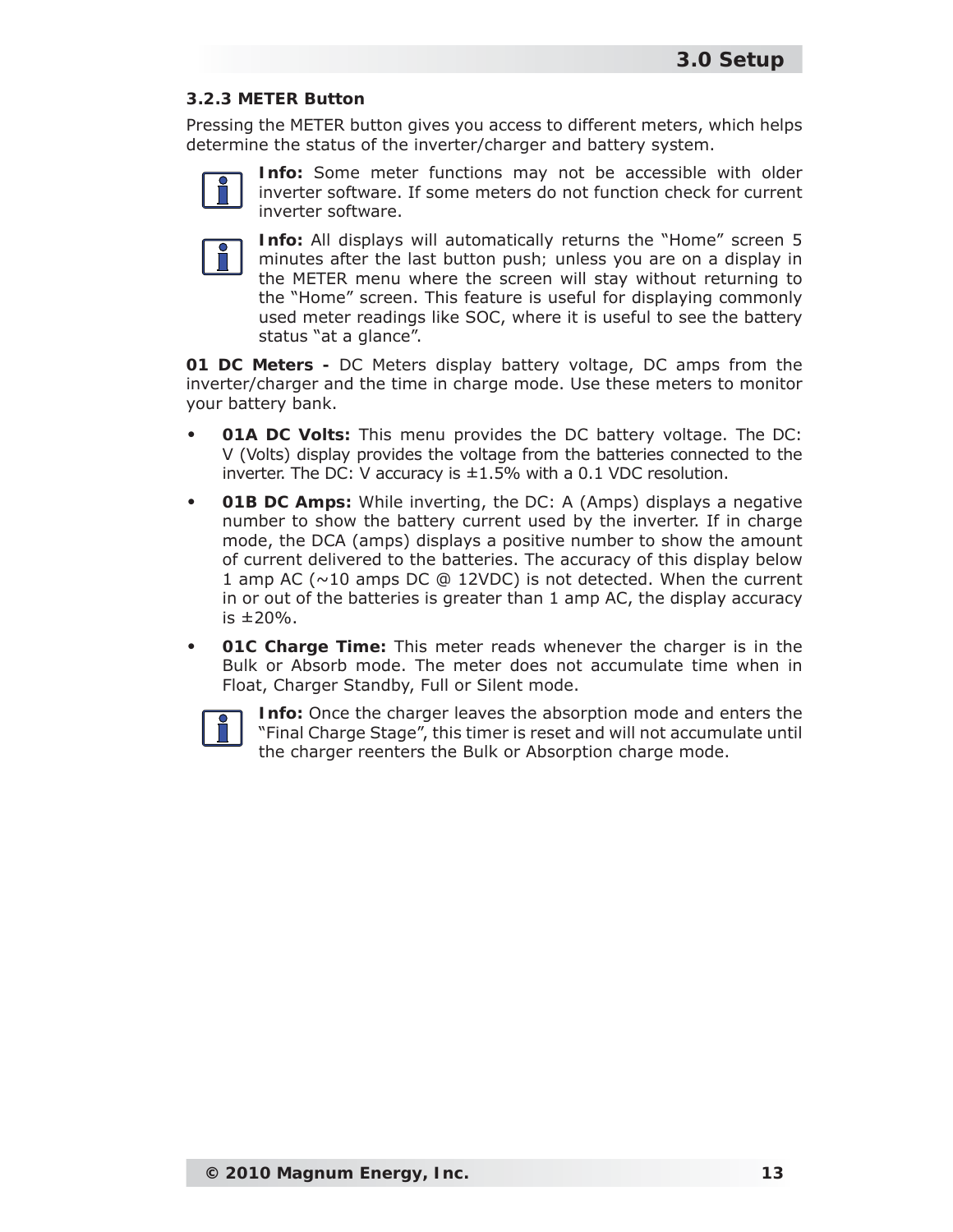#### **02 AC Meters**

- **02A Output Volts:** This provides the AC voltage measurement at the inverter's output terminals. If inverting, this would measure the inverter's output voltage. If in charging mode, this would measure the AC voltage that is passing through the inverter from the source (e.g. grid or generator). **•**
- **02B Output Hertz:** While inverting, this menu displays the output frequency of the inverter in Hertz. This menu provides the AC Output Hertz on the output of the inverter at the inverter AC output terminals. When the AC input is connected to an incoming AC source, this display shows the frequency (Hertz) of the incoming AC source (i.e. grid or generator) that is passing through the inverter to the inverter output terminals. **•**
- **02C Load Amps:** This menu displays the load the inverter is running in the Inverting mode in AC amps measured at the inverter output terminals. This number is always displayed as a positive number. **•**
- **02D Input Amps:** This menu displays the total AC amps being used by the inverter for charging and any connected load at the output of the inverter. **•**

**Example:** If the charger is using 20A from the AC source and the load connect to the inverter output is using 10A, the combined load on the incoming AC source is 30A. So, 30A would be displayed as the Input Amps.



**Info:** The 02D Input Amps is determined by adding the 02C Load Amps and the O2E Inv/Chg Amps.

**02E Inv/Chg Amps:** This menu displays the amps the charger is using from the AC source. **•**



**Info:** The 02E Inv/Chg Amps is determined by subtracting the 02C Load Amps from the 02D AC Input Amps.

#### **03 AGS Meters**

**03A AGS Status:** There are 26 different status messages that can display to determine what state the ME-AGS-N is currently in, but only one will be displayed at any one time.



**Info:** This menu is most important to determine if the ME-AGS-N is working correctly, or for troubleshooting an installation of an ME-AGS-N.



**Info:** For any "Fault" mode listed in the status menu, please refer to the ME-AGS-N Owner's Manual (part number: 64-0005) for troubleshooting information.

**AC In:** The charger is connected to another source, such as grid or another generator and not controlled by the ME-AGS-N. **•**



**Info:** When AC In is displayed, the AGS is locked out from auto starting.

- **Gen Cooldown:** The stop setting has been satisfied in one of the generator start/stop menus and the generator has been disconnected from the inverter/charger, but is still running until the cooldown time is satisfied in menu "04J Gen Cooldown Time". **•**
- **Gen Warm-up:** The generator has successfully started on one of the start settings, but has not connected to the inverter/charger because it is waiting to satisfy the warm-up time set in menu "04I Gen Warm-up Time". **•**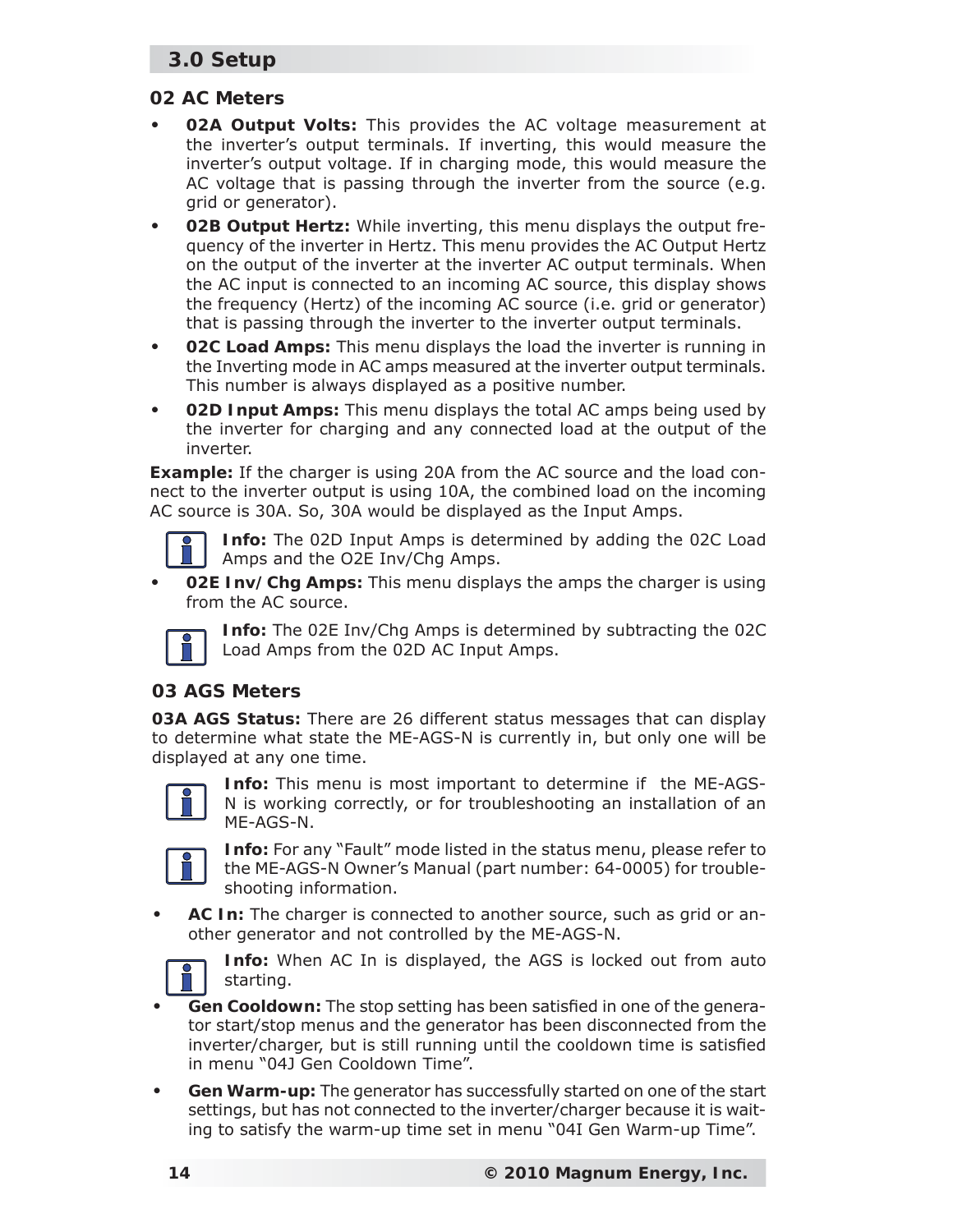- **Manual Run:** The generator has be started manually either from the "03 Gen Control" menu or from a start/stop switch directly connected to the generator. **•**
- **No Comm:** The ME-AGS-N is not communicating with the ME-ARC remote. Causes could be a bad ME-AGS-N network cable, no power to the ME-AGS-N, or there is no ME-AGS-N installed in the system. **•**
- **Off:** Generator is off and the AGS will not auto start the generator. **•**
- **Quiet Time:** The ME-AGS-N has entered Quiet Time as set in menu "04G Quiet Time". The generator will not auto start during Quiet Time. **•**
- **Ready:** 03 Gen Control is set to Multi, and the ME-AGS-N is ready to automatically start the generator based on the 04 AGS Setup settings. **•**
- **Start Amp:** The generator has started based on the settings in menu "04C Gen Run Amps". **•**
- **Start Exercise:** The generator has started based on the settings in menu "04H Gen Exercise". **•**
- **Start SOC:** The generator has started based on the settings in menu "04D Gen Run SOC". **•**
- **Start Temp:** The generator has started based on the settings in menu "04E Gen Run Temp". **•**
- **Start Test:** The ME-AGS-N is in the test mode. The test mode may be started from the test button located on the ME-AGS-N (see the manual for the ME-AGS-N for further information on the test button). **•**
- **Start Time:** The generator has started based on the settings in menu "04B Gen Run Time". **•**
- **Start Topoff:** The generator has started based on the settings in menu "04G Quiet Time". **•**
- **Start VDC:** The generator has started based on the settings in menu "04A Gen Run VDC". **•**
- **Fault Amp:** The generator failed to start in the "Start Amps" mode. **•**
- **Fault Exercise:** The generator failed to start in the "Start Exercise" mode. **•**
- **Fault MaxRn:** The generator exceeded Max Run Time and has turned off. **•**
- **Info:** The generator will shut down when reaching the Max Run Time and may still be running if this fault is observed. **•**
- **Gen Run Fault:** The generator successfully started and ran fro more than 5 minutes, but unexpectedly stopped before the ME-AGS-N could automatically stop the generator. **•**
- **Fault SOC:** The generator failed to start in the "Start SOC" mode. **•**
- **Fault Temp:** The generator failed to start in the "Start Temp" mode. **•**
- **Fault Test:** The generator failed to start in the "test" mode. **•**
- **Fault Time:** The generator failed to start in the "Start Time" mode. **•**
- **Fault Topoff:** The generator failed to start in the "Start Topoff" mode. **•**
- **Fault VDC:** The generator failed to start in the "Start VDC" mode. **•**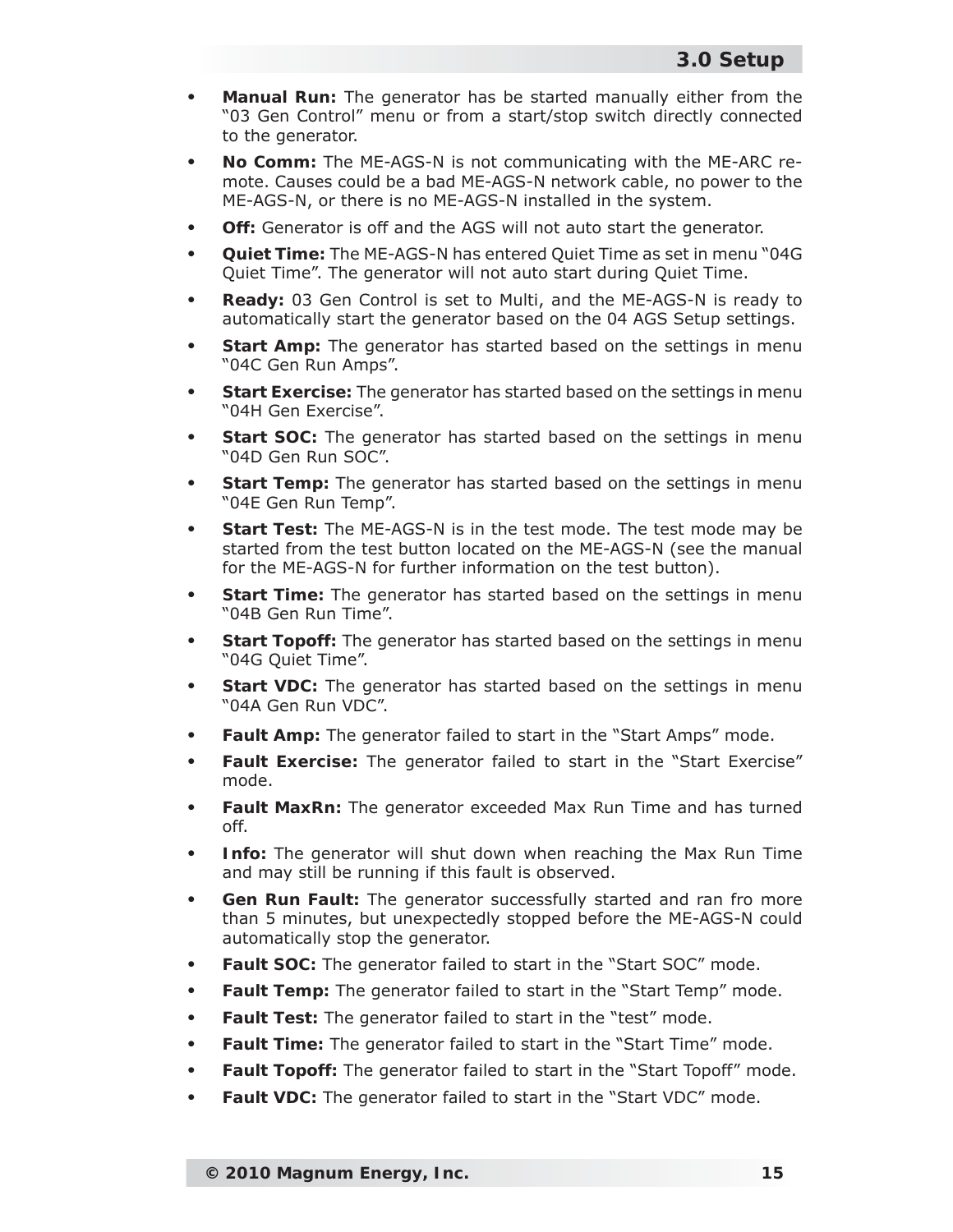- **03B DC Volts-AGS:** This menu displays the DC voltage measured at pins 3 and 4 of the ME-AGS-N module. This menu is useful in setting up the voltage start for the AGS and for troubleshooting the operation of the AGS. **•**
	- **Info:** The DC voltage reading in this menu may vary from the DC voltage reading in menu "01A DC Volts" and "04C DC Volts-BMK". Each DC voltage reading is taken at a different place in the system and therefore there may be wire losses or connections that make the readings differ. It is important when troubleshooting the system to read the appropriate related meter for each device i.e. when troubleshooting the AGS use "03B DC Volts-AGS" for verification and testing purposes.
- **03C Gen Run Time:** This menu displays the time the generator has been running since the AGS auto started the generator. This menu does not display run time when the generator has been manually started. **•**



**Info:** This hour meter resets each time the generator is stopped. This meter is useful when trying to determine how long the generator has been running in the auto mode if you were not present when it started. This meter does not replace the hour meter for total hours the generator has run.

- **03D AGS Temp:** The menu displays the temperature of the AGS Temp sensor (included with ME-AGS-N, but use is optional) and is helpful in determining proper placement and operation of the AGS temp sensor. **•**
- **03E Days Since GenRun:** This menu displays the number of days since the generator has last run. This menu is useful in determining if the AGS start and stop settings are set up correctly. **•**



**Info:** This meter resets whenever the generator is either auto started, exercised or manually started. The meter reads the B+ signal provided by the generator to the AGS module for this meter.

#### **04 BMK Meters**

- **04 BMK Meters:** These meters display the reading from the optional ME-BMK, if installed. **•**
- **04A BMK Status:** There are 3 status menus to determine what state the BMK is in. **•**

**BMK Ready:** This indicates there is an optional ME-BMK installed in the system, and that it is powered and communicating with the ME-ARC.

**Power-up Fault:** This indicates the ME-BMK has failed to properly power-up during normal installation procedures. Refer to the ME-BMK manual for troubleshooting information.

**No Comm:** This indicates the ME-BMK is not communicating with the ME-ARC. The most common causes are; No ME-BMK installed in the system, bad network cable, no power to the ME-BMK. Refer to the ME-BMK for troubleshooting information.



**Info:** These menus allow the optional ME-BMK (Magnum Energy's Battery Monitor Kit) - if installed - to display the status of the battery system; refer to the ME-BMK Owner's Manual (part number 64-0013) for detailed information on the Battery Monitor Kit and these menus.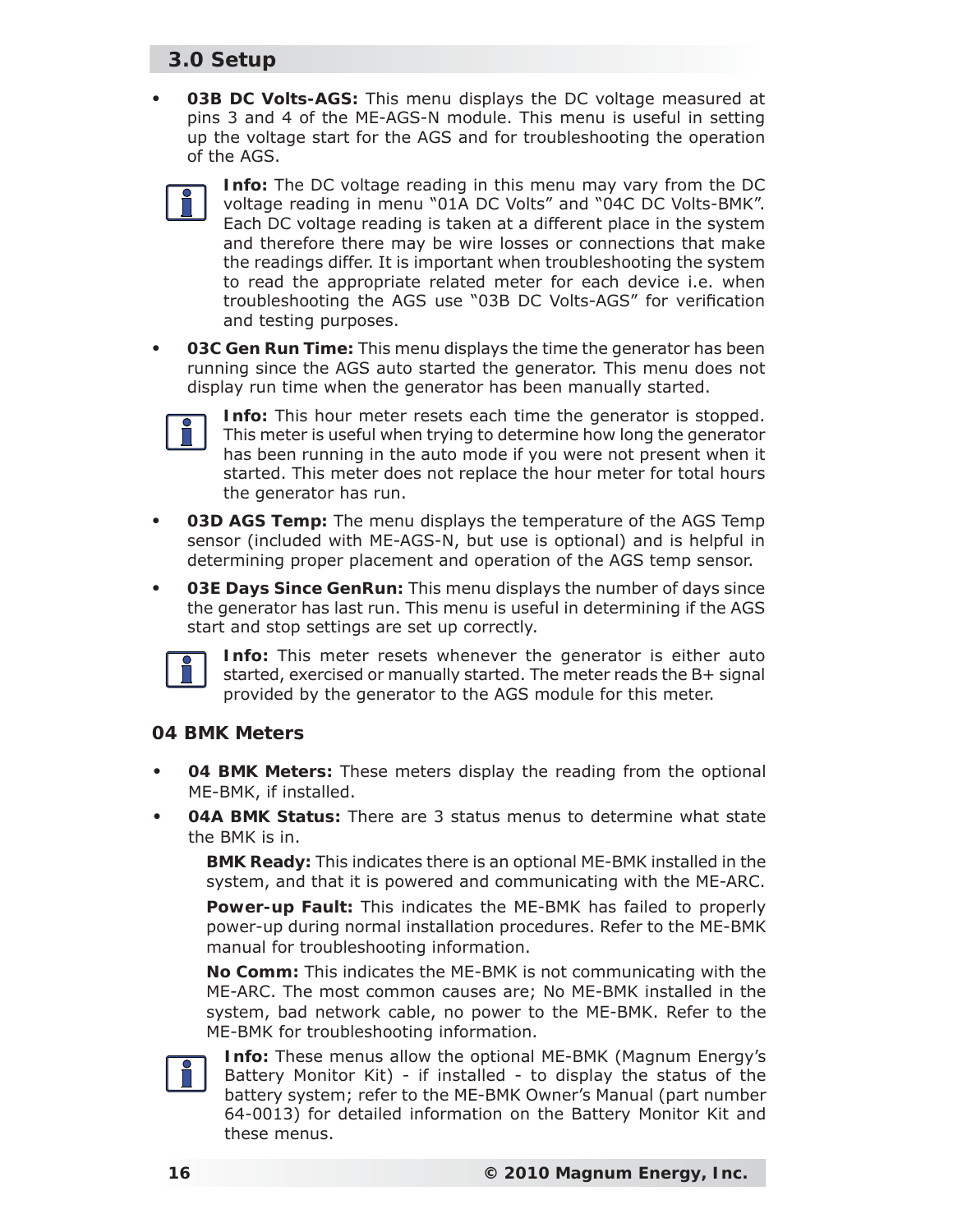- **04B SOC:** This display is the best way to monitor the actual state of the battery. The read only display shows the State Of charge (SOC) for the connected battery bank. The SOC represents the condition of the battery as a percentage of the available capacity left in the battery. Range is 0% to 100%, where 100% represents a fully charged battery and 0% means the battery is completely discharged. **•**
- **04C DC Volts BMK:** This meter displays the real-time battery voltage from 07.00 to 70.00 volts  $(± 0.02$  volts). **•**
- **04D DC Amps BMK:** This meter displays the real-time charge current (amps into the battery) or discharge current (amps out of the battery). Charging is shown as a positive  $(+)$  number and discharging is shown as a negative  $(-)$  number. The range is from  $\pm 0.1$  to 999 amps, with a 1.0% accuracy. **•**
- **04E AH In/Out:** This meter displays the Ampere-Hours returned to or removed from the battery. When this value is positive, it represents amp-hours returned to the battery during any subsequent charging. A negative value represents amp-hours removed from a full battery. Its range is ±32768 AH. **•**
- **O4F Resetable AH:** This meter displays the total amp-hours removed from the battery since it was last reset. This display can be used as a battery load indicator; to help determine and monitor the battery load consumption. Its range is 0 to 65,535.0 amp-hours (0.1 amp hour resolution). **•**
- **04G Total AH Out:** Total Amp-Hours Removed; this meter displays the total amp hours removed from the battery since the Sense Module was first connected. This display can be used as a battery service life indicator. The value is displayed in 0.1k [or 100 amp-hours ("k" equals 1000)] resolution up to a maximum of 6,553.5k amp-hours (6,553,500 amp-hours). The displayed number resets to 0.0k when the Sense Module is disconnected from power. **•**
- **04H Minimum VDC:** This menu displays the lowest battery voltage since the last reset. The voltage shown on the display is averaged each second and is helpful when troubleshooting or detecting an over-discharge condition. **•**
- **04I Maximum VDC:** This menu displays the highest battery voltage since the last reset. The voltage shown on the display is averaged each second, this allows you to check your charging system (battery charger, charge controller, etc.), to ensure the charging voltage has been attained. This display is also helpful when troubleshooting or detecting if an overcharge condition has occurred. **•**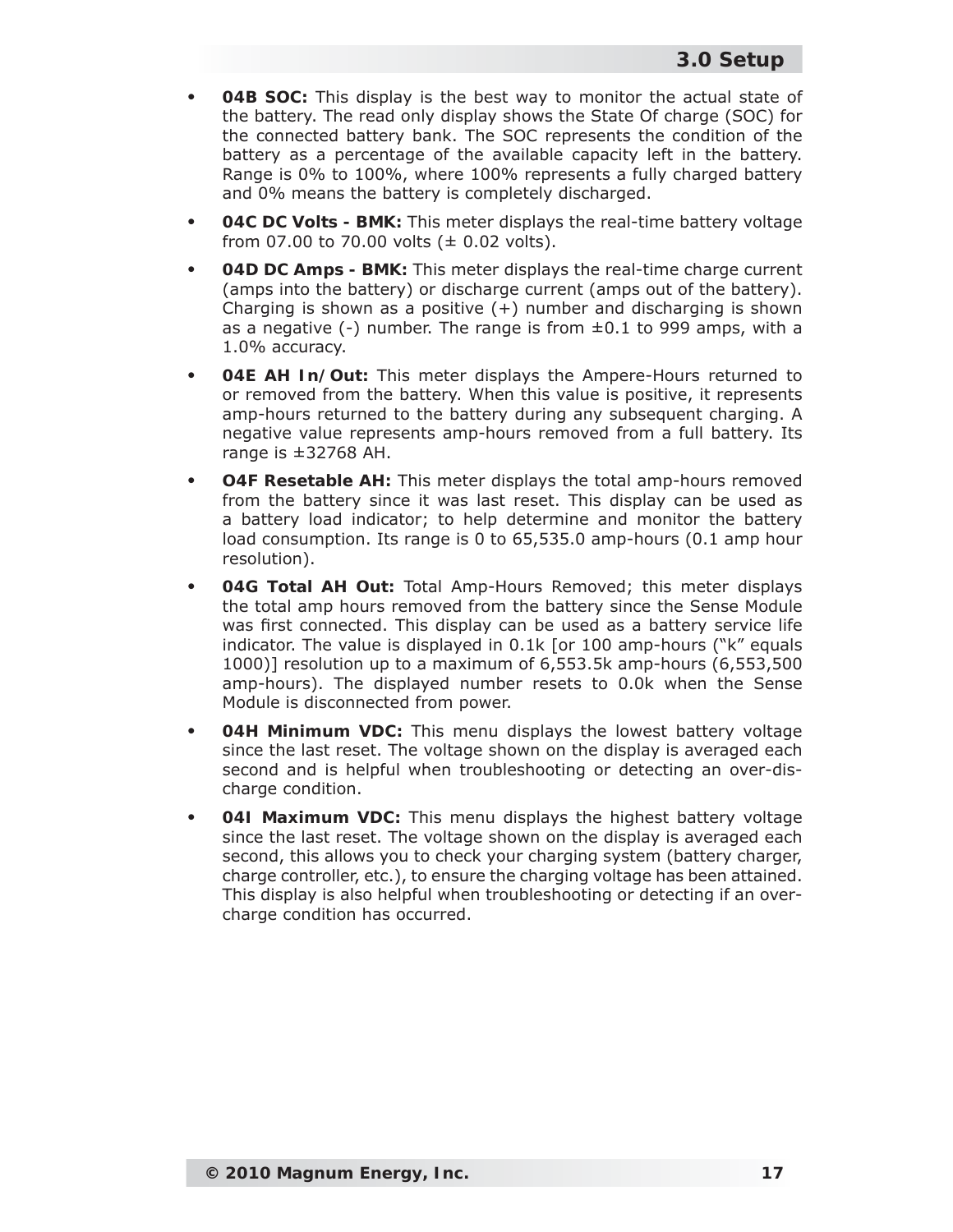#### **3.2.4 SETUP Button**

The first screen that may appear when the SETUP button is pushed is a password screen. If the PIN has been set under the TECH button menu *05 SETUP PIN*, the first screen will be the "Enter Setup PIN =" screen. The proper PIN will now have to be entered in order to access the SETUP menus. After 5 minutes from the *last button push,* the display will automatically bounce to the "Home" screen and the PIN will need to be reentered in order to access the SETUP menus.



**Info:** Refer to menu "05 SETUP PIN" under the TECH button to set or change the PIN number.



**Info:** In any SETUP menu that contains a range of settings, if the first and last settings are equal (set to the same value), the function will be disabled, even if selected/enabled from the CTRL menu.

Pressing the SETUP menu button provides access to the menu items and settings that allow the ME-ARC display, inverter/charger, ME-AGS-N and ME-BMK to be configured. Read each menu item to determine if any setting requires adjustment to meet your system requirements.



*Figure 3-6, Setup Button*

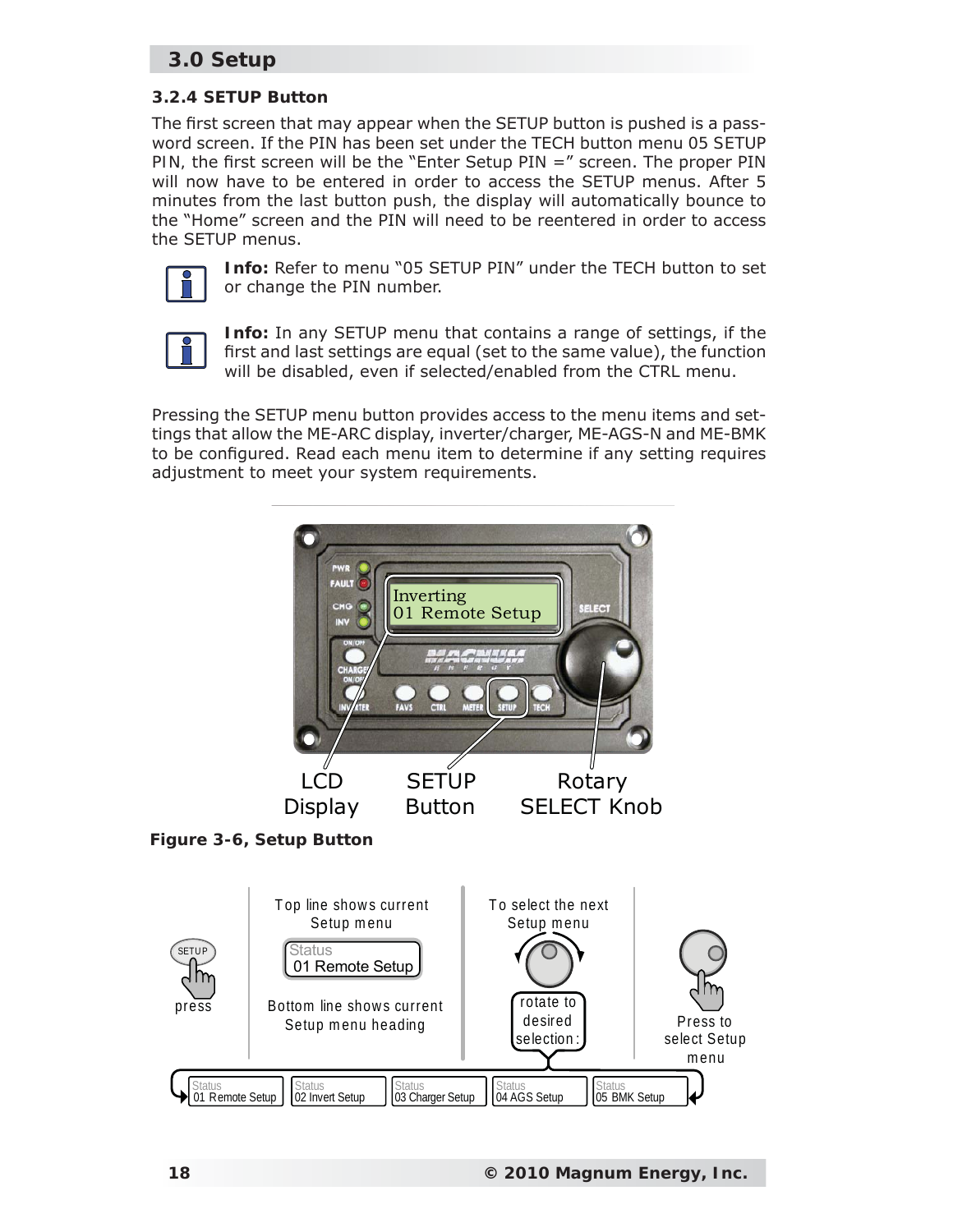### **01 Remote Setup**

**01 Remote Setup -** The following menus 01A-01D are used to set up the remote screen and clock.

**01A Set Clock:** The ME-ARC contains a real time clock that must be set for proper operation of some features. These features are: 02C AC In-Time, 04B Gen Run Time, 04G Quiet Time, 04H Gen Exercise and 04 Fault History under the TECH button. **•**



**Info:** The clock obtains power from the inverter and will reset if the ME-ARC is disconnected from the inverter.

**Set Clock Hour -** Set the hour of the day between 1-12, AM-PM will be set later.

**Set Clock Minute -** Set the minute between 0-59.

**Set Clock AM-PM -** Set AM or PM.

**01B Contrast** - Used to adjust the contrast of the LCD screen for the best looking display, based on the current lighting conditions and viewing angle. Set the Contrast from 0-100%. **•**

**Default settings:** Contrast = 100%

**01C Backlight** - Used to adjust the brightness of the LCD screen backlight for the best looking display, based on the current lighting conditions and viewing angle. Set the Backlight from 0-100%. **•**

**Default settings:** Brightness = 50%

**01D Power Save** - This setting allows you to turn off the Power Save**™** feature or select the time (from Off to 60 minutes) that determines how often the display goes into Power Save mode. **•**

**Default setting:** PwrSave = 15min.

**What is the Power Save feature?** The Power Save feature causes the LCD backlight and LED's on the remote display to turn off to conserve energy. The remote goes into Power Save mode if there hasn't been a button press or fault message for a period of time (this time is determined by the *SETUP: 01D Power Save* setting). Whenever the remote goes into the Power Save mode, the LCD backlight and LED's can be reactivated by pressing any menu button. If you have a fault during the Power Save mode, the LCD backlight and Fault LED will come on and stay on as long as the fault is present.



**Info:** If you want the LCD backlight and LED's to always be on, you will need to turn the Power Save feature off by selecting *Power Save = Off*.

**01E Temp Display** - The temperature display is used to select whether to display temperatures in Fahrenheit or Celsius. When selecting either Fahrenheit or Celsius, the following menus will appear with this selection; 03D AGS Temp, 04E Gen Run Temp, and 01 Temperatures under the TECH button. **•**

**Default Setting:** Fahrenheit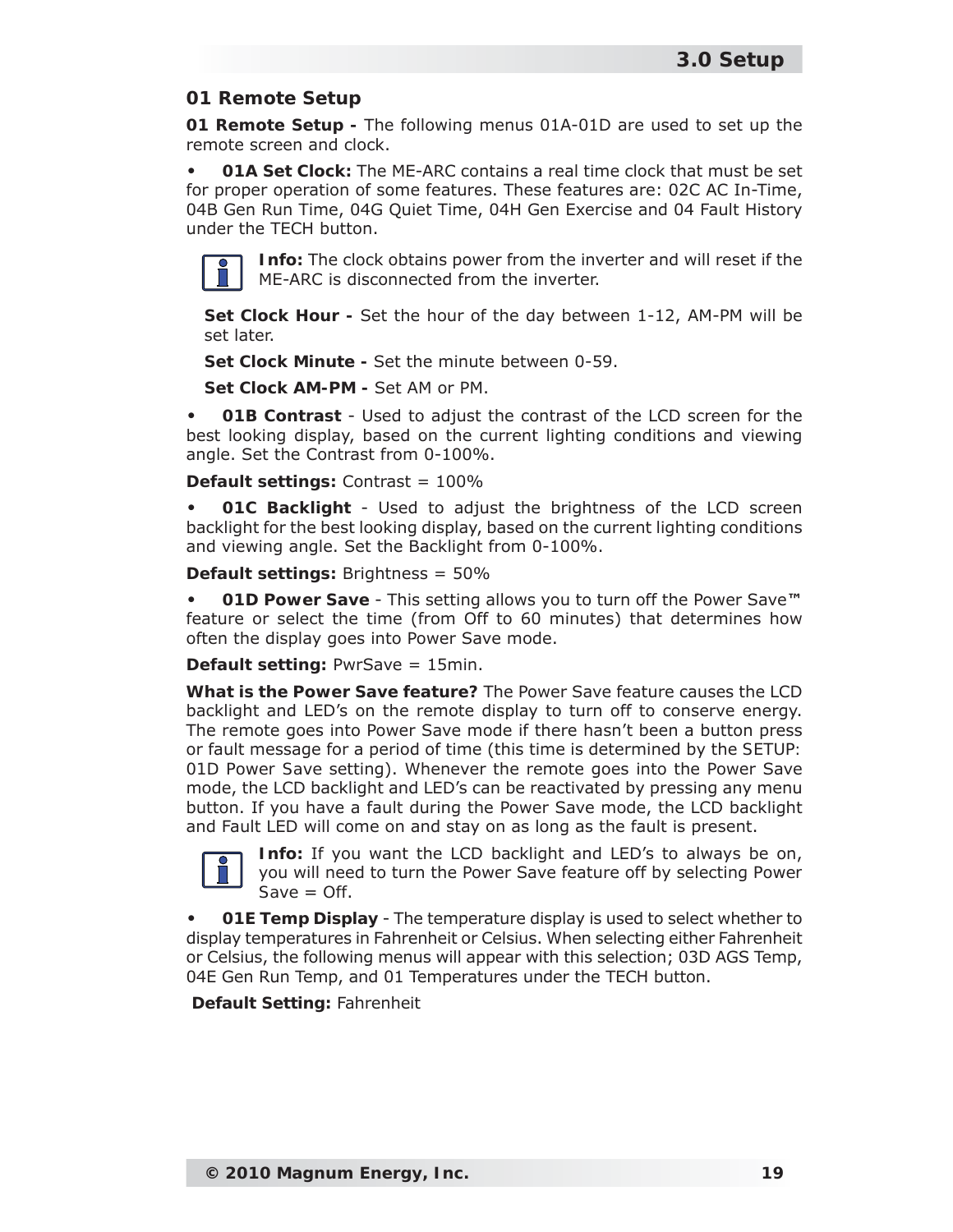### **02 Invert Setup**

The following menus 02A - 02D are used to set up only the functions related to the Inverting mode of the inverter/charger.

**02A Search Watts** - Allows you to turn off the Search Watts feature, or adjust the power level to determine when the inverter leaves search mode. The power level range selection is Off, 5W to 50W. If this feature is not needed, select *Search=Off*. When search is turned off, the inverter continuously provides full AC voltage to the loads. **•**

**Default setting:** *Search= 5 W.*



**Info:** When the Search Watts feature is active, "Searching" appears on the top line of the LCD display and the green 'INV' LED will slowly flash.

**What is the Search Watts feature?** This feature is used to help save battery power by reducing the inverter's output to search pulses when there is no detectable load. If a load greater than the wattage level setting turns on while the inverter is "Searching", the inverter will start "Inverting" to provide full voltage on its output.

**Should I use the Search Watts feature?** If the inverter can spend a great deal of time searching (to reduce the power drain on your batteries) and you can tolerate small loads (less than 5 watts) being OFF, then the search mode feature should be used. However, if you require some small loads (i.e. digital clocks, satellite receivers, answering machines, etc.) are required to be on, then this feature should be turned off (*Search = Off*).

**Where should I set "Search Watts"?** The Search Watts setting should be adjusted to the same power level (or the next lower setting) of the smallest load that you want to run. If you don't know the wattage of the smallest load you want to run, turn the load on and decrease the *Search Watts* setting until the load comes on and stays on.

**Example:** You have reviewed all the loads you want to run and determined that the smallest load is a 30 watt light, then set the *Search = 30W.* Whenever you turn on any load (because all the loads are greater than 30 watts), the inverter will stop "searching" and start "Inverting" to deliver power to the load.

**Note:** Even though the search feature is on, some connected equipment may draw enough current even while in the "off" position to keep the inverter in the "Inverting mode".

**02B LBCO Setting -** The Low Battery Cut-Out (LBCO) setting is used to set the DC voltage level that turns off the inverter, to help protect the batteries from over-discharge damage. Selections are from 9.0 VDC to 12.2 VDC (12-volt inverter models), 18.0 VDC to 24.4 VDC (24-volt inverter models), or 36.0 to 48.8 (48-volt inverter models). If the battery voltage drops below the LBCO set-point continuously for more than 1 minute, the fault LED will come on, the inverter will turn off, and the display will show a 'Low Battery' status. If the battery voltage falls below 8.5 volts (12-volt models), 17.0 volts (24-volt models), or 34.0 (48-volt models); the fault LED and 'Low Battery' status will be immediate. **•**

**Default settings:** LBCO = 10.0 VDC (12-volt models), 20.0 VDC (24-volt models) or 40.0 VDC (48-volt models).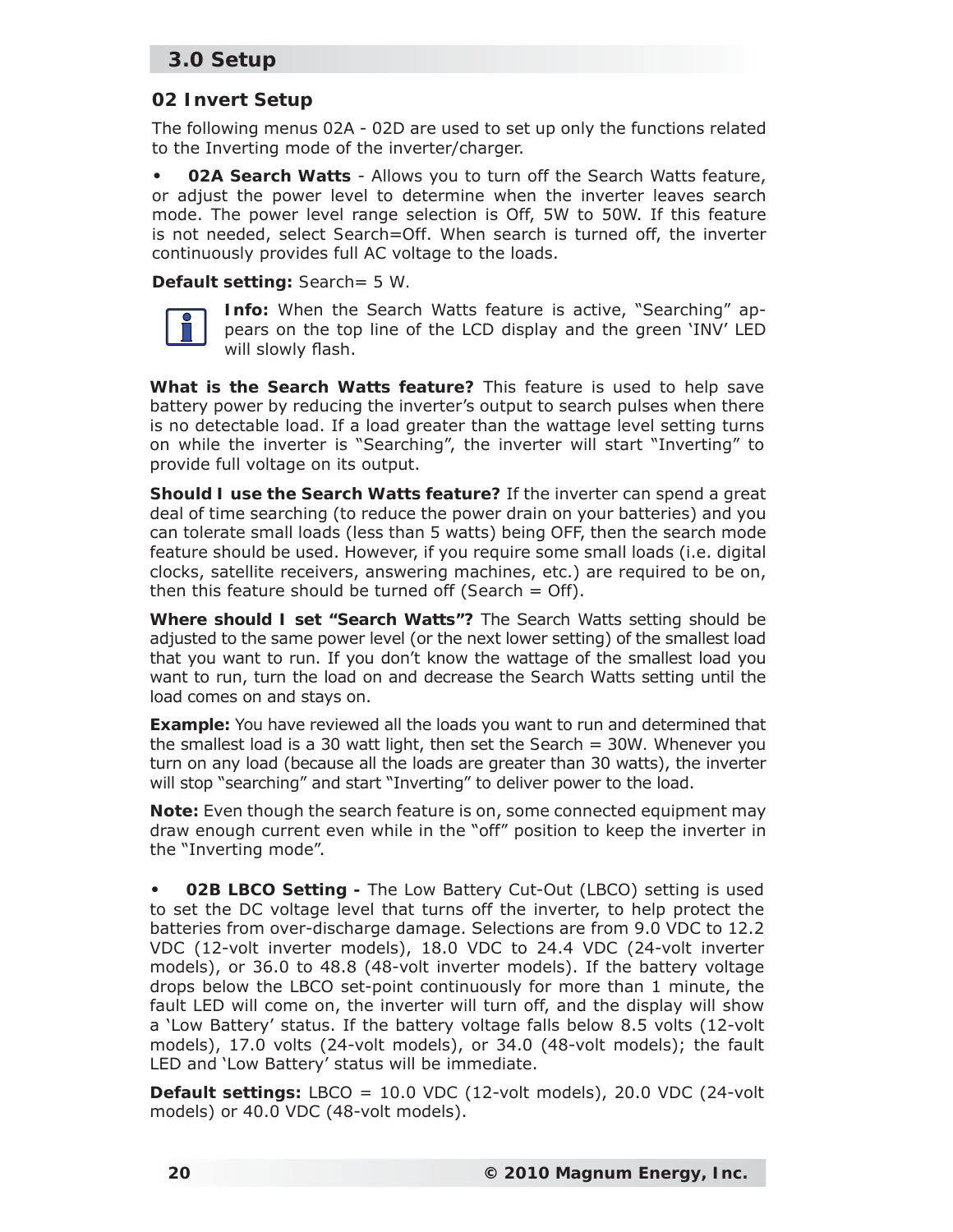

**Info:** The Inverter will automatically begin inverting when the DC voltage increases to  $\geq$  12.5 VDC (12-volt models),  $\geq$  25.0 VDC (24-volt models), or  $\geq$  50.0 VDC (48-volt models). If AC power is available and connected to the inverter's input, the inverter will automatically clear the 'Low Battery' fault, pass the input AC power to the output, and begin charging the batteries.

**Where should I set the LBCO setting?** If you want to cycle the batteries slightly - but don't want to discharge them more than  $20\%$ <sup>\*</sup>, then the LBCO setting should be set from 11.5 to 12.2 VDC (12-volt models), 23.0 to 24.4 VDC (24-volt models), or 46.0 to 48.8 (48-volt models). In some applications, such as those installed in an off-grid home or when doing a lot of dry-camping in your RV, you may want to cycle down to 50%\* by setting the LBCO from 10.0 to 11.4 VDC (12-volt models), 20.0 to 22.8 VDC (24-volt models) or 40.0 to 45.6 VDC (48-volt models). In extreme circumstances, you have the ability to discharge the batteries to 80%\* by setting the LBCO to 9.0 or 9.5 VDC (12-volt models), 18.0 or 19.0 VDC (24-volt models), or 36.0 or 38.0 VDC (48-volt models) before recharging.

\* These discharge percentages are rough estimates; for accurate battery monitoring, a battery monitor such as Magnum's ME-BMK is required.



**Info:** The higher the LBCO setting, the less the inverter will discharge the batteries; which should allow the batteries to have a longer life. The down side to a higher LBCO setting is that you need to charge more often to prevent the inverter from shutting off in fault mode.



**Info:** If there is an ME-AGS-N installed, it should be set to start ≥1.0 volts higher than the LBCO setting – this is to prevent the inverter from shutting down before the generator comes on.

**02C AC In-Time -** This feature allows you to connect to the local power utility at a predetermined time of day. When the current time falls within the set times, the inverter/charger connects to the AC connected to the AC input terminals. Once time passes outside the set times, the inverter/charger disconnects from the AC source. If your local power utility offers "time of day billing" this feature may save you money by only connecting to the utility when rates are the least expensive. **•**

**Default Setting:** 6:00A - 6:00P

**What is the "AC In-Time feature"?** This feature allows the incoming AC to connect to the inverter/charger and charge the batteries only during the time of day set in the 02C AC In-Time menu. Even if AC is present on the AC input terminals of the inverter/charger it will only connect during those times that were previously set up.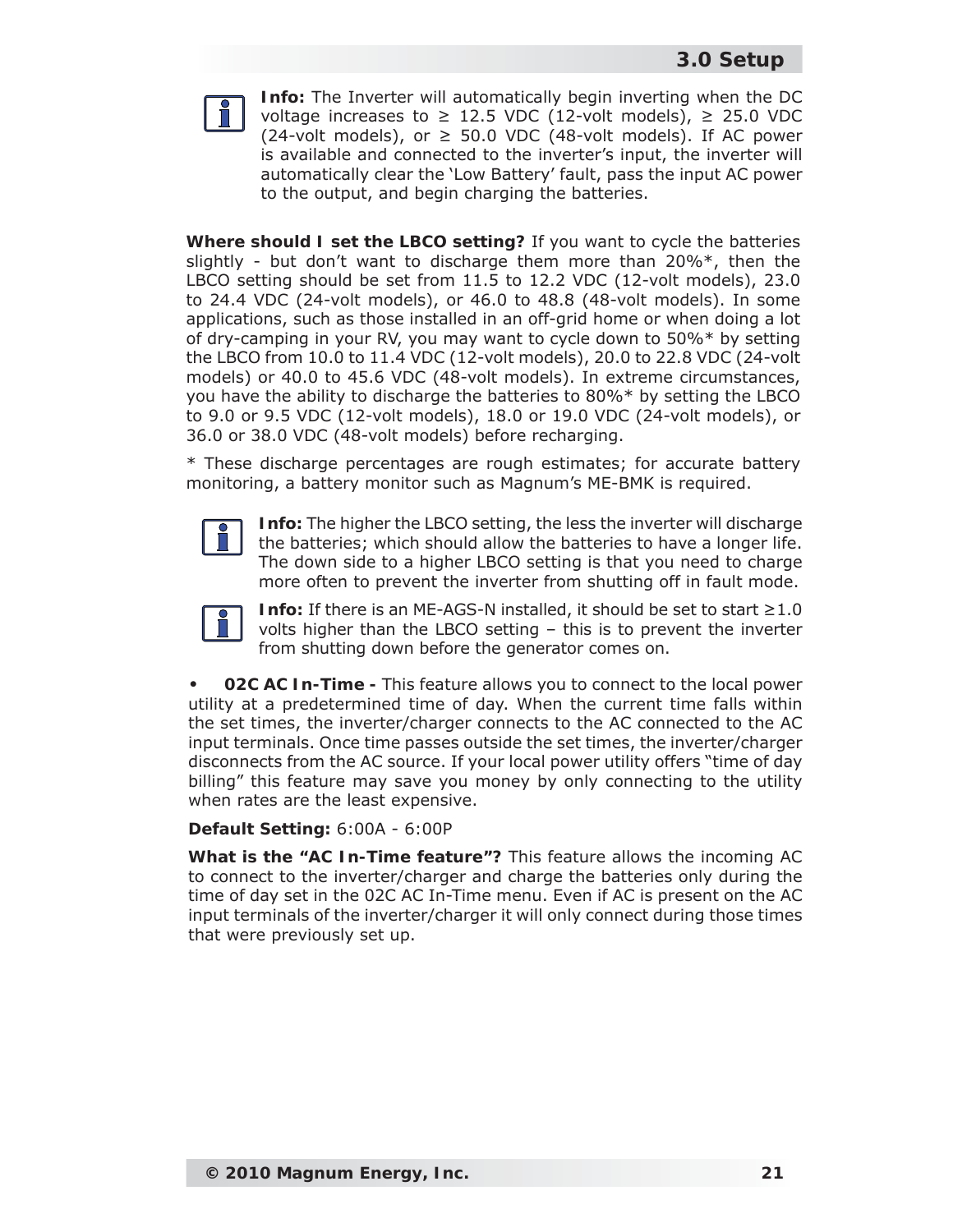**Should I use the "AC In-Time" feature?** The most common use of AC In-Time is when your local utility company offers peak rate savings. Peak rate savings are when the utility company offers a lower rate per kWh (kilo Watt hour) on your power bill, usually at night when there is less demand on the local utility grid.

**Where should I set "AC In-Time"?** Check with your local utility company or installer and see if they offer lower rates at particular times of the day. If a lower rate is offered try setting your connect time to coincide with the utility companies lower rates, this will save you money.

**Example:** Your standard rate on your power bill is \$.10 kWh. Your utility company offers \$.08 KWH between 12:00 AM and 7:00AM. Set your connect time to coincide with the utility company's lower rates in order to save money when using utility power to charge the batteries.

**02D AC In-VDC -** AC In-VDC used to determine when the inverter/charger connects to incoming AC based on VDC (Battery Voltage). AC In-VDC is set in a range of battery voltages, the first being the connect DC voltage at which the inverter/charger will connect to incoming AC and the second the disconnect DC voltage at which time the inverter will disconnect from incoming AC. This setting is typically used when an alternate charging source(s) is present. The alternate charging sources may be PV, wind and or hydro. Typically AC In-VDC is used optimize the alternate charging source(s), and only use the grid to charge the batteries if the alternate charging source is not able to maintain the batteries above the "Set Connect Volts" setting. **•**

#### **Default Setting:** 11.0 - 14.1 VDC

**What is the "AC In-VDC" feature?** This feature allows the incoming AC to connect to the inverter/charger and charge the batteries only during the set voltage in 02D AC In-VDC menu. Even if AC is present on the AC input terminals of the inverter/charger, it will only connect to incoming AC when the "Set Connect Volts" setting is reached. It will disconnect when the "Set Disconnect Volts" voltage is reached.

**Should I use the "AC In-VDC" feature?** The most common use of AC In-VDC is when you have an alternate source(s) of battery charging. The most common sources of alternate battery charging are PV, wind and or hydro that are directly connected to the batteries via a charge controller. In order to optimize the alternate charge source(s), the incoming AC must be prevented from connecting to the inverter charger or the inverter/charger will take over charging the batteries and the alternate source will not be used.

**Where should I set "AC In-VDC"?** Check with your battery manufacturer or installer in order to determine the correct settings for your batteries. Typically battery manufacturers don't recommend discharging the batteries below 50%, which when related to a voltage setting is approximately 12.0- 12.2 VDC, 24.0-24.4 VDC and 48-48.8 VDC for 12, 24 and 48 volt batteries respectively.

**Example:** In order to protect the batteries from over discharging you set the connect voltage at 12.2 VDC, 24.4 VDC or 48.8 VDC respectively. If the alternate charge source can not keep the battery charged, then the grid will connect at 12.2 VDC and charge the batteries. You would set the disconnect voltage at the Absorb voltage for your batteries to make sure the batteries received at least a 75-80% charge before the AC is disconnected.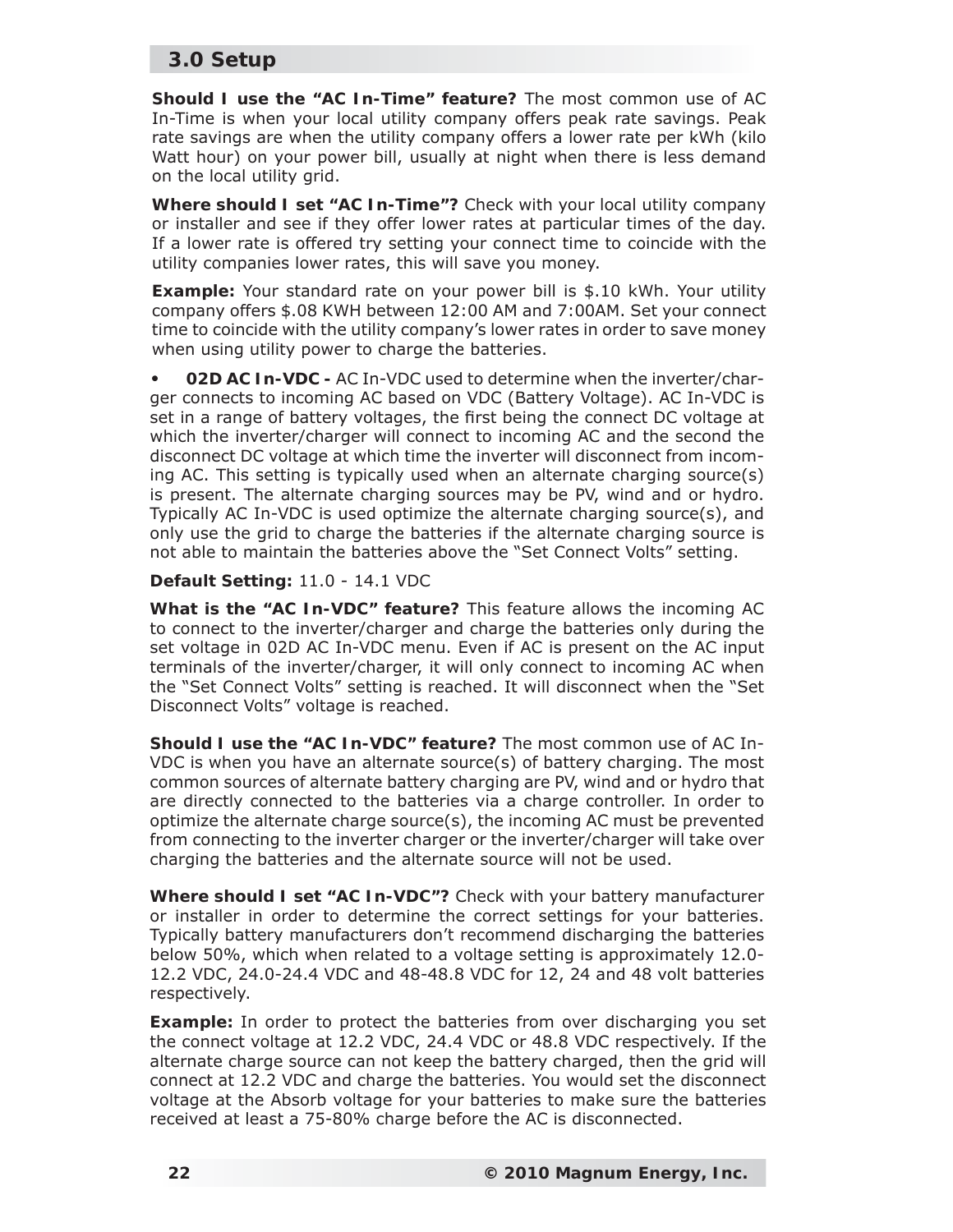#### **03 Charger Setup**

**03A AC Input Amps** - This selection ensures that the combined current draw from the charger and the AC loads does not exceed the maximum input current that is available. Whenever the utility or generator is connected to the inverter (thru AC HOT 1), the current used to power the AC loads and to charge the batteries is monitored. When the total current used to power the AC loads and charge the batteries begins to approach the AC Input Amps setting, the current that was used for charging the batteries will automatically be reduced. This ensures the AC loads have all the available current when needed. **•**

#### **Default setting:** Amps = 30 Amps

**Where should I set AC Input Amps?** Set the AC Input Amps setting to match the current rating of the utility power or generator's circuit breaker. If using multiple AC sources (utility and generator) through an AC transfer switch, adjust this setting to the smaller AC breaker size. This setting is very dependent on the stability of the AC source. If using a generator, factors such as altitude and output voltage regulation may require a lower setting than the generator's breaker size. For best performance, lower this setting to 1/3 its rated capacity and gradually increase while ensuring the voltage level stays above the 03D VAC Dropout setting.



**CAUTION:** The AC Input Amps setting does not limit the current to the inverter loads. If the current from the loads on the output of the inverter are greater than the circuit breaker rating on the incoming AC source, you may experience nuisance tripping on this breaker.



**Info:** This setting will control the input current differently depending on the inverter/charger model and AC input wiring configuration selected for your particular model. ME, MS and RD models have 2 AC inputs, HOT IN 1 and HOT IN 2. AC Input Amps is only monitored on HOT IN 1 on these models when wired as dual-in/dual-out configuration. On these models, if single-in/single-out configuration is selected and HOT IN 1 and HOT IN 2 are jumped together, then you should set the AC Input Amps to 1/2 the input breaker size, as 1/2 the current will pass through HOT IN 1 and HOT IN 2 simultaneously.

If MS-AE or MS-PAE models are used, these models have HOT IN 1 and HOT IN 2 and the current on *both* inputs are monitored. Set the AC Input Amps to match the input breaker size on these models.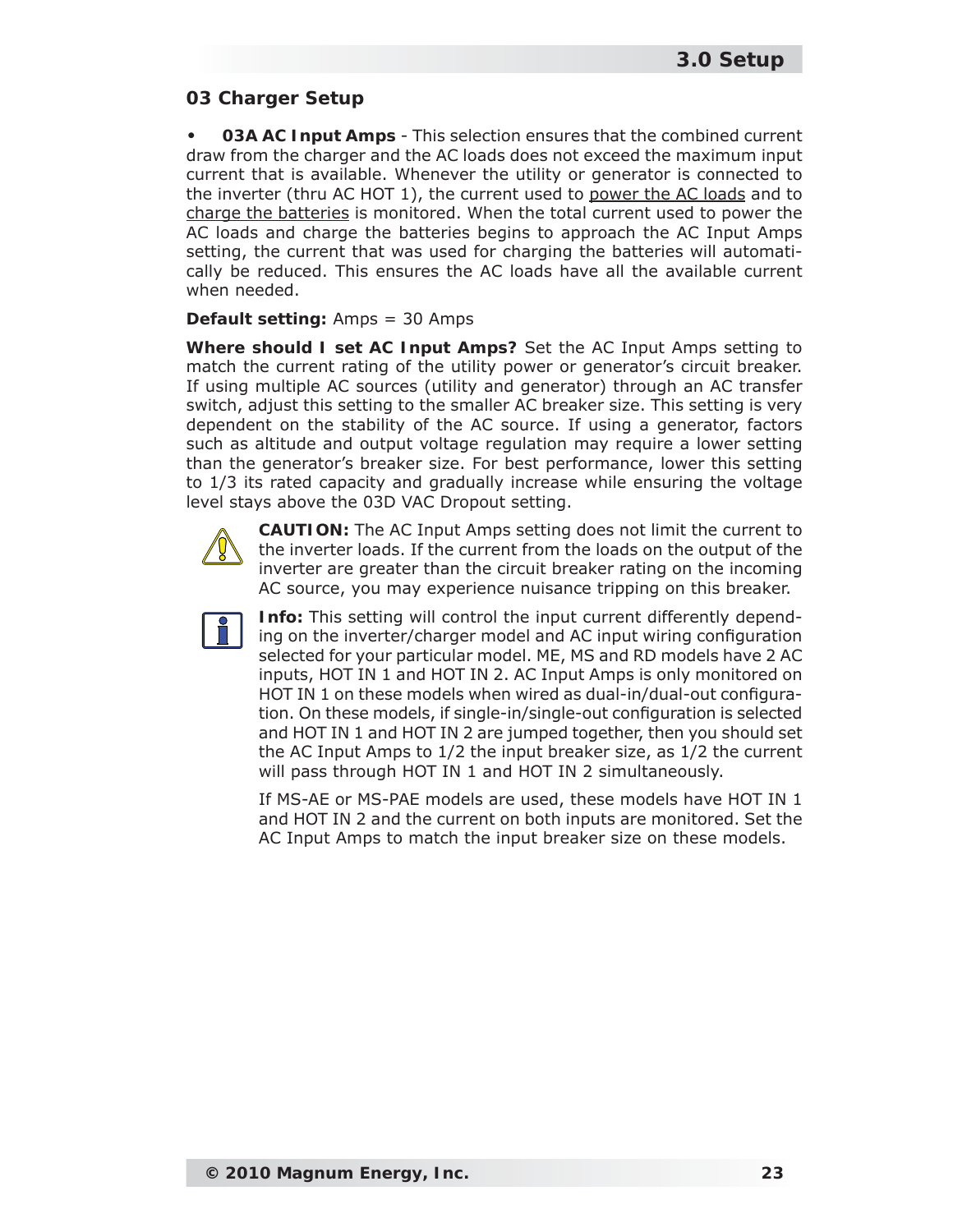**03B Battery Type** - Used to select the battery type, which determines the battery charge profile and ensures the batteries are receiving the proper charge voltage. The fixed voltage selections are GEL (for Gel batteries), Flooded (for liquid lead acid batteries), AGM 1 (for Lifeline AGM batteries), and AGM 2 (for East Penn/Deka/Discover/Trojan AGM batteries). The 'Custom' selection allows the Float and Absorb charge voltage settings to be individually adjusted. See Table 3-3 to determine the specific charge voltage based on the Battery Type selected. **•**

**Default setting:** Battery Type = Flooded

**Info:** The voltage settings shown in Table 3-3 are based on the Battery Temperature Sensor (BTS) having been disconnected or at a temperature of 77° F (25° C). If the BTS is connected, the actual charge voltage will increase if the temperature around the BTS is below 77° F (25° C), and decrease if higher than 77° F (25° C). This ensures the batteries receive the correct charge voltage regardless of temperature.

| <b>Battery</b><br><b>Type</b> | <b>Inverter</b><br><b>Voltage</b> | <b>Absorption</b><br><b>Voltage</b> | <b>Float</b><br><b>Voltage</b> | <b>Equalization</b><br><b>Voltage</b> |
|-------------------------------|-----------------------------------|-------------------------------------|--------------------------------|---------------------------------------|
|                               | 12 VDC                            | 14.1 VDC                            | 13.6 VDC                       | 14.1 VDC <sup>1</sup>                 |
| <b>GEL</b>                    | 24 VDC                            | 28.2 VDC                            | 27.2 VDC                       | 28.2 VDC <sup>1</sup>                 |
|                               | 48 VDC                            | 56.4 VDC                            | 54.4 VDC                       | 56.4 VDC <sup>1</sup>                 |
|                               | 12 VDC                            | 14.6 VDC                            | 13.4 VDC                       | 15.5 VDC                              |
| Flooded                       | 24 VDC                            | 29.2 VDC                            | 26.8 VDC                       | 31.0 VDC                              |
|                               | 48 VDC                            | 58.4 VDC                            | 53.6 VDC                       | 62.0 VDC                              |
|                               | 12 VDC                            | 14.3 VDC                            | 13.1 VDC                       | 15.5 VDC                              |
| $AGM$ 1 <sup>2</sup>          | 24 VDC                            | 28.6 VDC                            | 26.2 VDC                       | 31.0 VDC                              |
|                               | 48 VDC                            | 57.2 VDC                            | 52.4 VDC                       | 62.0 VDC                              |
|                               | 12 VDC                            | 14.5 VDC                            | 13.5 VDC                       | 14.5 VDC <sup>1</sup>                 |
| $AGM$ $23$                    | 24 VDC                            | 29.0 VDC                            | 27.0 VDC                       | 29.0 VDC <sup>1</sup>                 |
|                               | 48 VDC                            | 58.0 VDC                            | 54.0 VDC                       | 58.0 VDC <sup>1</sup>                 |
|                               | 12 VDC                            | 12.0-16.0 VDC                       | 12.0-16.0 VDC                  | 15.0-16.0 VDC                         |
| Custom <sup>4</sup>           | 24 VDC                            | 24.0-32.0 VDC                       | 24.0-32.0 VDC                  | 30.0-32.0 VDC                         |
|                               | 48 VDC                            | 48.0-64.0 VDC                       | 48.0-64.0 VDC                  | 60.0-64.0 VDC                         |

**Table 3-3, Battery Type to Charge Voltages**

*Note 1: voltage same as absorption voltage - to prevent equalization. Note 2: specifi cations for Concord (Lifeline Series) AGM batteries. Note 3: specifi cations for East Penn, Deka, Discover and Trojan AGM batteries. Note 4: requires inverter with enabled software to operate.*

**03C Max Charge Rate -** Used to set the maximum charge rate allowed to charge the batteries during bulk, absorption, float and equalize charging. Selections are 'Max charge =  $0\%$ ' up to "Max charge =  $100\%$ ". The Max charge = 0% setting is available to help minimize charging while continuing to allow pass-thru power. The rest of the selections are provided to limit the charge rate to the battery bank, which helps prevent battery overheating caused by charging at too high a charge rate. **•**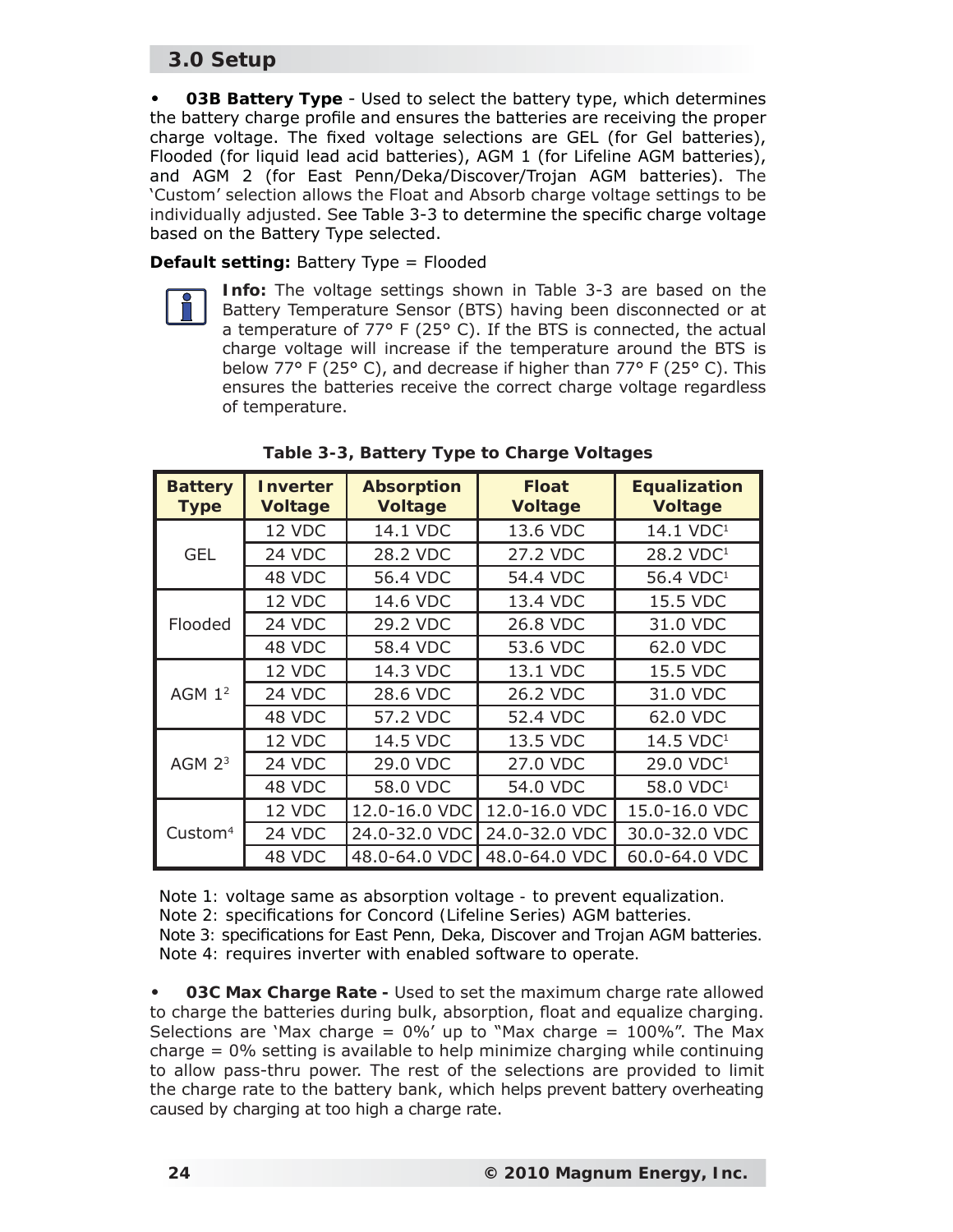The Max Charge selections are provided as a percentage of the inverter/ charger's maximum charging capability. Refer to the label on the side of the inverter or the operator's manual for the inverter/charger, to determine its maximum charge rate. Once you find this maximum charge rate, determine the percentage needed to limit the charge rate to your battery bank.

For example, if the maximum charge rate of your inverter/charger is 100 amps and you need to limit the charge rate to 50 amps, choose the Max charge  $=$  $50\%$  selection (50 amps =  $50\%$  of 100 amps).

**Default setting:** Max Charge Rate = 100%



**Info:** If the Max Charge Rate is set to 0%, the topology of the Magnum inverter, when connected to an AC source, will override the 0% setting and start charging if the battery voltage is <12 VDC (12 VDC models), <14 VDC (24-volt models), or <28 VDC (48-volt models).

**How do I determine where to set my maximum charge rate?** The maximum charge rate is generally set to a  $C/5*$  rate (C = the total amphour capacity of the battery bank - using the 20-hour AH rate). The C/5 rate is usually used when the objective is to charge the batteries as quickly as possible (i.e. 400 AH  $\div$  5 = 80 amp maximum charge rate). A lower rate such as C/20\* is used when the batteries need to be charged as slow as possible.



**CAUTION:** The C/5 or C/20 charge rate settings are guidelines; they are not requirements on how you should set your battery charge rate. For specific charge rate requirements, refer to your battery manufacturer.



**Info:** If multiple inverter/charger's are used on a single battery bank, you must ensure that the total charge rate from all inverter/chargers is limited to the maximum charge rate needed for your battery bank. The Max Charge Rate only limits the charging on each inverter/charger individually, not on all inverter/chargers.

\* C/5 or C/20 rate - charge rates are commonly expressed as a ratio of the total amp-hour (AH) capacity of the battery bank. For example, with a 400 AH battery bank (C = 400), the C/5 charge rate is 80 A (400/5 = 80 A).

**03D VAC Dropout** - Used to select the minimum AC voltage that must be present on the input before the inverter/charger switches from Inverter Mode to Charger Mode. For example: If this setting is set to *Dropout = 60 VAC*, then the AC input voltage must be above 60 Volts before the inverter will switch from inverter mode to charge mode. **•**

This setting also determines the minimum AC voltage threshold where the charger disengages and the inverter (when turned on) will provide AC power from the batteries. This protects AC loads from utility outages. For example: If this setting is set to *Dropout = 60 VAC*, when the AC input voltage drops to 60 volts, the inverter will switch from charge mode to inverter mode.

**Default setting:** Dropout 80 VAC (Export inverter models 160 VAC)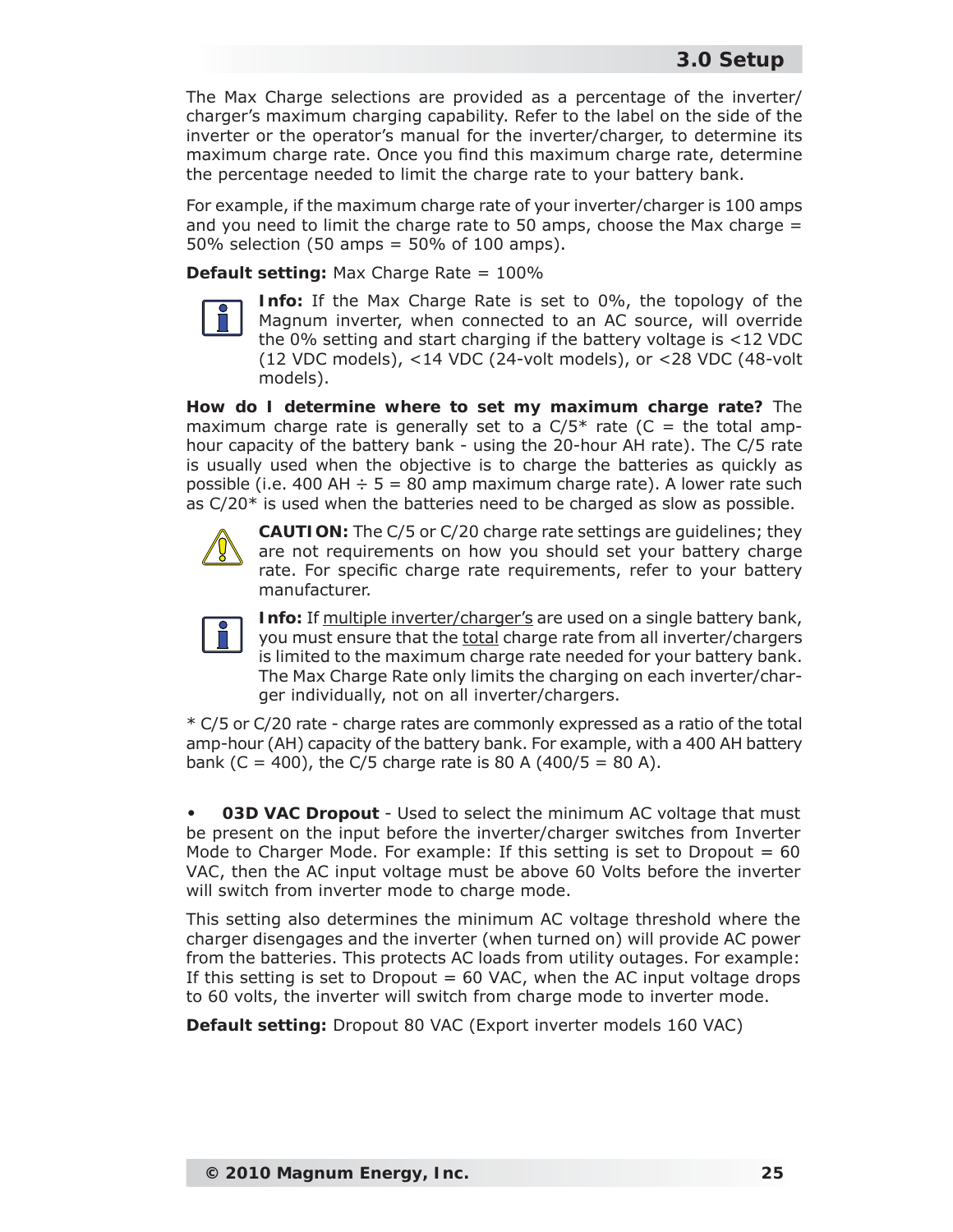**Where do I set my VAC Dropout?** It depends on the application and what you are using as the AC source. The settings not only look at the incoming voltage level to determine when to transfer, but also determines how quickly the charger disconnects and starts Inverting based of the fluctuations of the incoming AC voltage.

**Dropout = 60 VAC to 100 VAC (For Export inverter Models: Dropout = 120 VAC to 200 VAC):** Use a VAC Dropout setting from 60 VAC to 100 VAC (Export models: Dropout from 120 VAC to 200 VAC) when the AC source may have fluctuations in RMS voltage. These settings attempt to prevent the charger from disengaging unnecessarily due to poor quality voltage; and are highly recommended if using a generator for charging. The transfer time from charge mode to inverter mode is >16 milliseconds when using these settings. **•**

**Dropout =UPS mode:** Use the 'UPS mode' setting when the AC source is well regulated above 105 VAC (210 VAC for Export inverter models) and the inverter loads are sensitive to voltage fluctuations. This setting is intolerant of voltage fluctuations and will provide a quick transfer. The transfer time from charge mode to inverter mode is  $\leq$ 16 milliseconds when using this setting. For generator charging, do not use this setting. **•**



**Info:** If you get nuisance AC disconnects, either change the setting to 100 VAC or less (Export inverter models: 200 VAC or less), or obtain a better voltage regulated AC source.

#### **03E Absorb Done Time, Amps or SOC**

**03E Absorb Done Time -** This setting is used to determine when the second stage of battery charging or Absorption Stage is finished and transitions to the Final charge stage (see 03G Final Charge Stage). Absorption is the second stage of the charge process and the batteries will be approximately 75-80% charged. The remaining 20-25% of the charge is finished in the Absorb mode. **•**

**Default Setting:** Absorb Done Time = 2.0 Hrs

**Info:** If the Absorb stage is short or terminated the batteries may not receive a full charge. In contrast if the Absorb stage is too long the batteries may be overcharged either scenario may lead to damage to the batteries. Contact your battery manufacturer to ensure the best charge settings are used for your type of batteries.

Set Absorb Done Time - Set Absorb Done Time is used when a specific time is determined to be the best solution for ending Absorption time. When using time the battery bank size will typically determine how long the Absorb time setting is. The larger the battery bank the longer the Absorb time to ensure a full charge to the batteries is accomplished. Taking specific gravity readings of the batteries and adjusting the Absorb time may be needed in order to obtain the appropriate Absorb time for your battery type and battery bank size. **•**

**Default Setting:** Absorb Done Time = 2.0 Hrs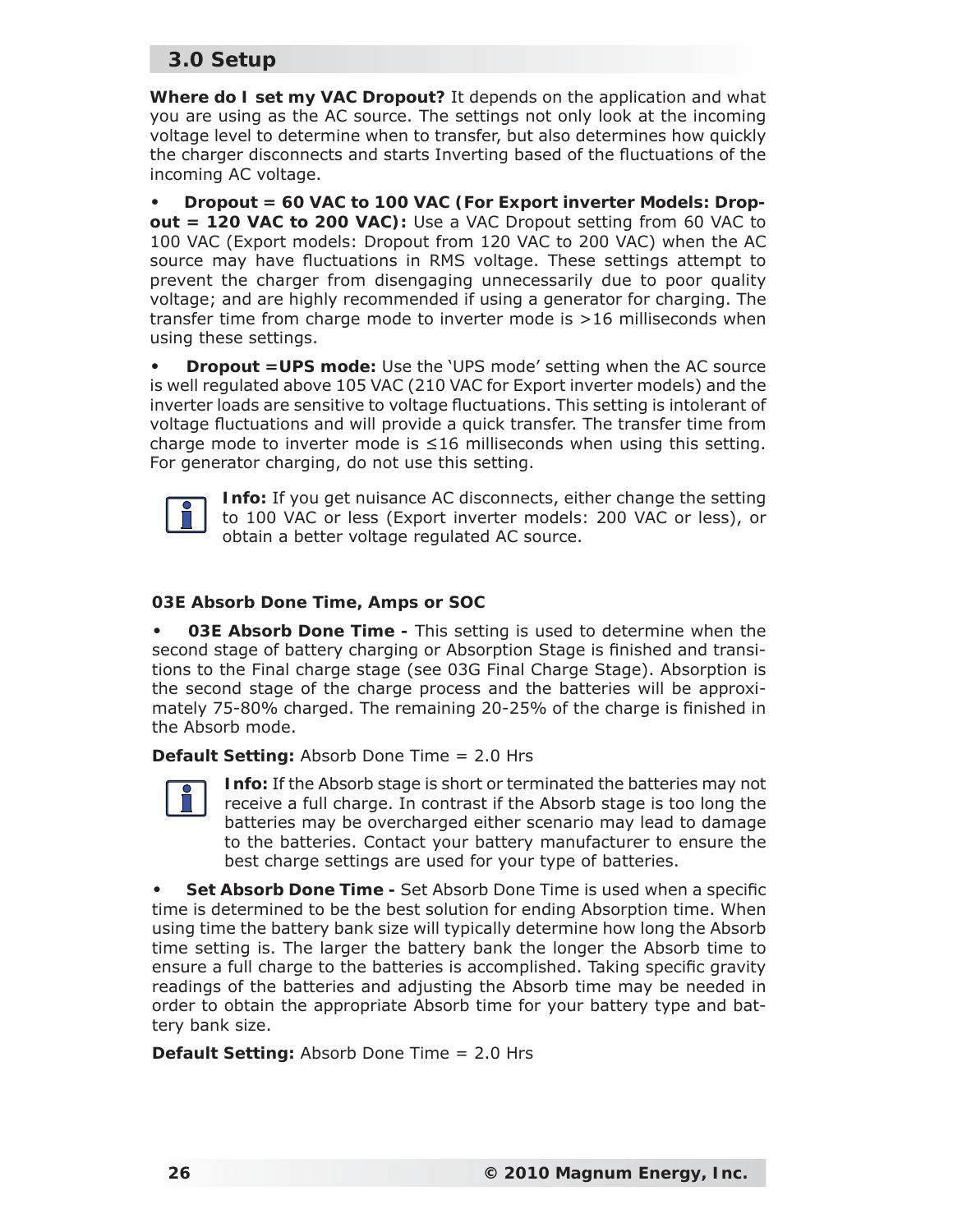**Set Absorb Done Amps -** This setting is used when the return amps of the battery bank is used to determine when the batteries are fully charged. Absorb Done Amps is the DC amps the batteries are accepting from the charger during the Absorb charge cycle. Most battery manufacturers use a specific formula to determine the return amps that indicate a fully charged battery for their particular type of battery. The formula used by most manufacturers to Absorb the batteries is C/20, where C=Battery Bank total Amp Hours. Basically, they take approximately 5% of the total battery bank size and consider the battery totally charged when the charge rate drops to this level. Continuing to charge will possibly overcharge the batteries. Check with your battery manufacturer in order to determine the correct return amp settings for your batteries. **•**

#### **Default Setting:** Absorb Amps = 20 ADC



**Info:** If DC loads are connected directly to the batteries it is not recommended to use the Absorb Done Amps setting. DC loads cause the charger to increase amperage delivered to the battery bank in order to charge the batteries, plus run the DC loads. This scenario could result in overcharging the batteries since the return amps reading will be skewed by the DC loads.



**Info:** If a ME-BMK is installed in the system, Absorb Done is based on the reading in menu 04D DC Amps-BMK which is the most accurate DC amperage measurement. It is highly suggested to install a ME-BMK if Absorb Done Amps is used as the DC amps reading from the ME-BMK is accurate to  $+/-$  .1 ADC. If a ME-BMK is not installed in the system Absorb Done Amps is based on the reading in menu 01B DC Amps. The accuracy of menu 01B DC Amps is +/- 10A.

**Set Absorb Done SOC -** This setting is used when the SOC (State of charge) of the battery bank is used to determine when the batteries are fully charged. SOC is the best way to determine when the batteries are fully charged. SOC also is helpful because any DC loads or other charge sources connected to the battery bank will not affect the SOC reading, and the batteries will always receive a full charge. **•**

**Default Setting:** Absorb Done SOC = 100%



**Info:** The ME-BMK is required in ordered for the Absorb Done SOC setting to be used. If the Absorb Done SOC setting is selected and there is no ME-BMK installed in the system, then the Absorb Done will be based on the selection in 05B AmpHour Size.



**Info:** If Absorb Done SOC is used when charging from a generator source, then it is recommended that a setting of less than 100% be used (usually around 90% is acceptable). This lower setting is used because running the generator past the 90% setting is sometimes considered an inefficient use of fuel. If a lower setting than 100% is used, then at least once a week the batteries should be charged to 100%, to make sure damage is not done to the batteries by not bringing them to a full charge state.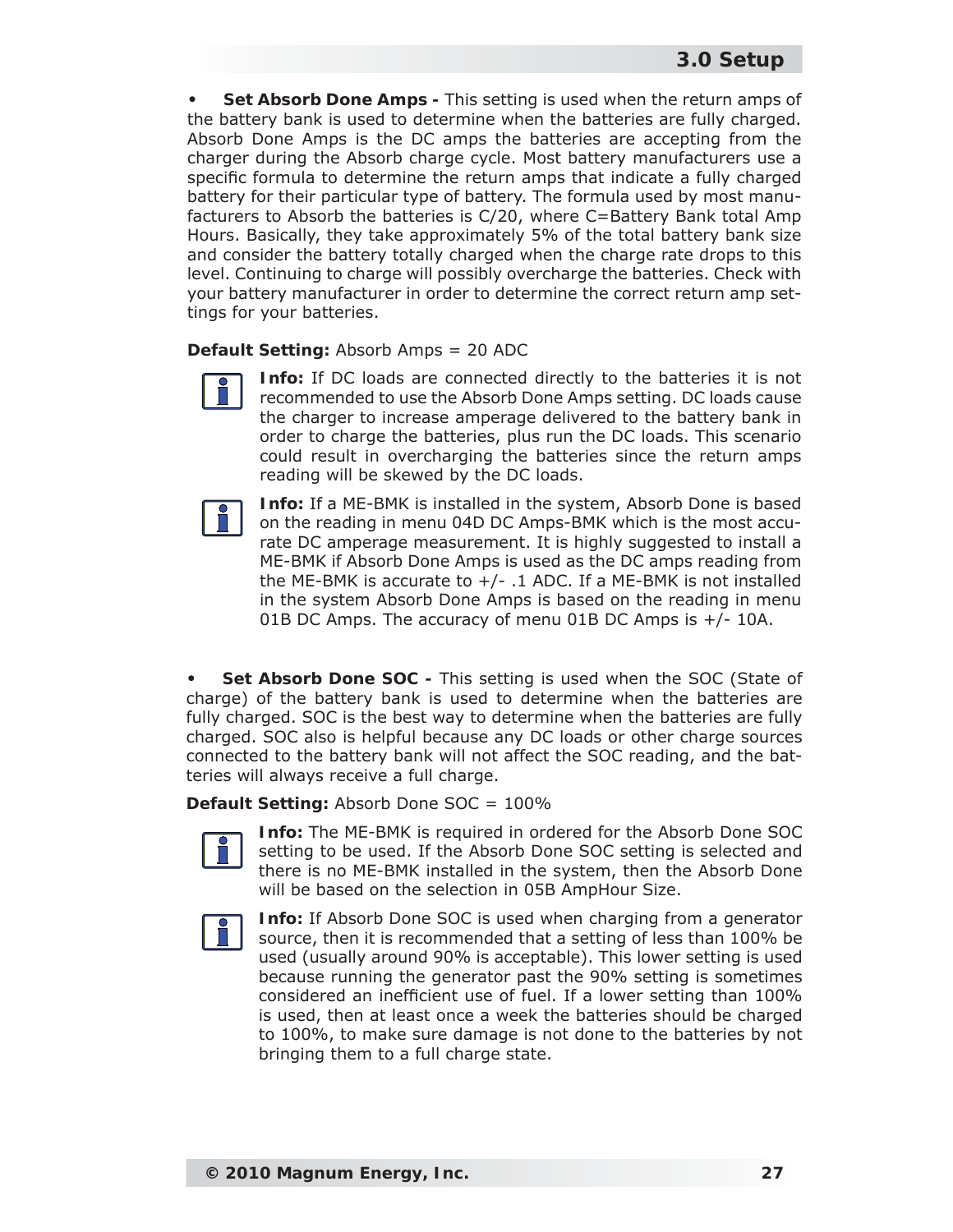**03F Max Charge Time:** Max Charge Time is the maximum time the charger will operate in either the Bulk or Absorption mode. Once the charger reaches the Max Charge Time it will transition to the Final Charge Stage as set in 03G Final Charge Stage. **•**

**Default Setting:** Max Charge Time = 12.0 Hours



**Info:** Set the Max Charge Time to a higher setting than the following menus in order to make sure a complete charge cycle is accomplished; 03E Absorb Done Time; 03E Absorb Done Amps; 03E Absorb Done SOC, and 04F Max Gen Run Time. Max Charge Time has priority over these menus and will stop the charge cycle when the Max Charge Time setting is satisfied.

**Example:** The Max Charge Time is set for 6.0 Hours, but menu 03E Absorb Done Time is set for 8.0 Hours. The charge cycle will stop after 6.0 Hrs as set by the Max Charge Time, and not finish the Absorb Done Time of 8.0 Hours

**03G Final Charge Stage -** Final Charge Stage is the stage the charger will transition to after the Absorb Done stage as set in menu 03E Absorb Done. There are 3 choice for the Final Charge Stage; Multi-Stage, Float and Silent. **•**



**Info:** Final Charge Stage is only used as the Final Charge Stage when Multi-charge is selected in menu 02 CHG Control.

**Default Setting:** Set Final Charge Stage = Multi

**Set Final Charge Stage = Multi (Multi-Stage):** The Multi Final Stage transitions from the Absorb stage to Float. Once in the Float stage for 4 hours with no DC load on the batteries the charger will enter the "Full Charge" stage. In the "Full charge" mode the charger automatically goes into a standby mode (stops charging but is still on and active) and monitors the battery voltage. The charger will remain in the Full charge stage until the battery voltage drops below 12.7 VDC for 12v batteries, 25.4 VDC for 24-volt batteries and 50.8 VDC for 48-volt batteries at which time it will return to the Float stage. These battery voltages are the fully charged voltages of a battery at rest. The charger will continue to cycle between Float and Full charge as long incoming AC is available. **•**

**Info:** The "Full charge" stage will help reduce water consumption during long charge cycles in flooded batteries. If another charge source such as PV or wind is charging the batteries above the fully charged voltage the charger will remain in the Full charge mode.

**Why should I use the Multi-Stage?** Multi-Stage is the most commonly used charge mode and is suitable for most applications and will assure a full charge to the batteries without overcharging. If there is another alternate charge source charging the batteries such as PV, wind or hydro then Multi mode will use the inverter/charger to complete a full charge. The inverter/charger will transition to Full Charge and then the alternate charge source will then maintain the battery voltage. If the alternate source is unable to maintain the voltage, the charger will enter float mode for another 4 hour period. The "Full Charge" feature in the Multi mode also helps reduce water consumption in flooded batteries when left in the charge mode for extended periods, such as in a backup power application.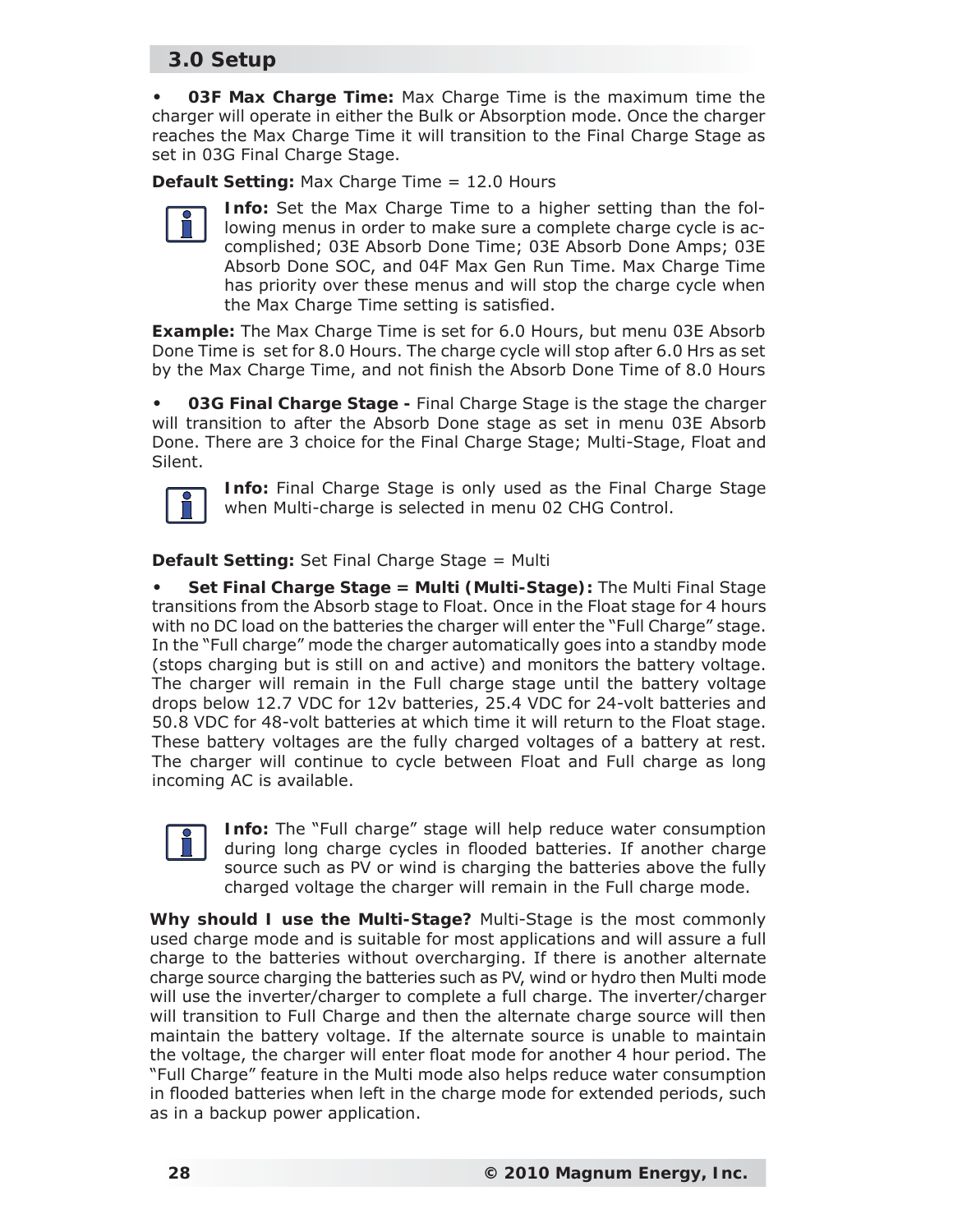**Set Final Charge Stage = Float:** The Float Stage is a maintenance charge mode that maintains a constant voltage while delivering up to the maximum rated current of the charger in order to power any DC loads connected to the batteries. Most three stage chargers finish the charge mode in Float and remain in Float as long as an AC source is available on the input of the charger. The Float voltage is determined by the battery type selected in menu 03B Battery Type. **•**

The difference between Float and Multi is that in the Float mode, there is no "Full Charge" mode, as described in the previous "Multi" section.

**Why should I use the Float mode?** Float mode is typically used when the charger is the only charge source connected to the batteries. This mode will maintain the batteries at the float voltage. If using flooded batteries and the charger is in float for an extended period the water level should be checked every two to three weeks for proper levels.

**Set Final Charge Stage = Silent:** Silent mode stops charging once it transitions from Absorb mode to "Silent". Once the charger enters the Silent mode it will monitor the battery voltage and start charging once the batteries fall to the "DC Volts to Rebulk" setting. Once the batteries reach the "Set DC Volts to Rebulk" under 03G Final Charge Stage setting the charger will start the charge cycle over in the Bulk mode and then transition to Absorb. After the Absorb cycle the charger will again transition to the Silent mode and the charger will continue this cycle. **•**

**Set DC Volts to ReBulk -** When "Silent" mode is selected you must also set the DC voltage set point where the charger restarts the Bulk mode. This setting should be the lowest DC volts that you will allow the batteries to fall to before starting a new Bulk cycle. Typically the lowest DC volts the batteries are allowed to fall is 12.0 to 12.2VDC, (12-volt systems) 24.0 to 24.4VDC (24-volt systems) and 48.0 to 48.8VDC (48-volt systems) respectively. **•**

**Default Setting:** Set DC Volts to ReBulk = 12.0

**Why should I use the Silent mode?** Silent mode is typically used when an alternate charge source is available, and able to fully charge or finish the charge cycle after the Absorb stage. A major difference between Multi mode and Silent is that Silent mode returns to the Bulk mode instead of Float mode. In Silent mode you can also adjust the Rebulk set point in order to allow the alternate charge source to provide more of the battery charging.

#### **04 AGS Setup**

This menu is used to setup only the functions related to the ME-AGS-N (Automatic Generator Start - Network version), which automatically starts and stops the generator on the following conditions:

- **Gen Run VDC** starts and stops the generator based on battery voltage. **•**
- **Gen Run Time**  starts and stops the generator based on time of day. This feature uses the ME-ARC clock to determine start and stop times. **•**
- **Gen Run Amps**  starts and stops the generator based the AC amp load on the inverter in Invert mode. **•**
- **Gen Run SOC**  starts and stops the generator based on the SOC reading from the ME-BMK. **•**
- **Gen Run Temp** starts the generator based on the interior temperature, or A/C thermostat and stops the generator after the set time. **•**



**Info:** For detailed information on the ME-AGS-N, refer to it's Owner's Manual (part number: 64-00005).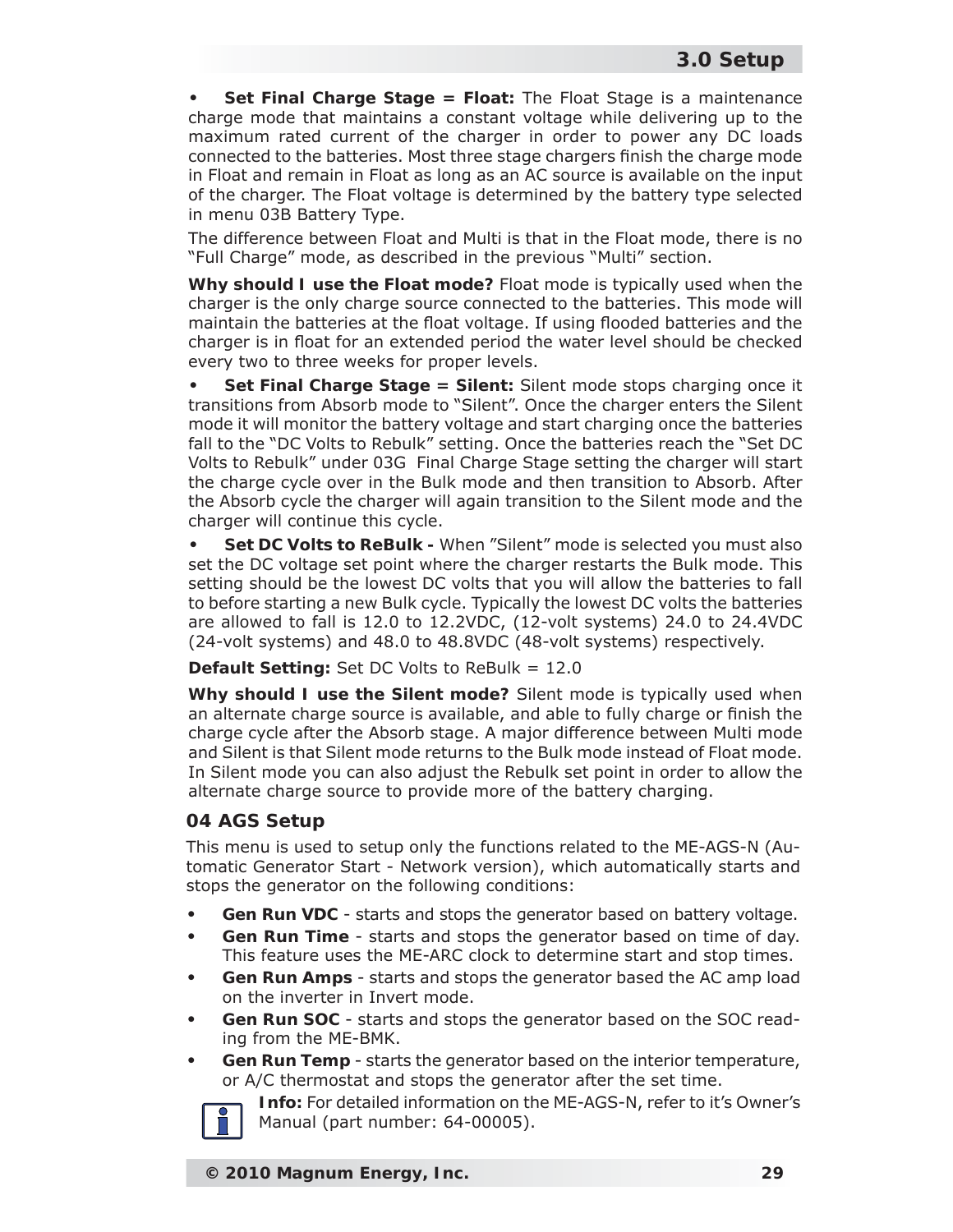#### **SETUP 05 BMK:**

The ME-BMK (Battery Monitor Kit) accurately measures the SOC (State Of Charge), battery voltage and DC amps of the battery bank.



**Info:** Refer to the ME-BMK Owner's Manual (part number: 64-0013) for detailed information on the ME-BMK**.**

#### **3.2.5 TECH Button**

The TECH menu button provides access to selections that are used to assist service technicians in troubleshooting. It provides access to system information along with a selection that allows all system settings to be returned to the original factory default values.



*Figure 3-7, TECH Button*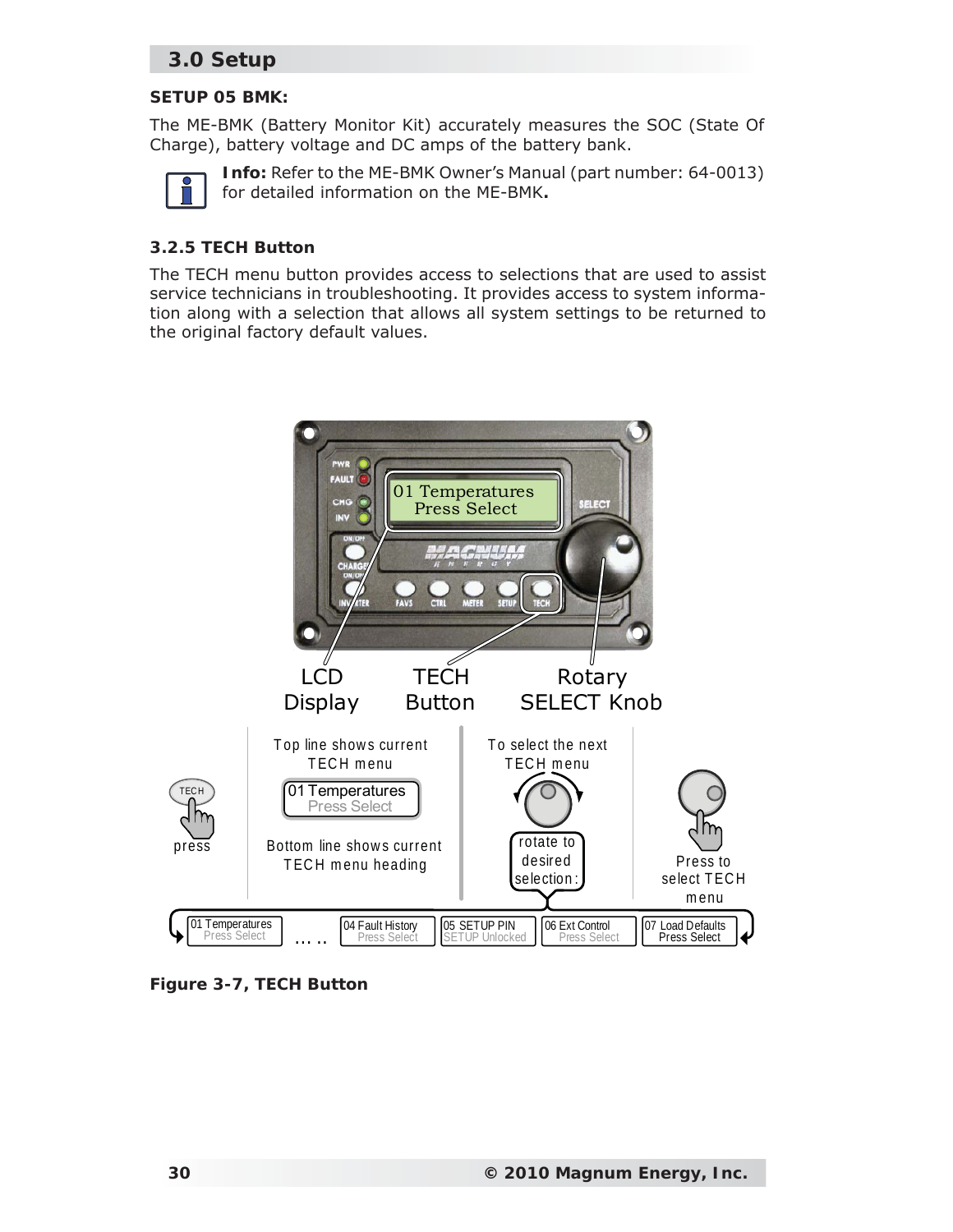**TECH: 01 Temperatures** – Pressing the select knob will access the various temperatures measured throughout the system. Rotate the knob to scroll through the temperatures. Pressing the select knob will exit the temperature display. The following temperature displays are available:

- Batt Sensor- Battery Temp Sensor (BTS) connected to the battery bank. •
- Transformer main power transformer inside the unit. •
- Transistors FETs (Field Effect Transistors) inside the unit. •
- AGS temp sensor plugged into the remote port on the AGS module. •



**Info:** The temperatures are displayed in Celsius or Fahrenheit as selected in Setup menu 01E Temp Display.

**TECH: 02 Revisions** – Pressing the select knob will access the revisions of the devices that are connected to the Magnum network. Rotate the knob to scroll through the revisions. Pressing the select knob will exit the display. The following devices display revisions: inverter, remote, AGS, BMK and router.



**Info:** BMK, AGS and the router accessory may display a "0.0" revision for several reasons. The accessory is not installed, there is no communication because of a bad or miswired network cable, the device is not powered or the device is bad.

If the ME-ARC is connected to a Router (ME-RTR), the Router revision will be displayed, but not all functions of the ME-ARC will be available. The ME-ARC has limited functions as a second remote connected to the Router.

Refer to the ME-RTR Router Owner's Manual (part number: 64-0020) for a complete list of active menus when the ME-ARC is connected to the Router.

**TECH: 03 Inv Model** – This "read only" menu displays the model number of the connected inverter.



**Info:** When "03 Inv Model" displays "Unknown", the remote is unable to determine the current inverter model. All remote menu selections and features that are supported by the inverter will function normally.



**Info:** When the ME-ARC is connected to inverters that are stacked in parallel or series there will be a stacking indication following the model number. The indications will indicate the following stacking conditions: "PM" Parallel Master; "PS" Parallel Slave; "SM" Series Master; "SS" Series Slave.

**TECH: 04 Fault History -** This menu displays a "History" of the last 9 inverter faults. Each fault is displayed along with: the day since the fault was recorded (H1), hours and minutes, status of the inverter just before the fault occurred, DC volts, DC amps, temperatures of the BTS, transformer and FETs.

All of this information can be useful in troubleshooting the inverter system and installation.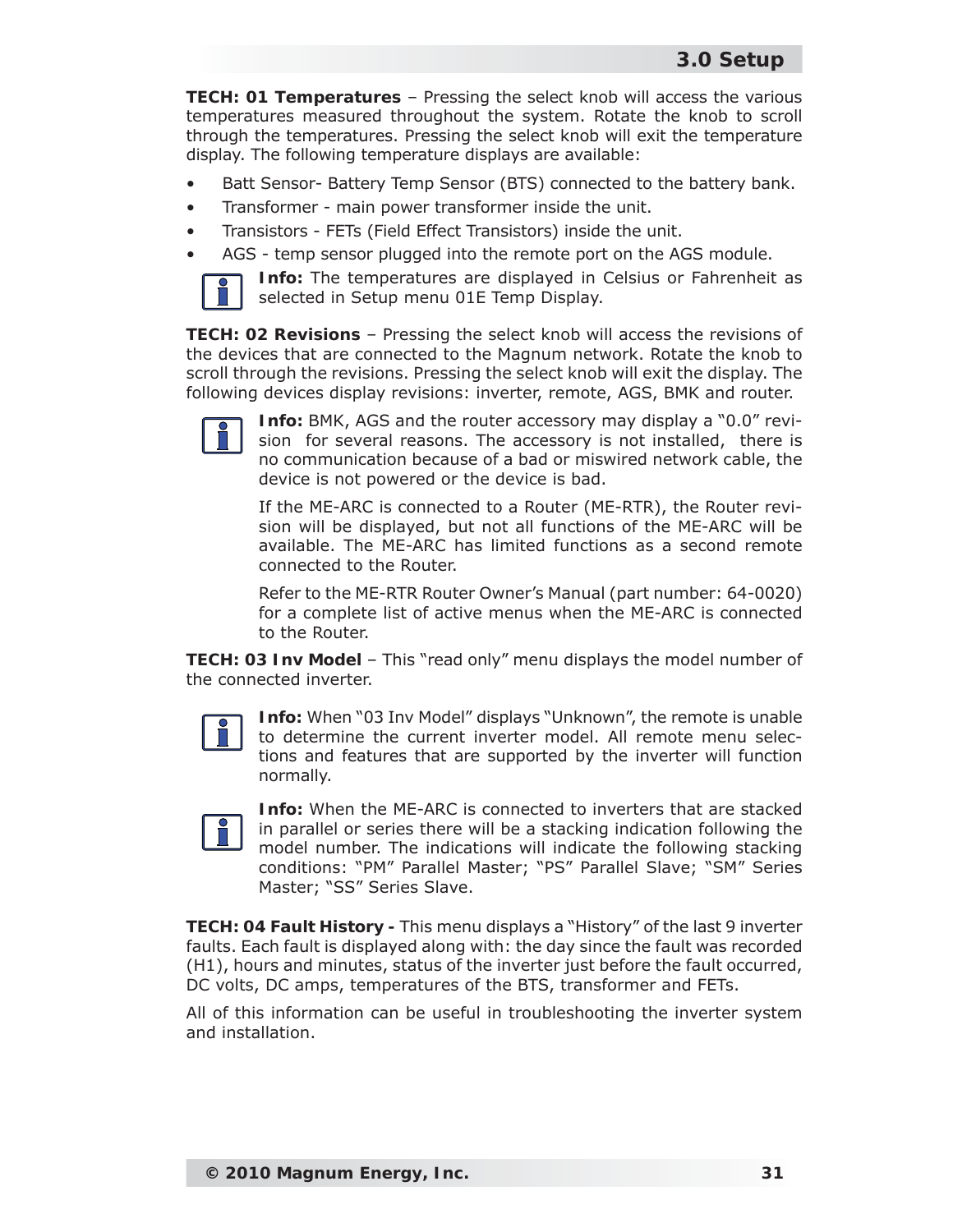**Example:** The inverter has it's first fault today (D-) which is a Low Battery Fault at 10PM and then the next day (D-1) a High Battery Fault at 11PM. The Inv Fault History will display in order  $H1 =$  first fault in history,  $H2 =$  second fault in history etc.

| H1 Low Battery |     | H2 High Battery                   |     |
|----------------|-----|-----------------------------------|-----|
| H1 D- 10:00PM  |     | H2 D-1 11:00 PM                   |     |
| H1 Inverting   |     | H <sub>2</sub> Bulk Charge        |     |
| H1 22 VDC 18A  |     | <b>H2 32 VDC 80A</b>              |     |
| H1 BTS:        | 60F | H <sub>2</sub> BTS:               | 60F |
| H1 Tfmer:      | 65F | H <sub>2</sub> Tfmer:             | 95F |
| H1 FETs:       | 65F | H <sub>2</sub> FET <sub>s</sub> : | 80C |

**TECH: 05 SETUP PIN:** This menu sets the password, locks and unlocks the "SETUP" button. The SETUP button can be locked with a password to avoid an unauthorized change. **•**

**Why should I use the PIN feature?** This feature is useful when the operation of the inverter has been set up by an experienced user or installer. Setting the PIN prohibits an inexperienced user from changing settings that might result in an undesirable operation. **•**

#### **Default setting:** PIN = 0000

**SETUP Unlocked -** The SETUP button is unlocked, or has not been set for the first time and the SETUP menus are accessible.

When entering the menu if the PIN has not been set, "PIN =  $0000''$  with the first "0" flashing will be displayed. When " $PIN = 0000$ " is displayed, press the Select knob. The first "0" will be flashing, rotate the Select knob to the desired number 0-9 and press Select. Continue to set the remaining 3 digits until the desired PIN number is displayed. After pushing the Select for the last digit, the PIN is set and "Unlock SETUP <" is displayed.

When "PIN  $= 0$ \*\*\*" is displayed a PIN has been entered, and the correct PIN must be entered in order to access the 05 SETUP PIN and SETUP buttons. If the incorrect PIN number is entered, "Invalid PIN" will be displayed. There is no limit on how many attempts can be made to enter the correct PIN number.

To enter the correct PIN number rotate the Select knob to the correct digit and then press Select. Continue to set the remaining 3 digits until the correct PIN number is entered. After pushing the Select for the last digit "Unlock SETUP <" will be displayed.



**Info:** If the correct PIN has been forgotten you may override the entered PIN. In menu 05 SETUP PIN when "PIN =  $0***$ " is displayed, press and hold the Select knob until "PIN = 0000" is displayed. Enter a new PIN number as described in 05 SETUP PIN above.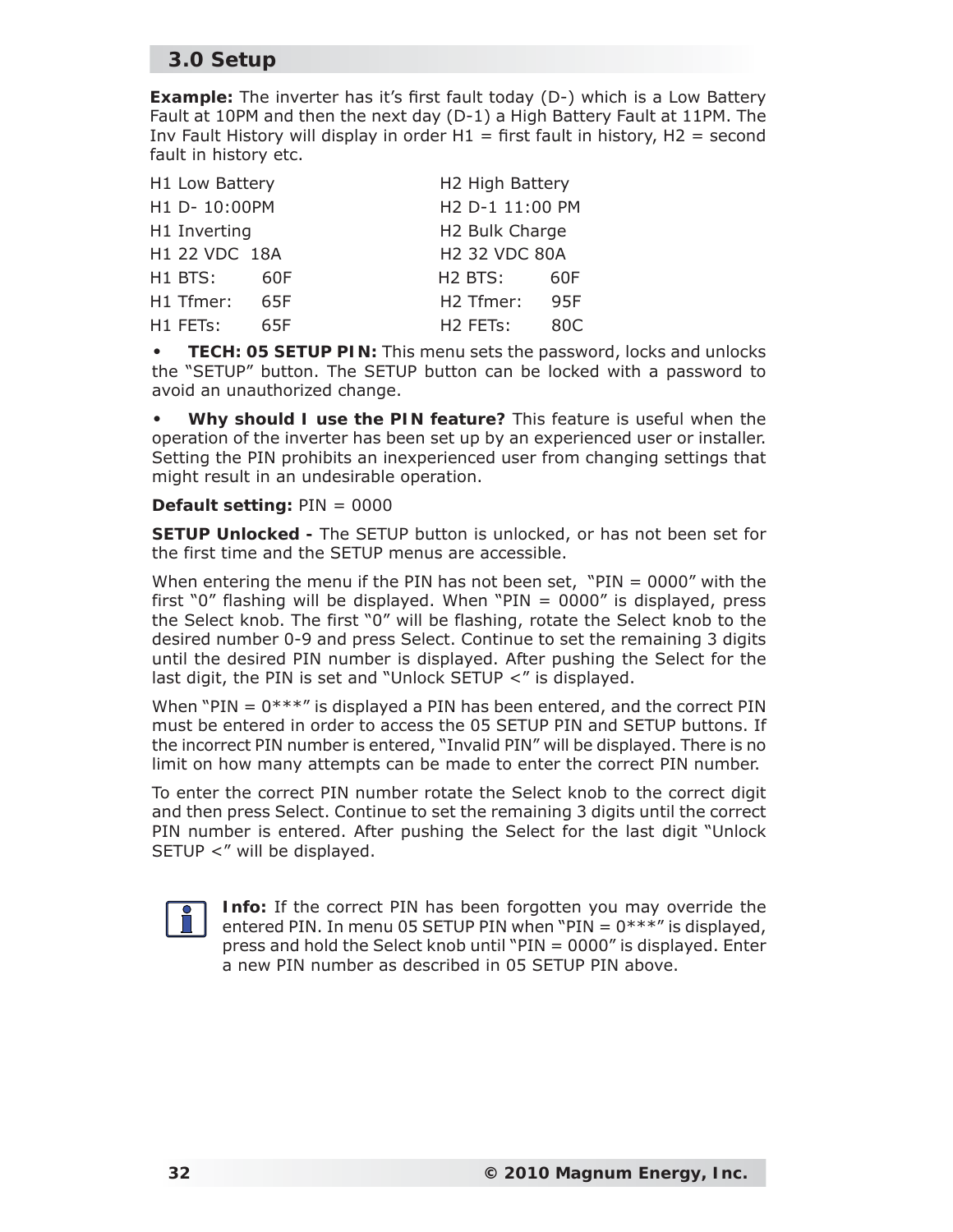Rotate the Select knob to access "Lock SETUP" and "Change PIN" options.

**Unlock SETUP -** When "PIN = 0\*\*\*" is displayed, enter the correct PIN number and "SETUP *Unlocked"* will be displayed indicating the SETUP button is now unlocked. Press the SETUP button to access the SETUP menus.

**Lock SETUP -** When "SETUP *Unlocked"* is displayed rotate the Select knob to "Lock SETUP" and press Select. "SETUP Locked" will be displayed and the SETUP button is now locked.

**Change PIN -** When "SETUP *Unlocked"* is displayed, rotate the Select knob to "Change PIN", and then press Select. "PIN =  $xxxxx''$  ( $xxxxx$  = the current PIN number set) will now be display and is ready to accept a new PIN number.

**Example -** You have set your PIN number to "PIN = 1000". When Change PIN is selected "PIN  $=$  1000" will be displayed. The first digit in this example (the "1") will be blinking. Turn the Select knob, change the first digit to the new PIN number you have selected. Continue to change the remaining 3 digits until you have selected your new PIN number.



**Info:** There are some SETUP menus that may be desirable to access without giving access to the PIN number to users. This is made possible in ME-ARC with the FAVS button. Before setting the PIN number, enter the desired SETUP menus in the FAVS button. Once the SETUP menus have been entered in the FAVS button the PIN number can now be entered and the SETUP button will be locked. The SETUP menus in FAVS will still be accessible without having to enter the PIN number. See pages 6-7 for more information on the FAVS button.

**TECH: 06 Ext Control:** External Control is a read only menu. Magnum Energy has adopted an "open protocol" policy which allows third party firmware companies to control certain functions of the inverter/charger. This menu displays if any external software is controlling the remote. This menu is designed to help Magnum Energy tech support personnel determine if the inverter/charger is operating normally, or being controlled by a third party. **•**

No Ext Control - This menu means that no third party network device is controlling the ME-ARC remote.

Yes Ext Control - This menu means that a third party network device is controlling one of the allowable functions of the ME-ARC remote. The function(s) that are being controlled by a third party will be displayed as a number. This number can be used by Magnum Tech Support to determine what code is controlling the ME-ARC remote.

**TECH: 07 Load Defaults** - This menu restores all settings on the inverter/charger and any settings on accessories that are networked. To restore, press and hold the rotary SELECT knob for 5 seconds. After the default settings have been restored, the display will show DEFAULTS LOADED. Refer to the menu map on pages 34-37 for default values. **•**



**Info:** For information on the factory default settings for any networked accessory; refer to the owner's manual for that accessory.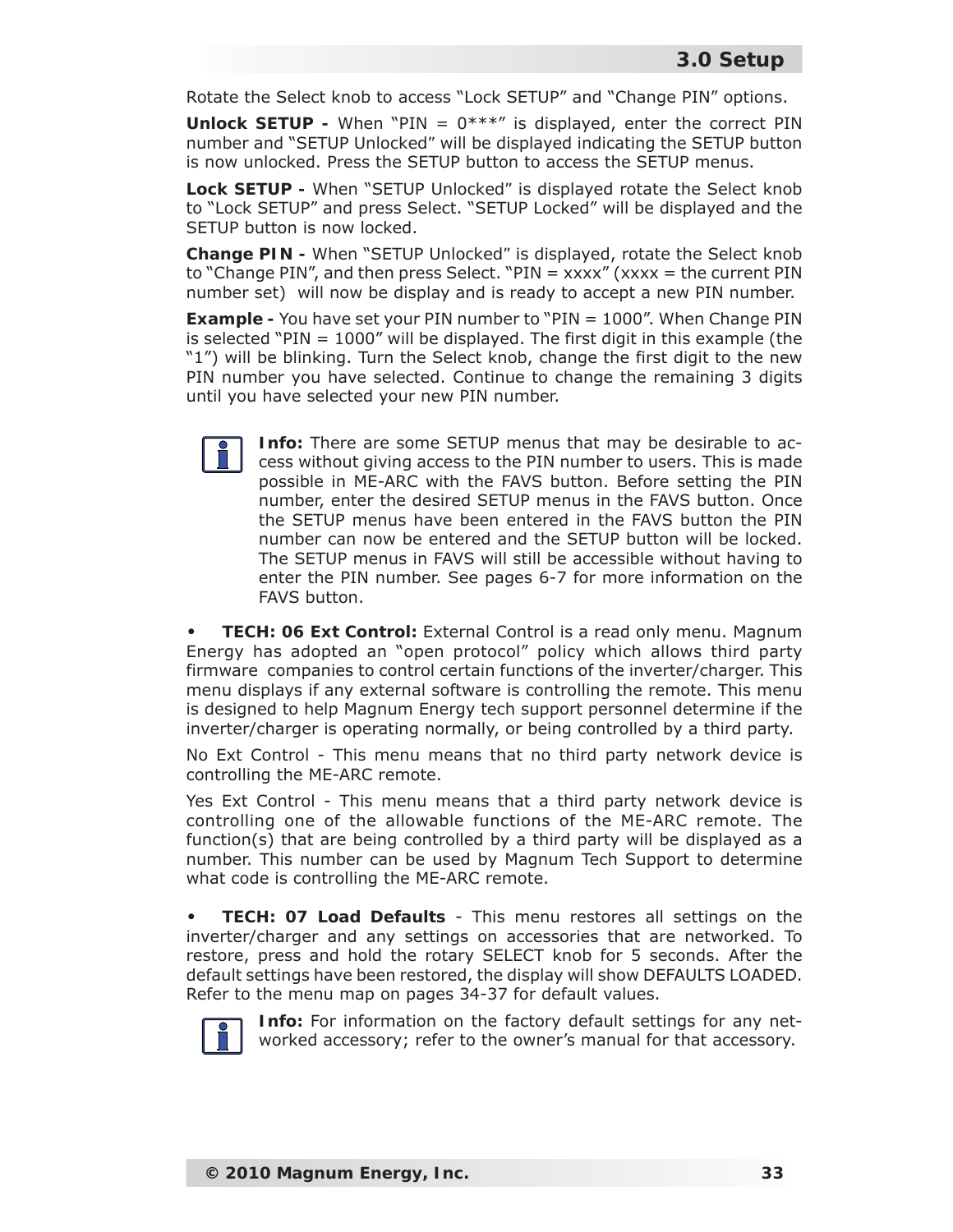# **4.0 Menu Map**

#### **4.0 Menu Map: ME-ARC Remote Control**

Figure 4-1 (four pages) is a complete overview of the remote and inverter/ charger settings and info displays available in the ME-ARC; this should help with menu navigation.



*Figure 4-1, Inverter/Charger Menu Map (Page 1 of 4)*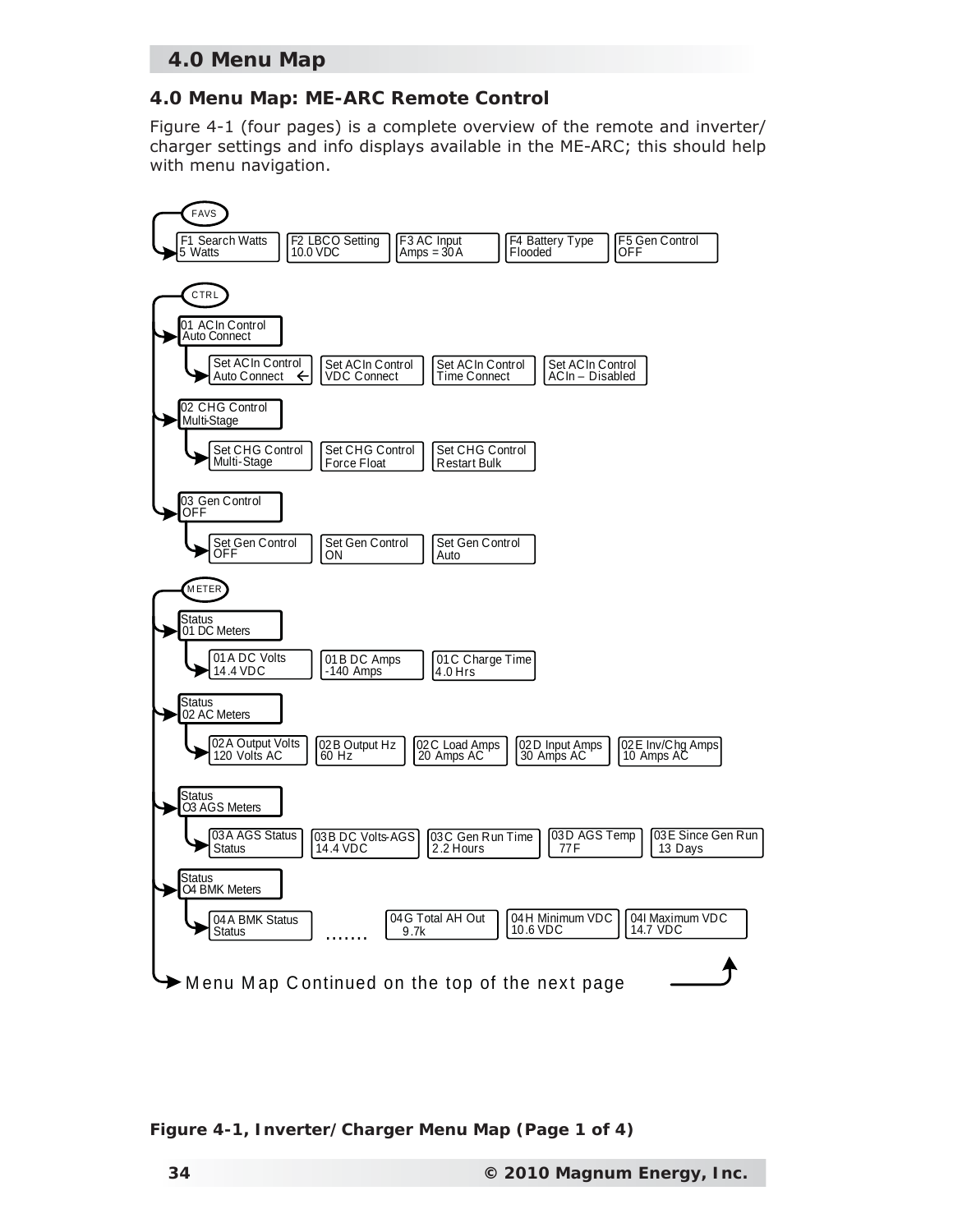**4.0 Menu Map: ME-ARC Remote Control (continued)**



*Figure 4-1, Inverter/Charger Menu Map (Page 2 of 4)*

**© 2010 Magnum Energy, Inc. 35**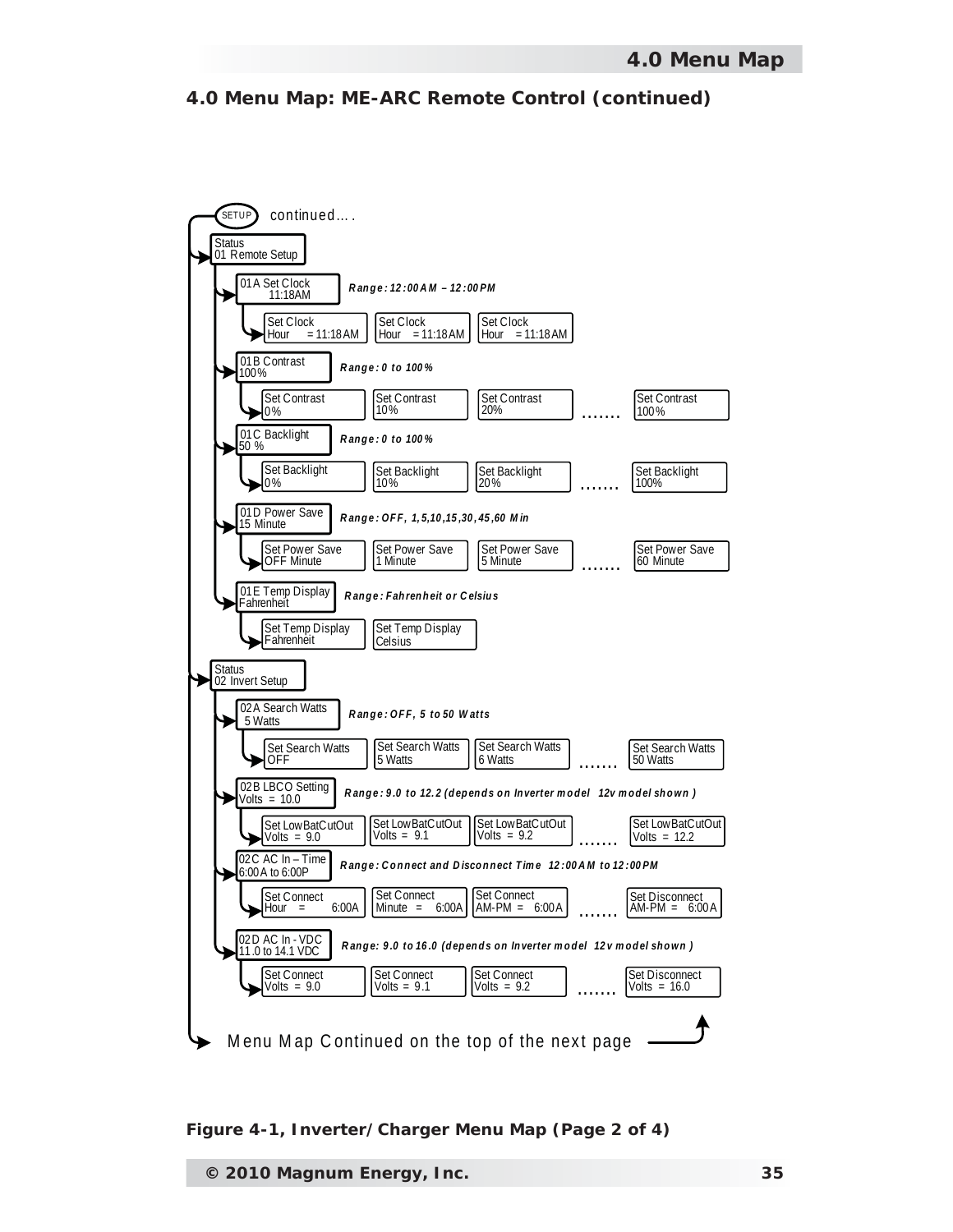### **4.0 Menu Map**

### **4.0 Menu Map: ME-ARC Remote Control (continued)**



*Figure 4-1, Inverter/Charger Menu Map (Page 3 of 4)*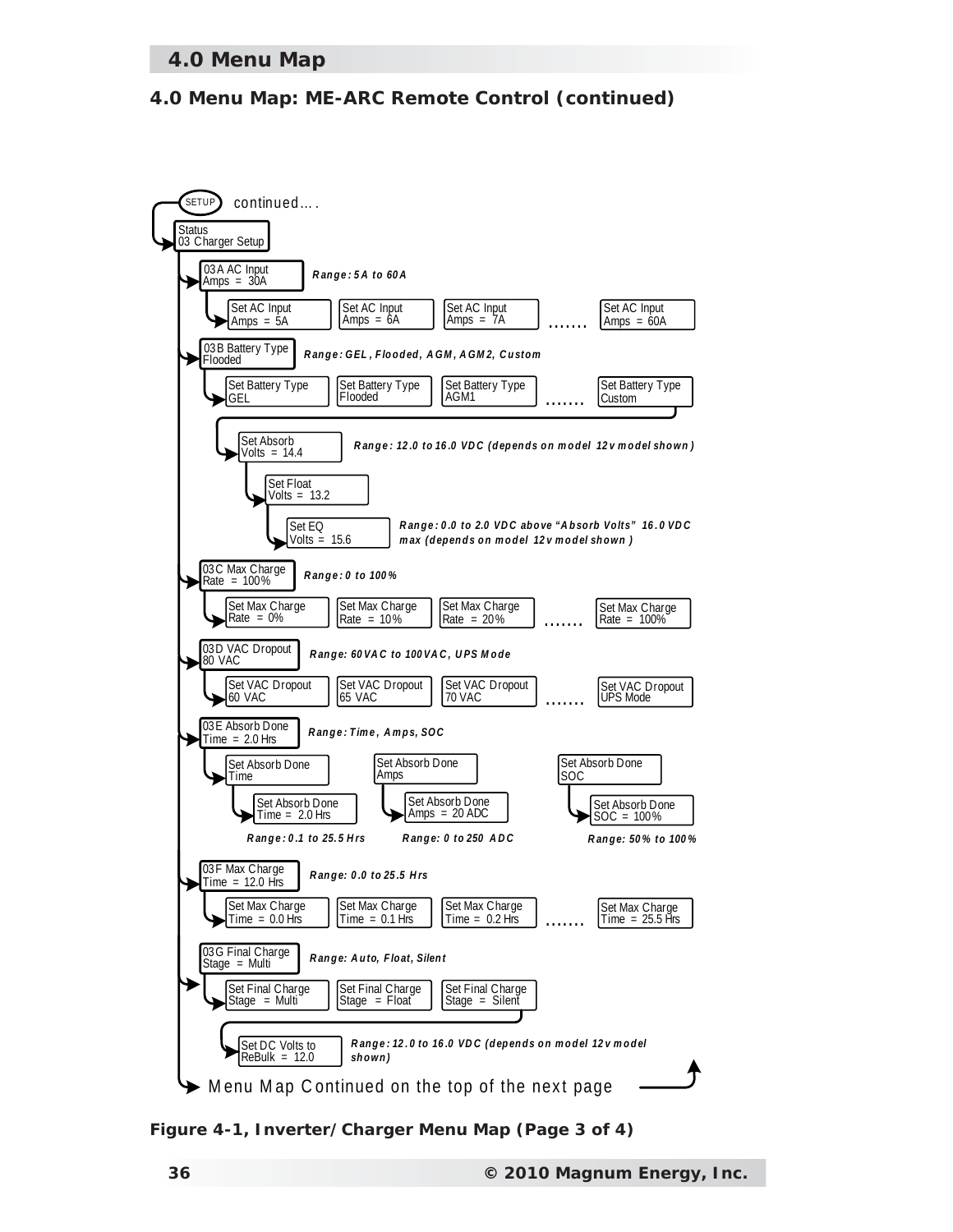#### **4.0 Menu Map: ME-ARC Remote Control (continued)**



*Figure 4-1, Inverter/Charger Menu Map (Page 4 of 4)*

**© 2010 Magnum Energy, Inc. 37**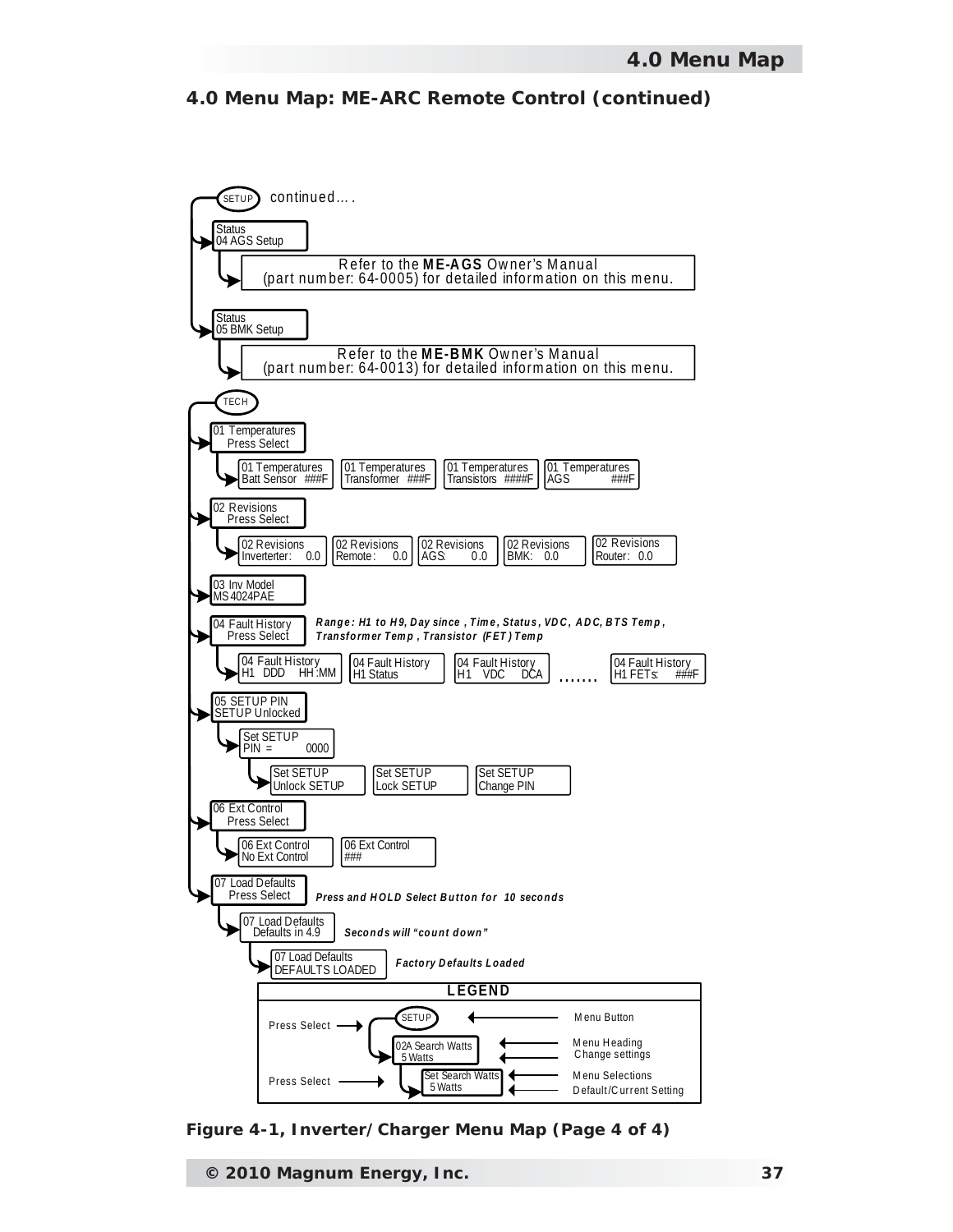# **5.0 Operation**

# **5.0 Operation**

This section explains how to operate the inverter/charger with the ME-ARC remote. It also helps to explain the operational status determined by the LED indicators and LCD display.

#### **5.1 Front Panel**

The ME-ARC front panel contains LEDs and a LCD display for viewing system status; pushbuttons to control system operation; and a rotary knob that allows an easy way to select and find system information.



*Figure 5-1, ME-ARC Front Panel Controls and Indicators*

#### **5.1.1 LED Indicators**

There are four LED indicators on the front panel that light solid or blink to indicate the inverter/charger's status. When the remote is first powered-up, all the LED's come on as it goes through a self-test. Once the self-test is complete, the LED's along with the LCD provide the operating status of the inverter/charger. See section 5.3.4 for the LED Indicator Guide.

#### **5.1.2 LCD Display**

The LCD display is used for setting up the system operation, as well as viewing the current operating status or any fault condition. This display has two lines of alphanumeric characters and features a backlight that can be set to turn off to conserve power. The top line provides the inverter/ charger status, which is detailed in this section. The bottom line displays battery information while using the METER menu, system troubleshooting information while in the TECH menu, and menu items that can be configured for your specific system operation while in the SETUP menu. This display automatically powers up with the current system status on the top line and the Home Screen (detailing the inverter's DC voltage and current as shown in Figure 5-1) on the bottom line.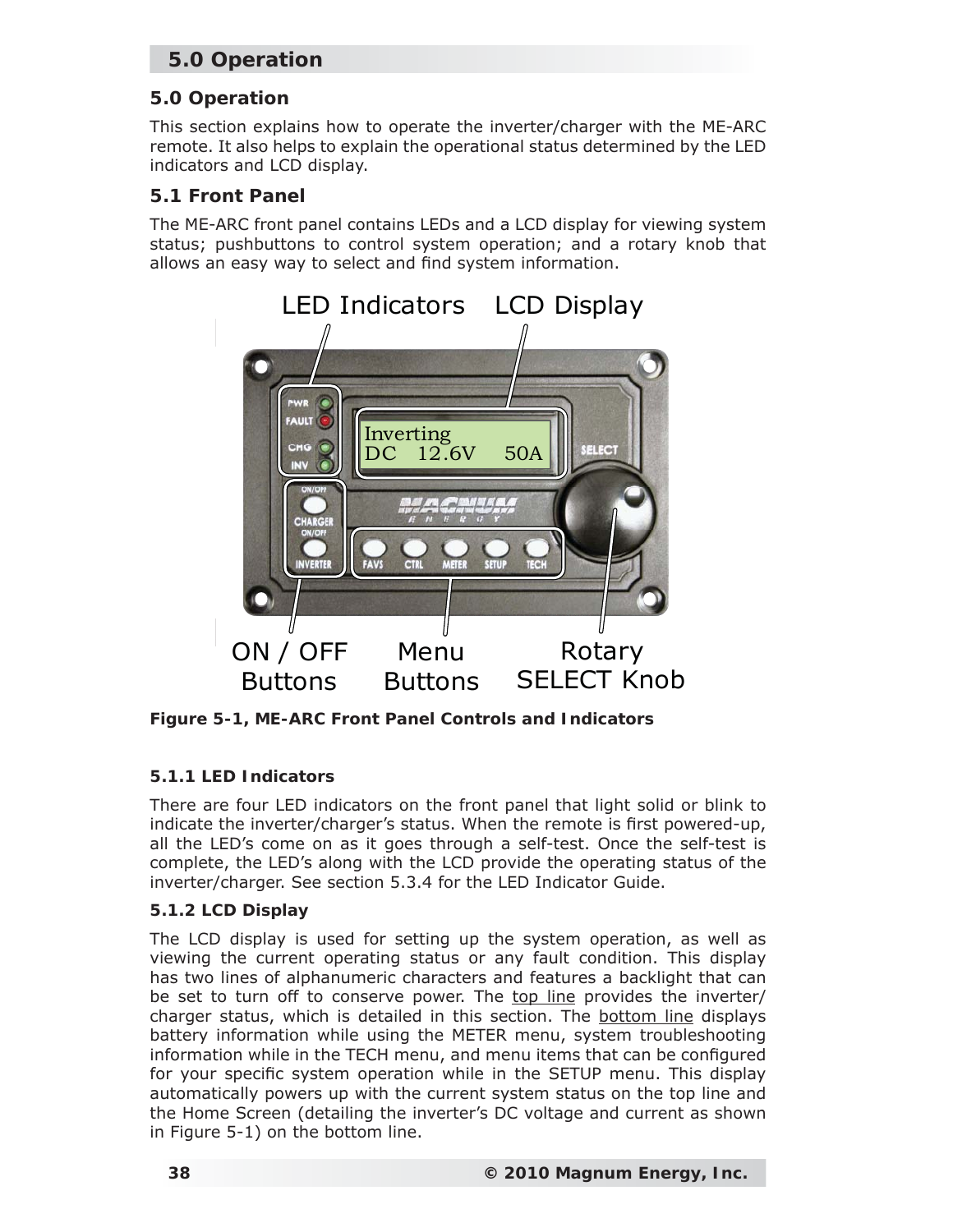#### **5.1.3 ON/OFF Pushbuttons**

**ON/OFF INVERTER:** This button toggles the inverter function on and off. The green "INV" LED turns on and off with the button. **•**

**ON/OFF CHARGER:** This button toggles the charger function on and off whenever the charger is actively charging. The green "CHG" LED turns on and off with this button. This button is also used to initiate an equalize charge; for more information on using the equalize charge feature, see section 5.2.2 and the Equalizing Mode information on page 46. **•**

#### **5.1.4 Menu Pushbuttons**

These five menu pushbuttons provide quick access to menu items that can help with configuring, monitoring and troubleshooting your inverter/charger system.

**FAVS:** This menu button allows 5 "menu items" to be stored for quick access to these items without having to find them within the SETUP or other control buttons. The 5 items stored under the FAVS button become the "favorites" menus that are most often used. **•**

**CTRL:** The CTRL menu button contains the menus for "ACIN CONTROL", "CHG CONTROL" AND "GEN CONTROL". The CTRL button gives you quick control of the main functions of the inverter/charger. **•**

**METER:** This button provides meter information on the inverter/charger, ME-AGS-N and ME-BMK; see section 3.2.3 for more detailed information. **•**

**SETUP:** This button allows the inverter/charger, ME-AGS-N and ME-BMK to be configured to your specific system preferences; see section 3.2.4 for more detailed information. **•**

**TECH:** This button allows you to access menu selections that can help service personnel with troubleshooting and also allows the factory default setting to be restored; see section 3.1.0 for more detailed information. **•**

#### **5.1.5 Rotary SELECT Knob**

The Rotary 'SELECT' knob is similar to a dash radio knob and used to easily view and select various menu items and settings displayed on the LCD screen. Turn the rotary knob clockwise and counterclockwise to view the different menu items, and available inverter/charger, ME-AGS-N and ME-BMK settings. Push or "SELECT" the rotary knob to enter a menu item or to "save" a setting once it is displayed on the LCD screen.



**Info:** All adjustable inverter/charger settings in the ME-ARC (except for 01B Contrast, 01C Backlight and 03 AGS Control - which revert back to default) are saved in non-volatile memory and are preserved until changed - even if an inverter reset is performed, or if all power to the remote or inverter is removed.



**Info:** The LCD display can be refreshed by holding down the SELECT knob for 10 seconds.



**CAUTION:** An accessory that is networked to the inverter may have adjustable settings that revert back to default if all power to the inverter is lost. Refer to the operation manual for the particular accessory to determine if any setting for the accessory is affected.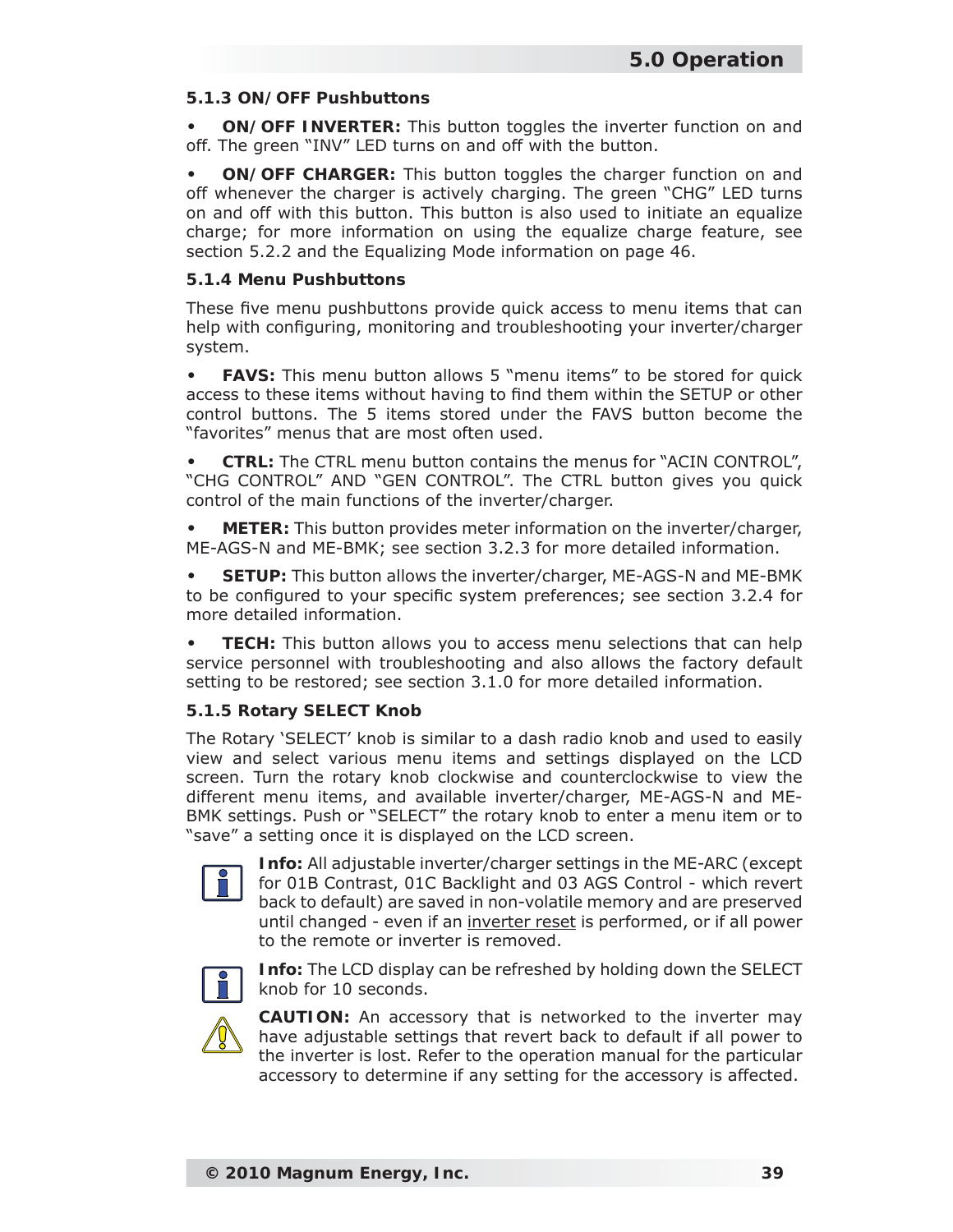# **5.0 Operation**

# **5.2 Operating the Inverter/Charger**

#### **5.2.1 Inverter Mode**

**Turning the inverter on:** Press the ON/OFF INVERTER button to activate the inverter function. The inverter will either be actively "Inverting" by using power from the batteries to power the AC loads (see Figure 5-4); or will be "Searching" for a load by using very little power from the batteries, if in Search mode (see Figure 5-3). The green 'INV' LED will be on when the inverter is actively Inverting and the green 'INV' LED will flash while searching.

**Turning the inverter off:** While the inverter is actively "Inverting" or "Searching", the ON/OFF INVERTER button can be pressed to switch the inverter function off, and this will turn the green 'INV' LED off (see Figure 5-2).

**Inverter Standby:** The inverter is in standby when the inverter is active (green 'INV' LED is on) and an external AC power (utility/shore or generator) is passing through the inverter to power the AC loads. During normal operation, the AC loads will be powered by the external AC power, however, if a blackout or brownout condition occurs, the inverter senses these conditions, transfers to inverter mode and powers the AC loads connected to the inverter.



**CAUTION:** If you have critical loads and are in Inverter Standby, do not press the ON/OFF INVERTER button to turn the inverter function off. If the green 'INV' LED is off, inverter power will NOT be available to run your critical loads if the external AC power is interrupted.

#### **5.2.2 Charger Mode**

**Turning the Charger on:** The charger will automatically be activated and begin to charge your batteries when acceptable AC power (utility or generator) is connected to the input (HOT IN 1) of the inverter. When the charger is ON, it produces DC voltage and current to charge your batteries. The CHG LED will be solid when the charger is ON and actively charging. While charging the display will show Bulk, Absorption, Float, Full charge or Silent (see Figures 5-5 thru 5-9).

**Charger Standby:** While the charger is actively charging, the ON/OFF CHAR-GER button can be pressed to switch the charger to "Charger Standby". While in Charger Standby, the incoming AC is still available on the inverter's output, but the charger is not allowed to charge. The display will show 'Charger Standby' and the CHG LED will flash (see Figure 5-10).



**Info:** To resume charging, momentarily press the ON/OFF CHARGER button; or disconnect/reconnect AC power to the inverter's input.

**Equalize charging:** Equalizing is a "controlled over charge" performed after the batteries have been fully charged. It helps to mix the battery electrolyte (to reverse the buildup of stratification), and also helps to remove sulfates that may have built up on the plates. These conditions, if left unchecked will reduce the overall capacity of the battery.



**WARNING:** Do not perform an Equalization charge without reading and following all safety precautions pertaining to charging/equalization as noted in this manual, and any equalization information in the inverter's manual.

To enable the Equalization charge; see Figure 5-11 and follow all related information on page 46.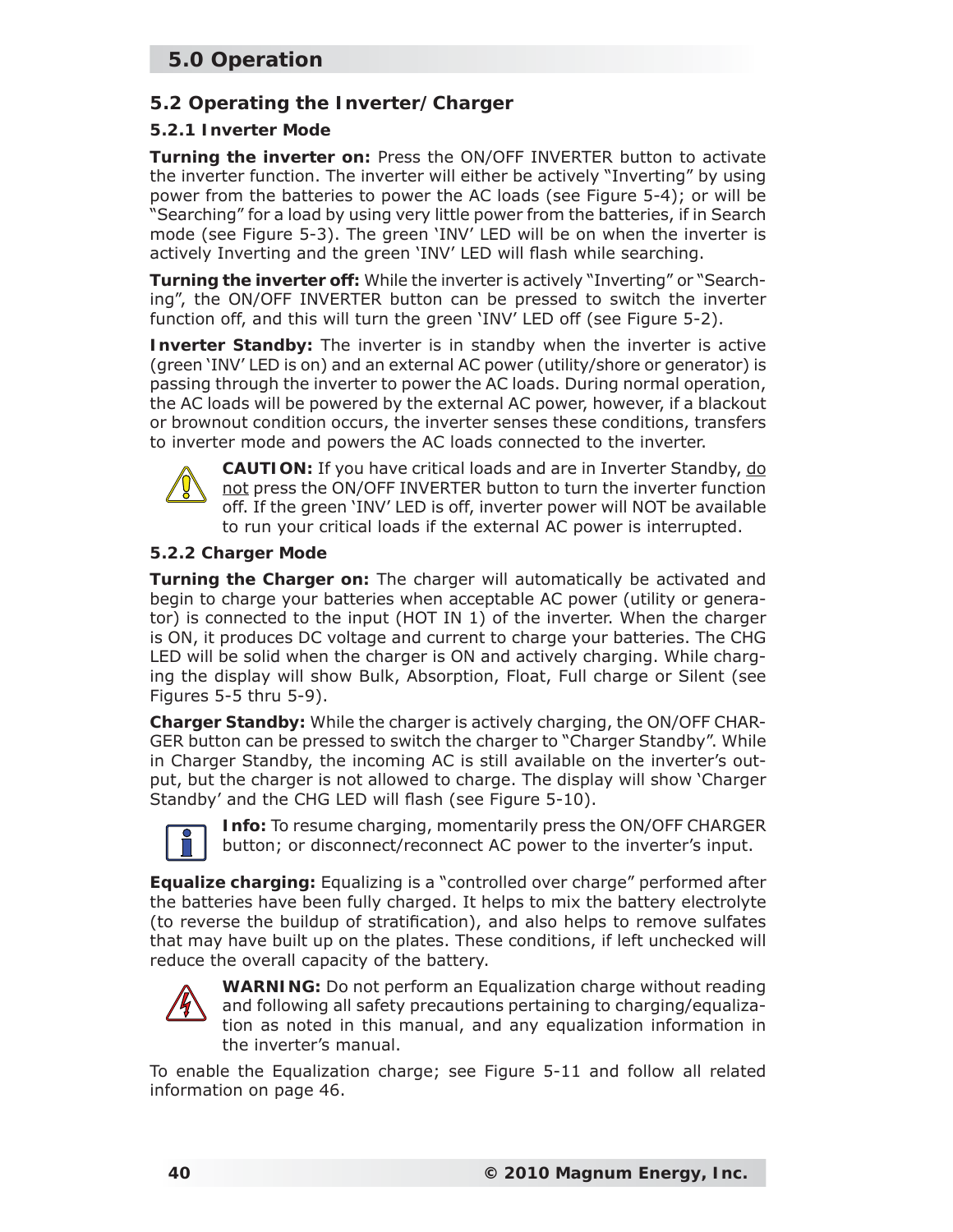### **5.3 System Status Messages**

The remote control uses the top line of the LCD display to show the inverter/ charger's current operation by displaying a status message. This section will show the inverter/charger's operating modes and the available status messages under each mode. Use these status messages along with the Status LED's to determine the inverter/charger's current operating status, and to help troubleshoot the system if a fault occurs.

There are three operating modes of the inverter/charger:

• Inverter Mode • Charger Mode • Fault Mode

#### **5.3.1 Inverter Mode Messages**

The inverter/charger will be in the Inverter Mode when AC power (utility or generator) is not available or unacceptable to the inverter/charger's input. The Inverter Mode messages are Off, Searching, Inverting and Standby.



**Off** appears on the LCD; all LED's

*Figure 5-2, Off Mode*

**Off** – This message tells you that there is no AC available on the inverter's AC output. The inverter function is off and there is no utility or generator AC power sensed on its input. **•**



*Figure 5-3, Searching Mode*

**Searching** appears on the LCD. The PWR (green) LED is on solid and the INV (green) LED slowly flashes. The FAULT (red) and CHG (green) LED's are off.

**Searching** – The inverter is in the Search mode, which means the AC loads on the inverter output are less than the Setup 02A Search Watts. The Search mode function is used to reduce the inverter draw from the battery and may be turned off at any time, if you want full inverter output voltage available at all times (see the 02 Invert Setup section on page 20). **•**



**Inverting** appears on the LCD. The PWR (green) and INV (green) LED's are on solid. The FAULT (red) and CHG LED's are off.

# *Figure 5-4, Inverting Mode*

**Inverting** - The inverter is providing AC voltage on its output by Inverting power from the batteries. **•**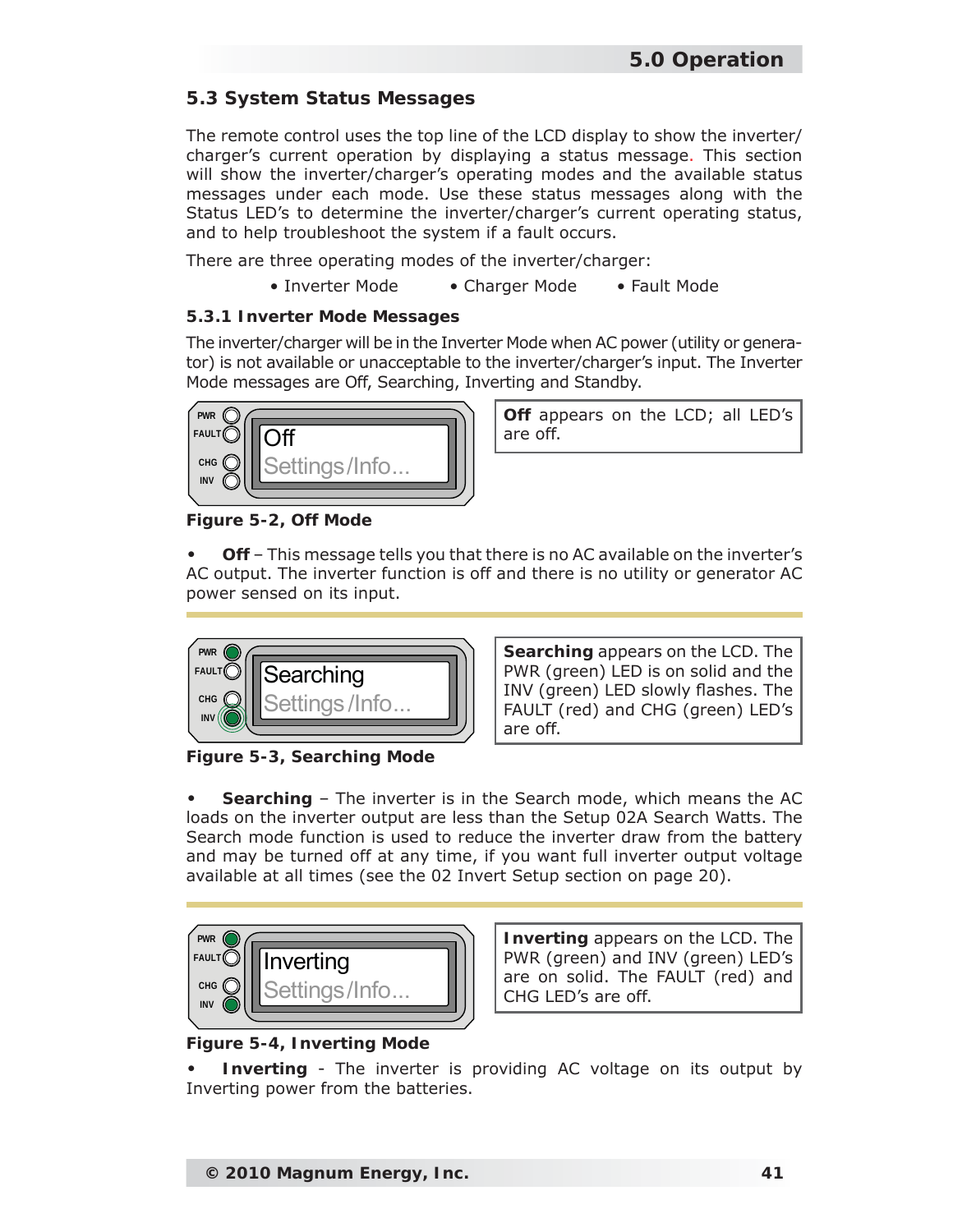# **5.0 Operation**



**No Inverter Comm** appears on the

#### *Figure 5-5, No Inverter Communication Mode*

**No Inverter Comm -** The ME-ARC is not communicating with the inverter/charger. The ME-ARC uses a standard telephony wired cable and is receiving power and ground from the inverter/charger to power up, but the transmit and receive wires are not working. Try a different remote cable or standard phone cable. **•**

#### **5.3.2 Charger Mode Messages**

When AC power (utility or generator) is connected to the inverter/charger, it begins to monitor the AC input for acceptable voltage. Once the AC input is accepted, the AC transfer relay (inside the inverter) closes and charge mode begins. There are several Charger Mode messages; view the top line of the LCD display and the corresponding message in this section to determine and understand the particular Charger Mode.



**Info:** The AC input becomes acceptable after a minimum 10 second delay, and when the voltage is greater than the Setup 03D VAC Dropout setting.



**Charging** appears on LCD; PWR (green) and CHG (green) LED's are on solid; FAULT (red) LED is off and INV (green) LED could be on or off.

# *Figure 5-6, Charging Mode*

**Charging** – Once the charger mode has been enabled, the unit will wait and display "Charging" to determine the charge routine. If the DC voltage is low (≤12.8 VDC / 12-volt models, ≤25.6 VDC / 24-volt models, or ≤51.2 VDC / 48-volt models), the charger will initiate "Bulk Charging". If the DC voltage is high ( $\geq$ 12.9 VDC / 12-volt models,  $\geq$ 25.6 / 24-volt models or  $\geq$ 51.2 / 48-volt models), the charger will skip the Bulk and Absorb charging stages and go directly to Float Charging. **•**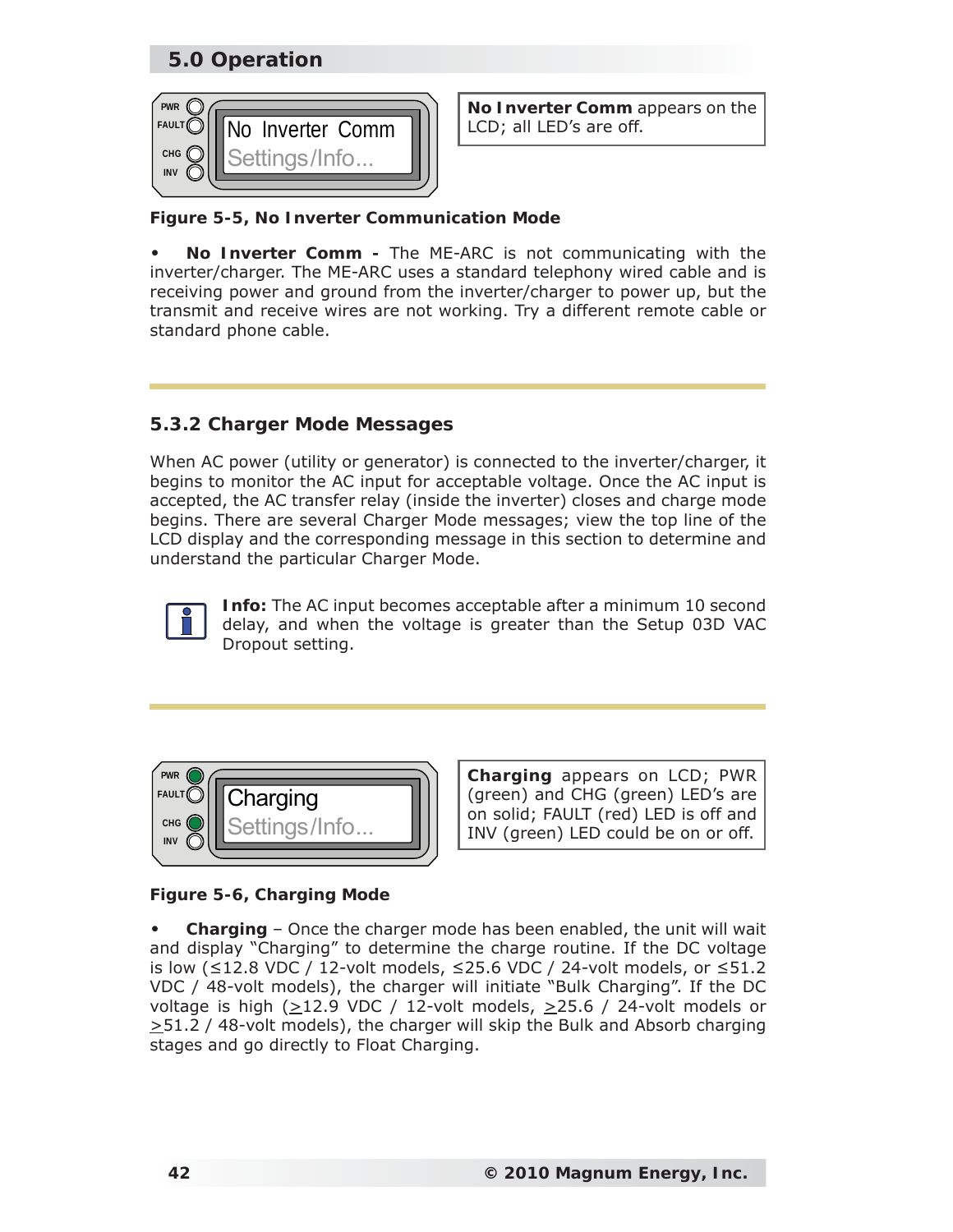

**Bulk Charging** appears on LCD; PWR (green) is on solid and CHG (green) LED is typically on solid, but may blink slowly; FAULT (red) LED is off; INV (green) LED could be on or off.

*Figure 5-7, Bulk Charging Mode*

**Bulk Charging** – The battery charger is delivering maximum current (determined by the Setup 03C Max Charge Rate setting) to the batteries. The charger will remain in Bulk charge until the absorb voltage (determined by the Setup 03B Battery Type setting) is achieved. **•**



**Absorb Charging** appears on LCD; PWR (green) is on solid and CHG (green) LED is typically on solid, but may blink slowly; FAULT (red) LED is off and INV (green) LED could be on or off.

*Figure 5-8, Absorb Charging Mode*

**Absorb Charging** - The Absorb charge state is the constant voltage stage and begins when the absorb voltage is reached (determined by the Setup 03B Battery Type setting) while Bulk Charging. During this stage, the DC charging current decreases in order to maintain the absorb voltage setting. This charge stage continues until 03E Absorb Done (Time, Amps or SOC) or 03F Max Charge Time is reached. **•**



**Float Charging** appears on LCD; PWR (green) LED is on solid and CHG (green) LED is typically on solid, but may blink slowly; FAULT (red) LED is off and INV (green) LED could be on or off.

*Figure 5-9, Float Charging Mode*

**Float Charging** – At the end of the Absorb Charge time, the charger reduces the charge voltage and tries to maintain the batteries at the Float charge voltage setting; which is determined by the Setup 03B Battery Type setting as shown in Table 3-3, Battery Type to Charge Voltages. **•**



**Info:** If the battery voltage falls ≤12.1 VDC (12-volt models), ≤24.2 VDC (24-volt models) or ≤48.4 VDC (48-volt models); the unit will initiate bulk charging.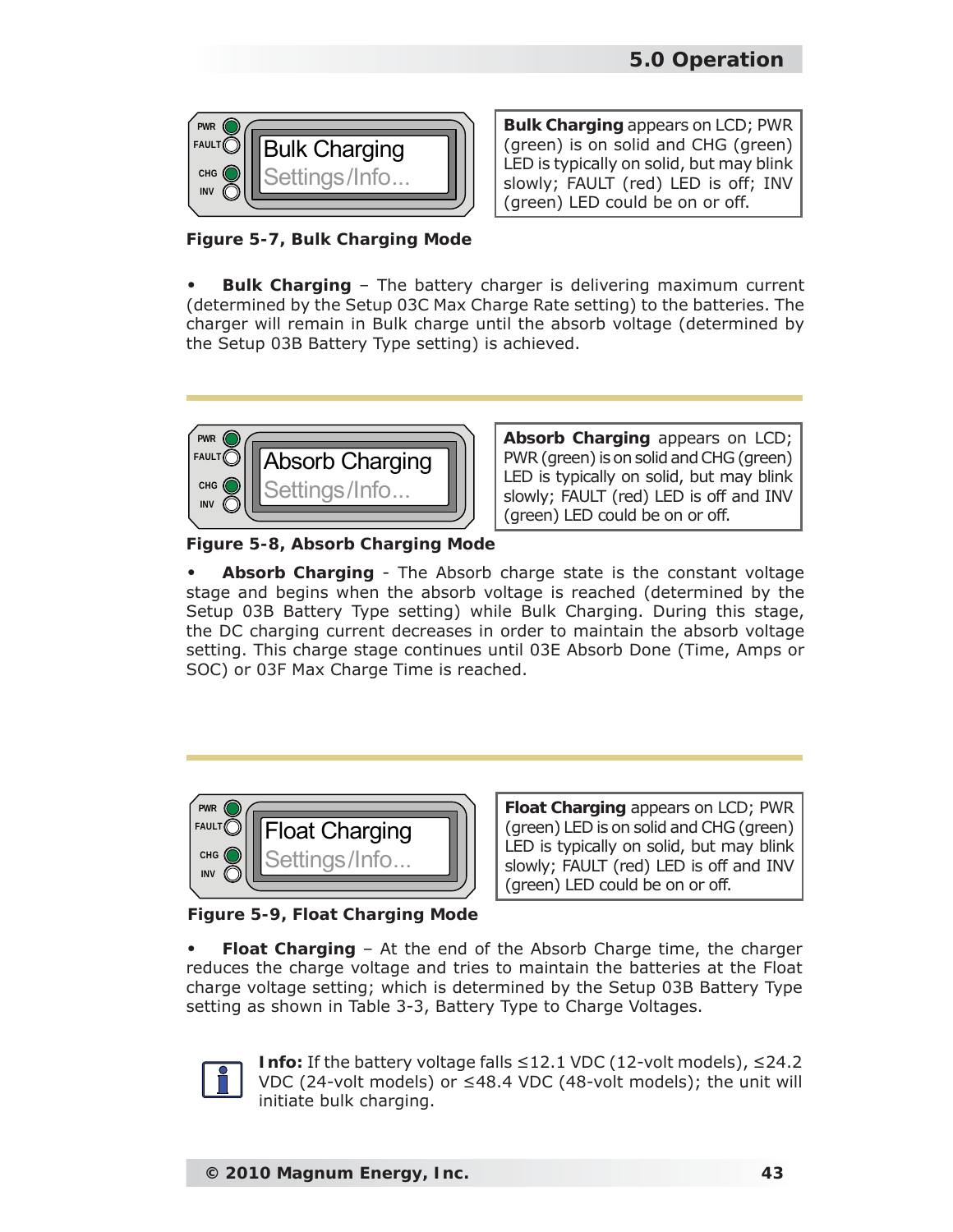# **5.0 Operation**



**Full charge** appears on LCD; PWR (green) LED is on solid and CHG (green) LED blinks slowly; FAULT (red) LED is off and INV (green) LED could be on or off.

*Figure 5-10, Full Charge Mode*

**Full charge** – This status indicates that you have entered the Battery Saver<sup>™</sup> mode. This mode maintains the batteries without overcharging, thus preventing excessive loss of water in flooded batteries or drying out of GEL/AGM batteries. After 4 hours "Float Charging", the charger will turn off and "Full charge" is displayed (charger is now in Battery Saver™ mode). If the battery voltage drops to  $\leq$ 12.6 (12-volt models),  $\leq$ 25.2 (24-volt models) or ≤50.4 (48-volt models); the charger will automatically initiate another 4 hours "Float Charging". This cycle helps to ensure the batteries are maintained; and continues as long as AC power is continuously connected to the AC input. **•**



**Charger Standby** appears on LCD; PWR (green) LED is on solid and CHG (green) LED slowly blinks; FAULT (red) LED is off and INV (green) LED could be on or off.

*Figure 5-11, Charger Standby Mode*

**Charger Standby** - This means the charger has been disabled to prevent any charging, but the AC power (from utility or generator) to the AC input is still available on the AC output. This display is shown when the ON/OFF CHARGER button is pressed while the AC power is passing through the inverter/charger. **•**



**Info:** To enable charging again, press the ON/OFF CHARGER button. When the charger is enabled, the charger will continue in the charge mode it left and the CHG (green) LED will come on solid.



**Silent** appears on LCD; PWR (green) LED is on solid and CHG (green) LED slowly blinks; FAULT (red) LED is off and INV (green) LED could be on or off.

*Figure 5-12, Silent Mode*

**Silent -** This will display at the end of Absorption stage if Silent is selected in menu 03G Final charge stage Silent mode. In Silent mode the charger is not actively charging but it does monitor the battery voltage. When the battery voltage reaches the "Set DC Volts to ReBulk" setting in menu 03G Final Charge Stage the charger will restart a Bulk and Absorb charge cycle, and then transition back into the Silent mode at the end of the Absorb cycle. **•**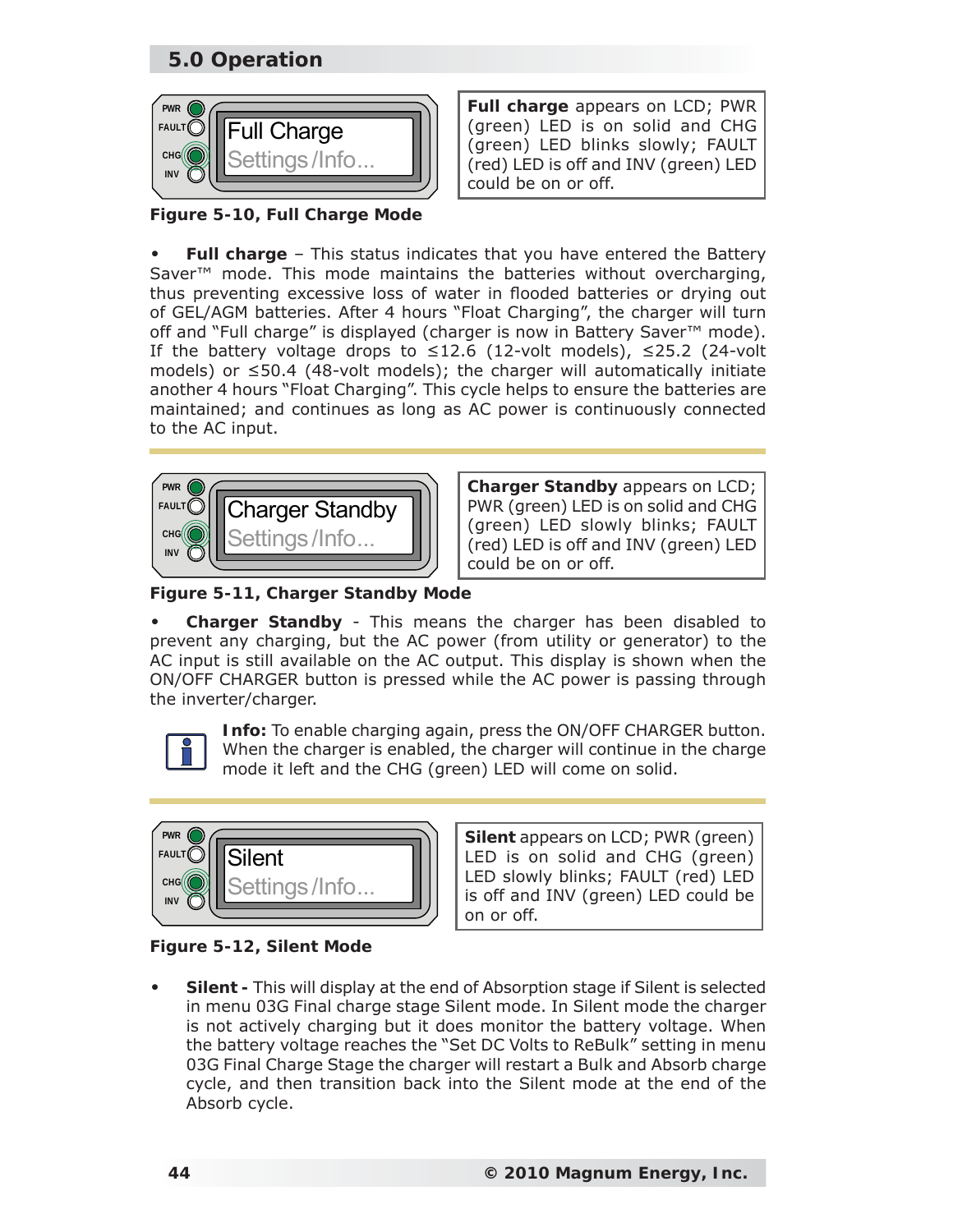

*Figure 5-13, Force Bulk Mode*

**Force Bulk** appears on LCD; PWR (green) LED is on solid and CHG (green) LED is typically on solid, but may blink slowly; FAULT (red) LED is off and INV (green) LED could be on or off.

**Force Bulk** – This selection restarts the Bulk cycle from any stage in the charge cycle. Restarting the Bulk stage is useful when a full Multi-stage charge cycle does not bring the specific gravity of the batteries to the proper level. **•**



**Force Float** appears on LCD; PWR (green) LED is on solid and CHG (green) LED blinks slowly; FAULT (red) LED is off and INV (green) LED could be on or off.

*Figure 5-14, Force Float Mode*

**Force Float** – This charge profile "forces" the charger to stay in the Float mode continually as long as AC is present and the charger is active. Force Float is most often used when another source of charging such as PV, wind or hydro is available to keep the batteries at the Float voltage. If AC is disconnected and then reconnected, the charger will go directly to the Float mode and will not do a Bulk or Absorption charge cycle. **•**



**Info:** If the battery voltage falls ≤12.1 VDC (12-volt models), ≤24.2 VDC (24-volt models) or ≤48.4 VDC (48-volt models); the unit will automatically begin Bulk Charging.



**CAUTION:** Using the Force Float mode may not fully charge the batteries. Most batteries require a Bulk and Absorption charge cycle in order to fully recombine the electrolyte in the batteries and bring the specific gravity to the proper level. Be sure to check with your battery manufacturer before using this setting.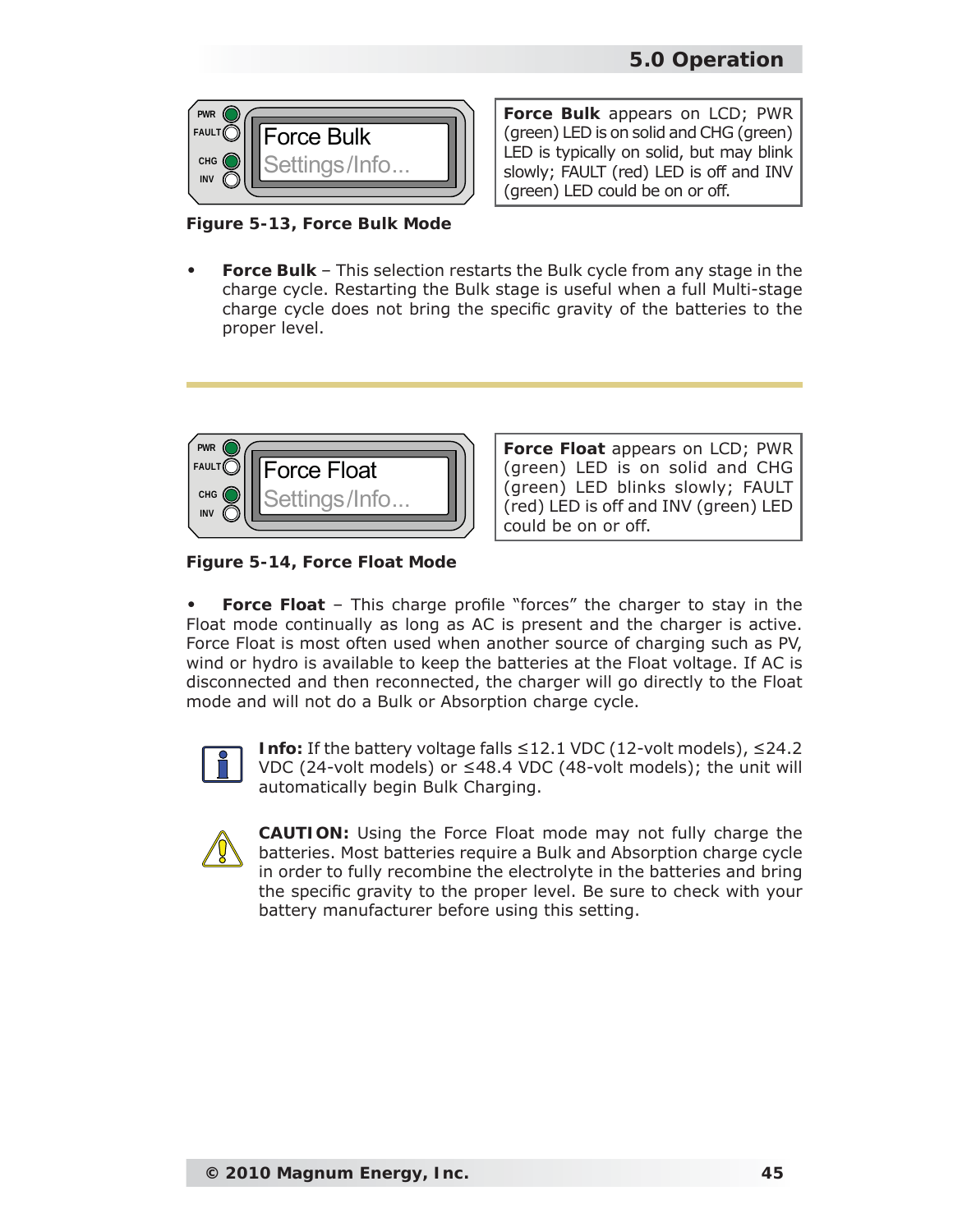# **5.0 Operation**



**Equalizing** appears on LCD; PWR (green) and CHG (green) LED's are on solid; FAULT (red) LED is off and INV (green) LED could be on or off.

*Figure 5-15, Equalizing Mode*

**Equalizing** - The battery charger is delivering the equalize voltage to the batteries; see Table 3-3, *Battery Type to Charge Voltages* to determine the equalize voltage for your battery type.

Equalize charging can be enabled by the ON/OFF CHARGER button - if the Setup 03B Battery Type selection allows. Equalization charging can only be enabled while the charger is in Float charge or in Full Charge mode. To turn on equalize charging, ensure the LCD display reads "Float Charging" or "Full charge", then press and hold the ON/OFF CHARGER button down (about 5 seconds) until the LCD screen displays "Equalizing".

The equalize charge will continue for 4 hours and then automatically stop and return to "Float Charging". The equalize charge can be manually stopped by pressing and holding the ON/OFF CHARGER button down (about 5 seconds) until the LCD screen displays "Float Charging".

During Equalize charge mode the batteries will begin gassing and bubbling vigorously which consumes water. Ensure each cell has adequate distilled water levels prior to equalizing, and add water as needed after equalizing.

**How often should I equalize?** Some experts recommend that heavily used batteries should be equalized periodically, ranging anywhere from once a month to once or twice per year. Other experts only recommend equalizing when the cells have a low specific gravity, or when the difference between any individual cell has a specific gravity reading greater than .015 after being fully charged. Contact your battery manufacture for their recommendations.

**How long should I equalize?** While the batteries are gassing, monitor the specific gravity readings every hour; when the specific gravity readings no longer increase, the equalization charge is complete and should be stopped.



**WARNING:** Equalizing produces hydrogen and oxygen gas. Ensure the battery compartment has adequate ventilation in order to dissipate this gas to avoid explosions.



**CAUTION:** Ensure your batteries can be equalized. Only equalize your batteries if permitted by your battery manufacturer or dealer. Performing an equalize charge on batteries other than liquid lead acid or certain AGM types could permanently damage them. Refer to your battery manufacturer/dealer for instructions on how to properly equalize your batteries.



**CAUTION:** Ensure the DC loads will not be damaged by the higher voltage applied to the batteries during the equalize charge. If in doubt, disconnect the DC loads to prevent damage.



**Info:** Equalization charging is not available if GEL or AGM 2 is selected under *Setup 03B Battery Type* menu.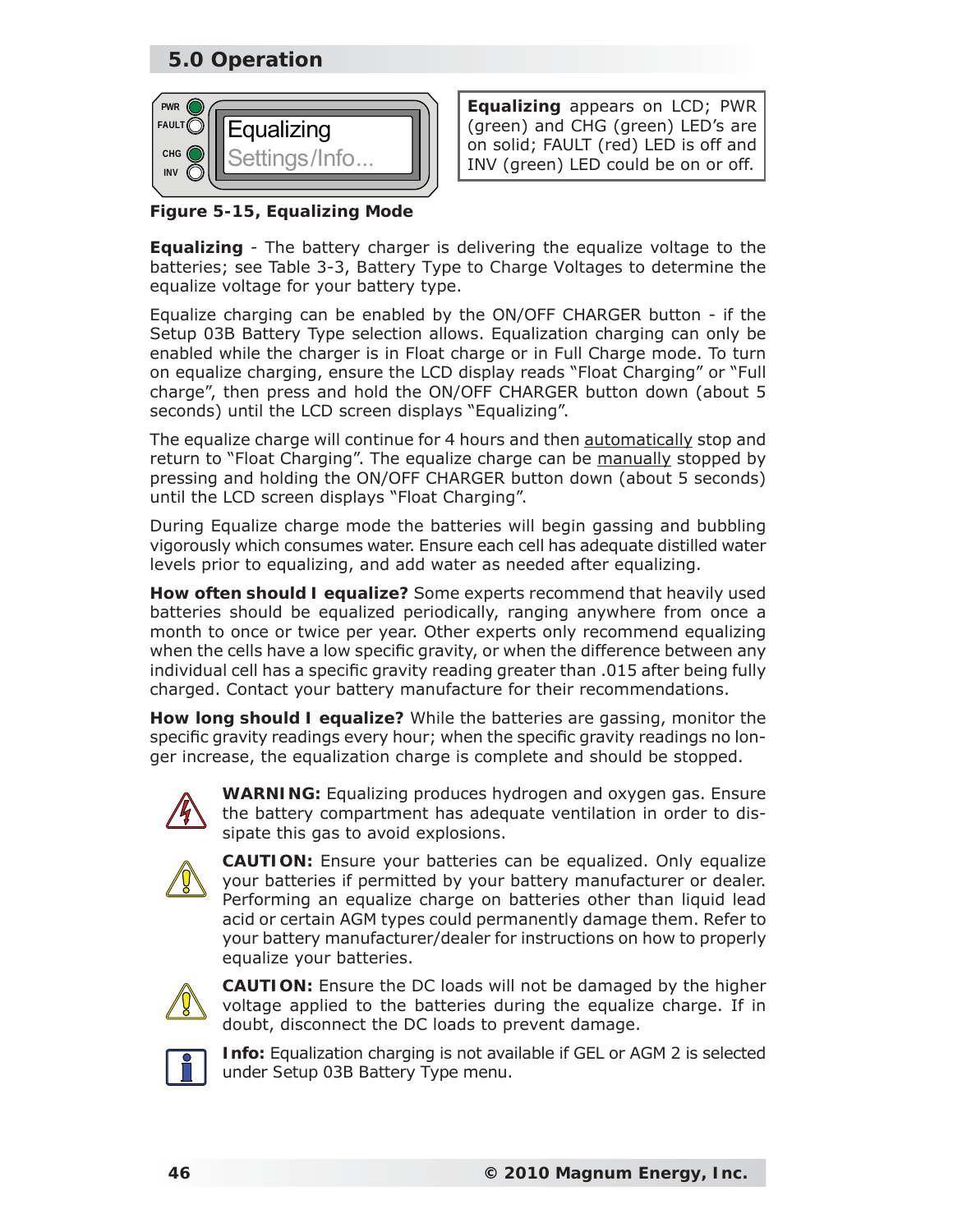#### **5.3.3 Fault Mode Messages**

The fault LED comes on and a fault status is displayed when an abnormal condition is detected. View the LCD display and the information in this section to determine and correct the issue.



**Info:** Many of the faults will **automatically restart** when the fault is cleared. Some faults will require a manual restart; this requires the ON/OFF INVERTER button on the remote to be pressed and released. Finally, if the fault is unable to clear, an inverter reset may be required - see section 6.2 to perform an inverter reset.

#### **5.3.3.1 System Fault messages -**

These fault messages are usually caused by some external issue that directly affects the inverter/charger system.



**Low Battery** appears on the LCD and the FAULT (red) LED is on. The PWR (green), CHG (green) and INV (green) LED's are off.

*Figure 5-16, Low Battery Fault*

**Low Battery** – The inverter has turned off to help prevent the batteries from being over-discharged. This message is displayed and the FAULT (red) LED illuminates when the battery voltage drops below the Setup 02B LBCO setting for more than 1 minute. The inverter will automatically restart and resume operation when the battery voltage rises to  $\geq$ 11.0 VDC (12-volt models), ≥25.0 VDC (24-volt models), or ≥50.0 VDC (48-volt models). **•**



**Remedy:** This fault will also automatically restart if AC power such as utility power or a generator is connected to the inverter/charger's input and battery charging begins.



**High Battery** appears on the LCD and the FAULT (red) LED is on. The PWR (green), CHG (green) and INV (green) LED's are off.

*Figure 5-17, High Battery Fault*

**High Battery** – The inverter has turned off because the battery voltage is at a very high level. This fault message is displayed and the FAULT (red) LED will be on when the battery voltage is above the High Battery Cut-Out (HBCO) value. This fault will automatically restart and resume operation when the battery voltage drops 0.3 VDC (12-volt models), 0.6 VDC (24-volt models), or 1.2 VDC (48-volt models) below the HBCO value. **•**



**Info:** The HBCO value is dependent on your inverter revision and model. Normally, the HBCO value for the ME/MM/RD Series Inverters is 16 VDC (12-volt models) or 32 VDC (24-volt models); and the HBCO value for the MS/MMS Series Inverters is 17 VDC (12-volt models), 34 VDC (24-volt models), or 68 VDC (48-volt models).



**Remedy:** This fault usually only occurs when an external DC charging source is charging the inverter's battery bank. Turn off any other additional charging source to allow the DC voltage level to drop.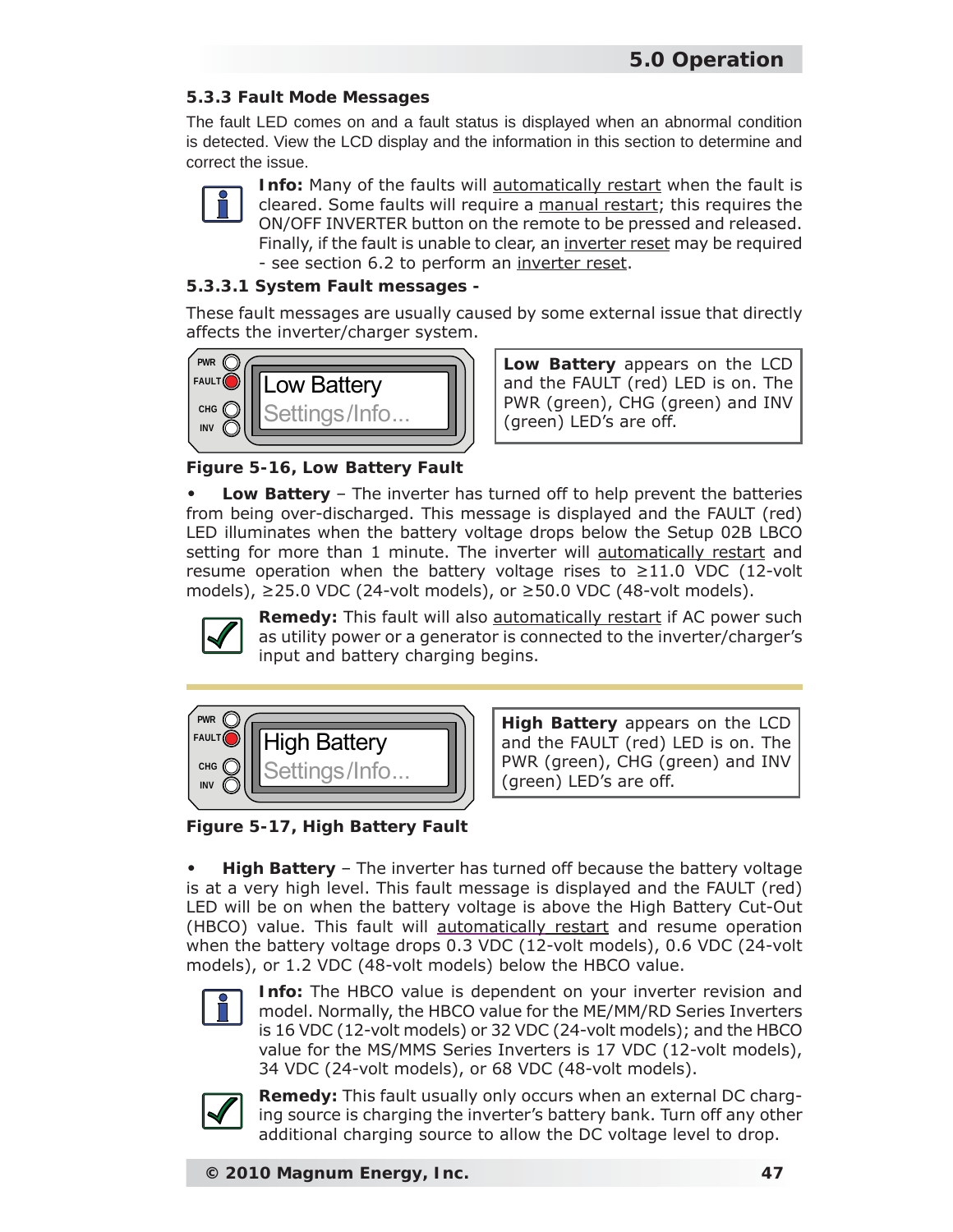# **5.0 Operation**



**Overtemp** appears on the LCD and the FAULT (red) LED is on. The PWR (green), CHG (green) and INV (green) LED's are off.

# *Figure 5-18, Overtemp Fault*

**Overtemp** – This fault message indicates the inverter/charger has shut down because the internal power components (FET's and/or Transformer) have exceeded their safe temperature operating range. When the unit has cooled down, it will automatically restart and continue operation. **•**



**Remedy:** If the fault occurs while inverting, reduce the load on the inverter; if it occurs while charging, turn down the charge rate. If this fault happens often, ensure the inverter is not in a hot area, has proper ventilation, and the cooling fans inside the inverter are working.



**AC Overload** appears on the LCD and the FAULT (red) LED is on. The PWR (green), CHG (green) and INV (green) LED's are off.

*Figure 5-19, AC Overload Fault*

**AC Overload** - This fault message displays when the AC load on the inverter/ charger's output has exceeded the inverters AC current protection limits. If the overload condition lasts for less than 10 seconds, the unit will, automatically restart and resume operation. However, if the overload occurs more than 10 seconds, the unit will shut down and require a manual restart. **•**



**Remedy:** This fault usually occurs because the connected AC loads are larger than inverter's output capacity, there is a wiring short on the output or the output, wires are incorrectly wired. Once the AC loads are reduced, or the output wiring is corrected; the inverter can be restarted after a manual restart has been accomplished.



**High Volts AC** appears on the LCD and the FAULT (red) LED is on. The PWR (green), CHG (green) and INV (green) LED's are off.

*Figure 5-21, High Volts AC Fault*

**High Volts AC** - This fault causes the AC Input to be disabled because a very high AC voltage (>150 VAC; or >300 volts for Export inverters) has been detected on the AC input. **•**



**Remedy:** Remove all AC power from the inverter's AC input for at least 15 minutes to automatically restart this fault; ensure only 120VAC power is connected to each of the inverter's AC inputs.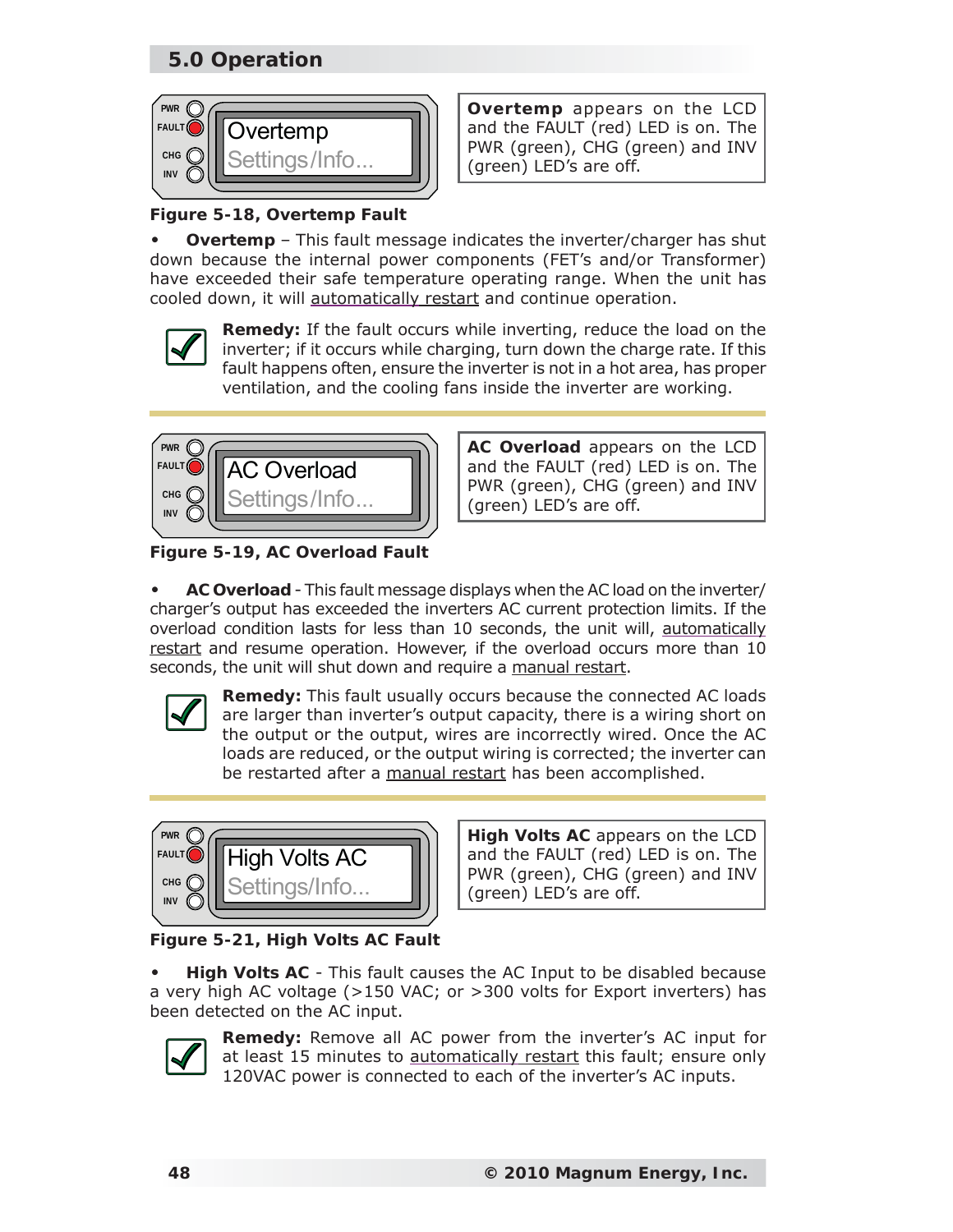

**Dead Batt Charge** appears on the LCD and the FAULT (red) LED is on. The PWR (green), CHG (green) and INV (green) LED's are off.

*Figure 5-22, Dead Battery charge Fault*

**Dead Battery charge** – This fault has detected a very discharged battery bank or a battery bank that is disconnected from the inverter. The unit is attempting to enter the charge mode, but has detected less than 7 volts (12-volt models), 14 volts (for 24-volt models) or 28 volts (for 48-volt models) on the battery bank. This fault will continue until current is able to flow into the battery from the battery charger. Once this happens, the fault will automatically reset. **•**



**Remedy:** Check the DC voltage on the inverter's DC terminals and compare it with the DC voltage on the battery bank, these two voltages should be very close (<0.5 VDC difference). If not, check to ensure all connections are tight and the fuse/circuit breaker between the inverter and battery bank is good.



**Overcurrent** appears on the LCD and the FAULT (red) LED is on. The PWR (green), CHG (green) and INV (green) LED's are off.

*Figure 5-23, Overcurrent Fault*

**Overcurrent** - This fault causes the inverter to shut down to protect internal power components and may be caused by an excessive AC load. If the overload condition lasts for less than 10 seconds, the unit will automatically restart and resume operation. However, if the overcurrent condition occurs, more than 10 seconds, the unit will shut down and will require a manual restart. **•**



**Remedy:** This fault usually occurs because the connected AC loads are larger than the inverter's output capacity, there is a wiring short on the AC output, or the wires are incorrectly wired. Once the AC loads are reduced or the output wiring is corrected; manually restart the inverter to resume operation. If this fault condition continues after all of these recommendations, perform a inverter reset (see section 6.2).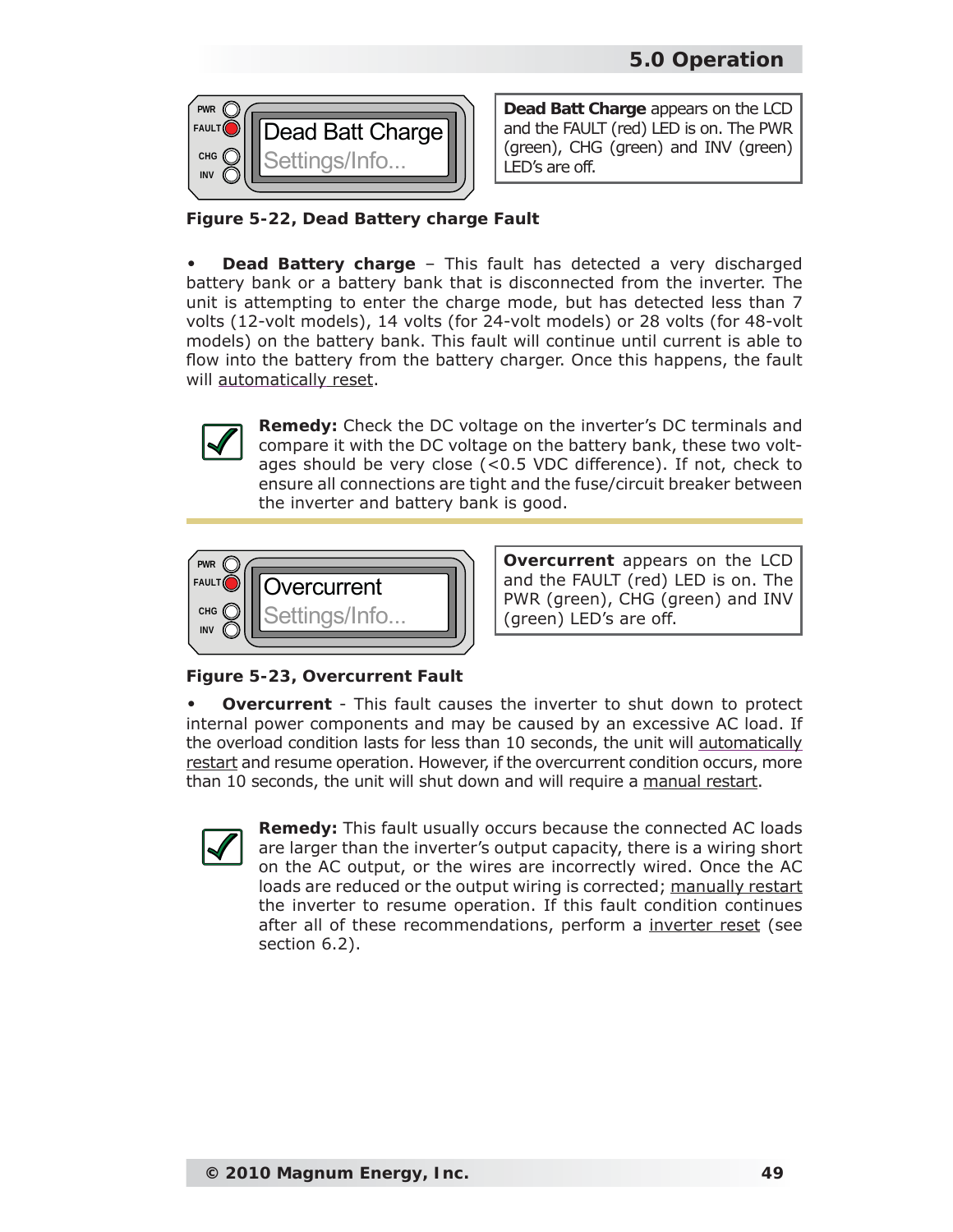# **5.0 Operation**



**FET Overload** appears on the LCD and the FAULT (red) LED is on. The PWR (green), CHG (green) and INV (green) LED's are off.

*Figure 5-24, FET Overload Fault*

**FET Overload -** This fault message indicates the inverter/charger has shut down because the internal FET's (Field Effect Transistor's) have quickly exceeded a safe operating temperature. When the FET's have cooled, the unit will require a manual restart to resume operation. **•**



**Remedy:** If the fault continues to occur, disconnect all the inverter's AC output wires and reset the inverter (see section 6.2). If this fault does not clear after doing a reset, the inverter may require service.



**Breaker Tripped** appears on the LCD and the FAULT (red) LED is on. The PWR (green), CHG (green) and INV (green) LED's are off.

*Figure 5-25, Breaker Tripped Fault*

**Breaker Tripped** - The inverter has detected that the AC input breaker on the inverter/charger has opened due to excess current flow thru the inverter to the AC loads. **•**



**Remedy:** After reducing the AC loads, push in the inverter's AC input circuit breaker to reset and resume operation.



**Info:** While in Charger Mode, the inverter's AC input breaker could nuisance trip if the loads on the inverter's AC HOT OUT 1 exceed the current rating of this circuit breaker.



**Unknown Fault** appears on the LCD and the FAULT (red) LED is on. The PWR (green), CHG (green) and INV (green) LED's are off.

*Figure 5-26, Unknown Fault*

**Unknown Fault** - This fault message displays when the inverter/charger has sent a fault code that cannot be determined by the remote. **•**



**Remedy:** Call the Technical Support department at Magnum Energy for assistance to help determine and understand the actual fault status.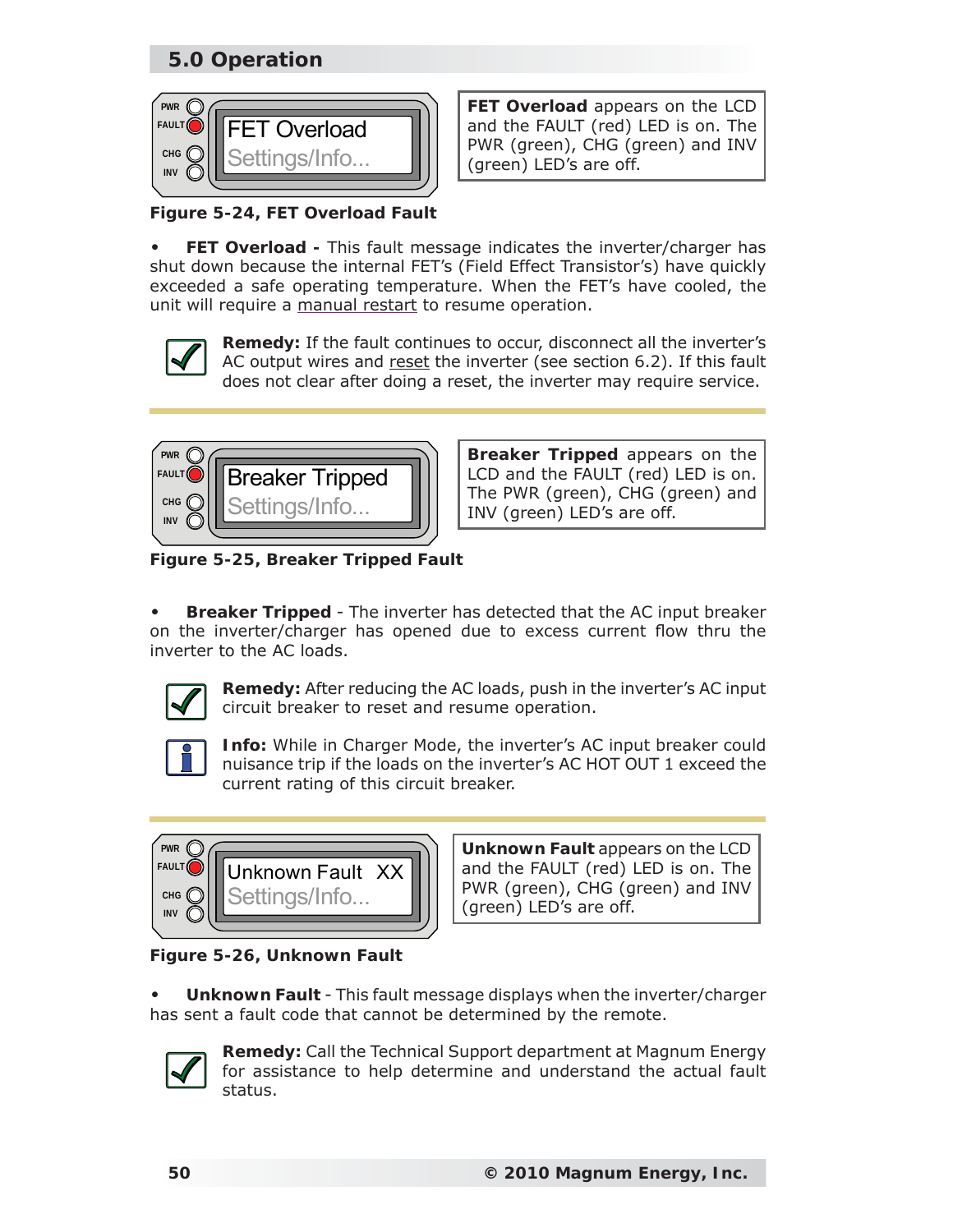

**Tfmr Overtemp** appears on the LCD and the FAULT (red) LED is on. The PWR (green), CHG (green) and INV (green) LED's are off.

*Figure 5-27, Tfmr Overtemp Fault*

**Tfmr Overtemp** - This fault message is displayed when the TCO (Temperature Cut-Out) opens and causes the inverter to shut down to protect the internal power transformer from damage. When the TCO has cooled down, the inverter will automatically restart and resume operation. **•**



**Remedy:** If the fault occurs while Inverting, reduce the load on the inverter; if it occurs while charging, turn down the charge rate. If this fault occurs often, ensure the inverter is in a cool location, has adequate ventilation, and the internal cooling fans are operational.



**No Inverter Comm** appears on the LCD. The FAULT (red), PWR (green), CHG (green) and INV (green) LED's are normally off.

*Figure 5-29, No Inverter Comm*

**No Inverter Comm** - This fault message indicates that the remote is no longer receiving any communication data via the Magnum Network. **•**



**Remedy:** Reset the remote by disconnecting the remote communications cable from the inverter for 5 seconds and then reconnect (see Figure 2-3). If the fault continues, check/replace the remote cable.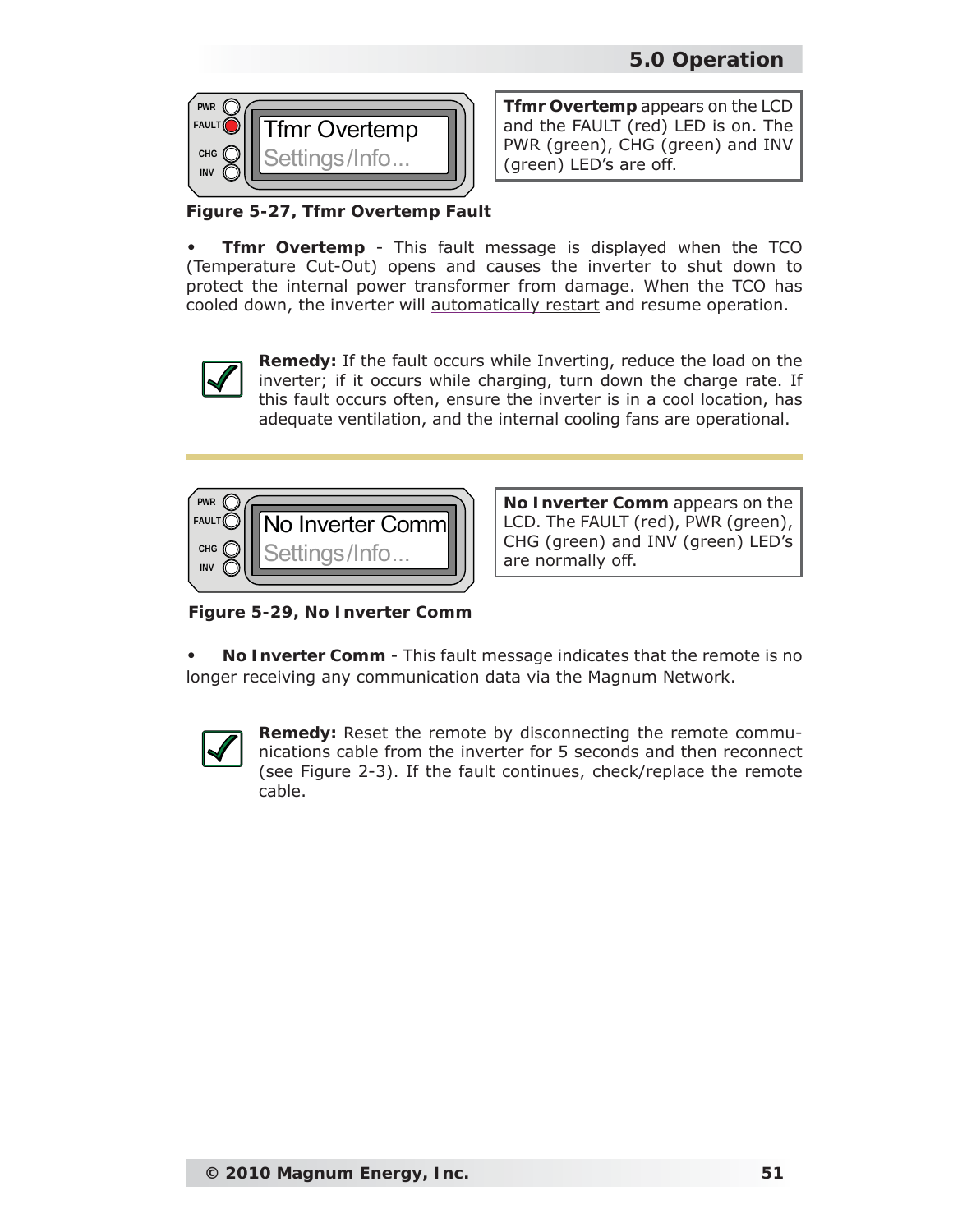# **5.0 Operation**

#### **5.3.3.2 Stacking Fault Messages** –

A fault condition may occur when two Inverters are stacked in series - using the stacking interface to provide 120/240VAC output - that is not possible on a single inverter installation. Refer to the following fault messages to help troubleshoot the Inverters.



**StackClock Fault** appears on the LCD and the FAULT (red) LED is on. The PWR (green), CHG (green) and INV (green) LED's are off.

*Figure 5-30, StackClock Fault*

**StackClock Fault** - 1. There is a stacker cable problem; or, 2. One inverter is losing synchronization with the other inverter. **•**



**Remedy:** 1. Ensure you are using a Magnum Stacking Cable (this is not a telephone/data cable, this is a custom made cable). 2. Inspect the stacker cable and reconnect at both ends (listen and make sure you hear an audible "click" from the connectors at both Inverters).



**Info:** This fault has been known to occur when a Magnum Energy accessory is plugged into the Stack Port, but the installation is not using multiple Inverters in a stacked configuration. If this occurs, perform an inverter reset (see section 6.2).



**Stack Mode Fault** appears on the LCD and the FAULT (red) LED is on. The PWR (green), CHG (green) and INV (green) LED's are off.

# *Figure 5-31, Stack Mode Fault*

**Stack Mode Fault -** This unit has detected a problem with the "other" stacked inverter, check that unit for a fault condition. **•**



**Remedy:** This fault will automatically clear when the fault with the other inverter is corrected.



**StackPhase Fault** appears on the LCD and the FAULT (red) LED is on. The PWR (green), CHG (green) and INV (green) LED's are off.

*Figure 5-32, StackPhase Fault*

**StackPhase Fault -** 1. The AC input wiring is incorrect; or, 2. One phase was lost from the AC input source; or, 3. One of the inverter's internal transfer relay is bad; or, 4. The inverter's AC input circuit breaker may be open. **•**



**Remedy:** If this fault doesn't clear after checking these four recommendations; perform an inverter reset (see section 6.2).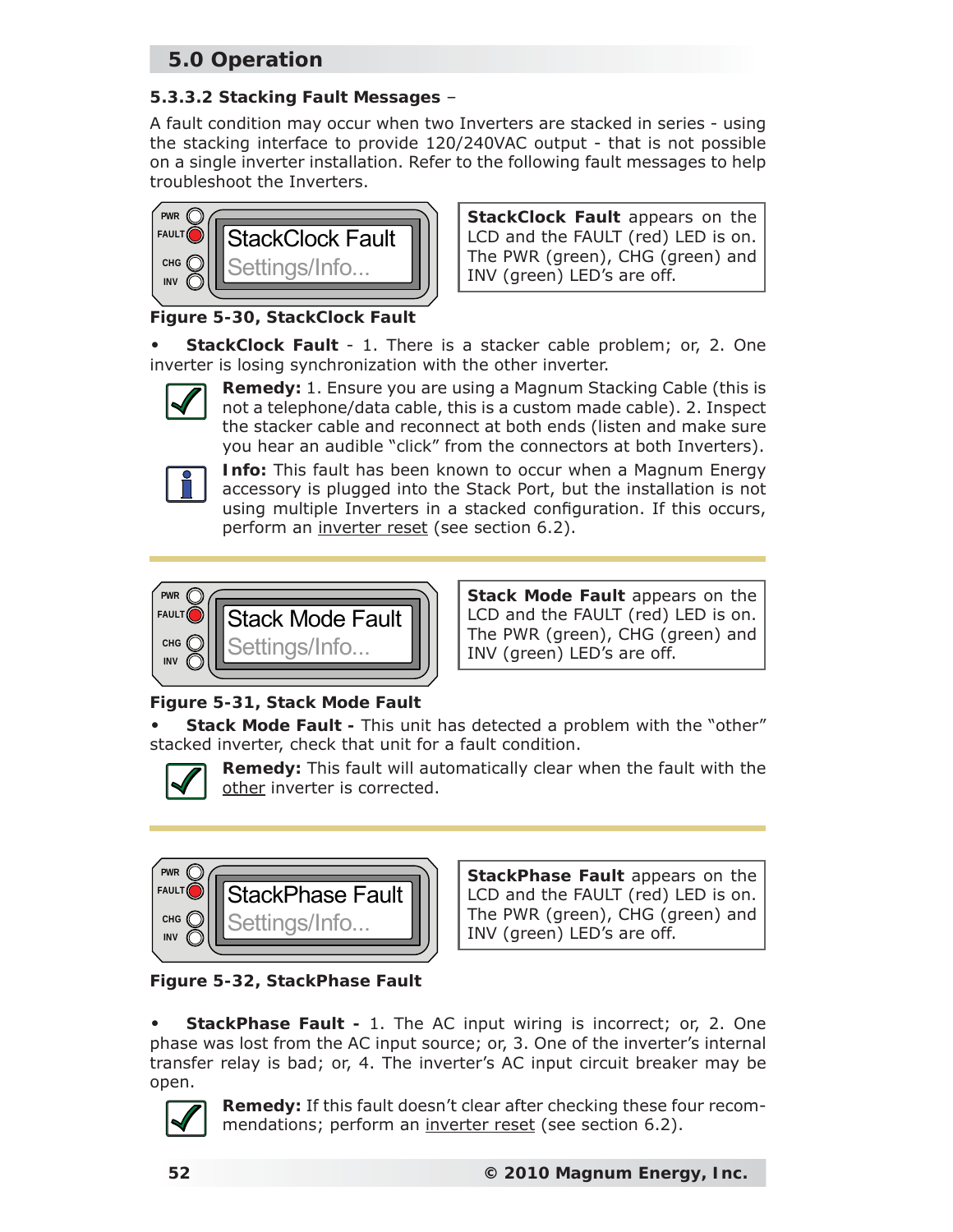#### **5.3.3.3 Internal Fault Messages -**

The inverter continually monitors several internal components. If an condition inside the inverter occurs that does not allow proper operation, the inverter will shut down to help protect itself. To clear these "internal" type of faults, the inverter will require an inverter reset.



**Remedy:** Perform an inverter reset; see section 6-2. After resetting the inverter, press the ON/OFF INVERTER button to turn the inverter on and verify the fault has cleared. If the "internal" fault remains, the inverter will require repair at an authorized service facility.



**Internal Bridge** appears on the LCD and the FAULT (red) LED is on. The PWR (green), CHG (green) and INV (green) LED's are off.

*Figure 5-33, Internal Bridge Fault*

**Internal Bridge** – This fault message displays and the inverter shuts down because the internal power-bridge protection circuit has been activated. **•**



**Internal Charger** appears on the LCD and the FAULT (red) LED is on. The PWR (green), CHG (green) and INV (green) LED's are off.

*Figure 5-34, Internal Charger Fault*

**Internal Charger** - This fault message displays and the inverter shuts down because the internal charger protection circuit has been activated. **•**



**Internal NTC** appears on the LCD and the FAULT (red) LED is on. The PWR (green), CHG (green) and INV (green) LED's are off.

*Figure 5-35, Internal NTC Fault*

**Internal NTC** - This fault message displays and the inverter shuts down because the internal NTC (temperature sensor) circuit has been activated. **•**



**Internal Relay** appears on the LCD and the FAULT (red) LED is on. The PWR (green), CHG (green) and INV (green) LED's are off.

*Figure 5-36, Internal Relay Fault*

**Internal Relay** - This fault message displays and the inverter shuts down because the internal AC transfer relay protection circuit has been activated. **•**

**© 2010 Magnum Energy, Inc. 53**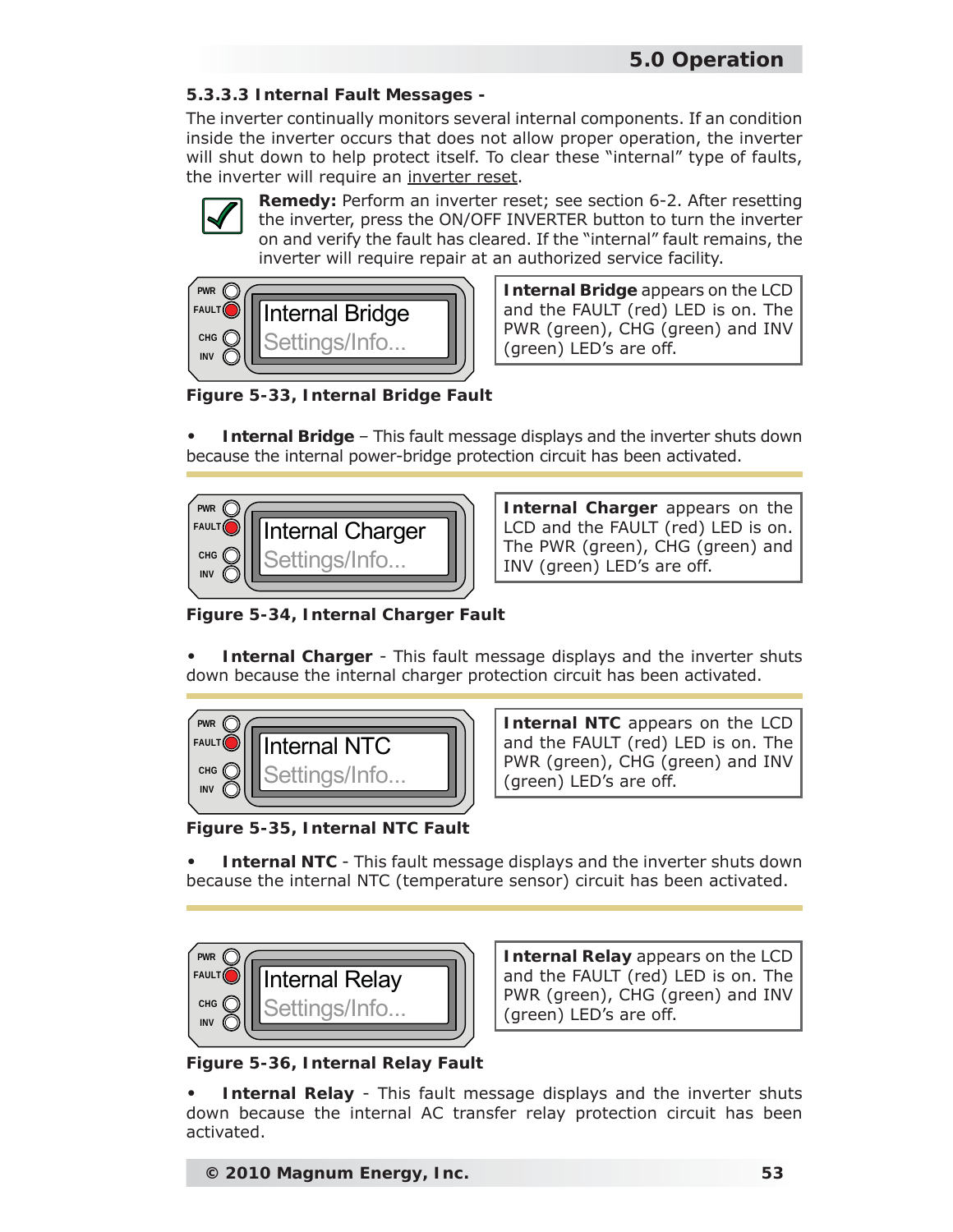# **5.0 Operation**

#### **5.3.4 LED Indicator Guide**

The remote provides the following LED's; use them along with the LCD display to determine the operating status.

| <b>LED</b>            | <b>Status</b>                                                                                | <b>Meaning</b>                                                                                                                                                                                                                                                                                                                                             |
|-----------------------|----------------------------------------------------------------------------------------------|------------------------------------------------------------------------------------------------------------------------------------------------------------------------------------------------------------------------------------------------------------------------------------------------------------------------------------------------------------|
| <b>PWR</b><br>(green) | <b>OFF</b>                                                                                   | 1. Inverter is disabled; 2. Remote's in Power Save<br>mode - press any button to activate LED's; 3. No<br>power to remote (check remote cable or power<br>to inverter); or 4. No AC power at the inverter's<br>AC output terminals.                                                                                                                        |
|                       | ON                                                                                           | AC power is available from inverter, utility or<br>generator at the inverter's AC output terminals.                                                                                                                                                                                                                                                        |
| <b>FAULT</b>          | <b>OFF</b>                                                                                   | Normal operation.                                                                                                                                                                                                                                                                                                                                          |
| $(\text{red})$        | ON                                                                                           | A fault condition has been detected, check the<br>LCD display to find and correct the cause.                                                                                                                                                                                                                                                               |
|                       | <b>OFF</b>                                                                                   | 1. Remote is in Power Save mode - press any<br>button to activate LED's; or, 2. Charger off - no<br>utility or AC generator present.                                                                                                                                                                                                                       |
|                       | ON                                                                                           | Bulk, Absorb, Float or Equalize charge mode (see<br>the LCD display to determine charge status).                                                                                                                                                                                                                                                           |
|                       | BLINKING,<br>display says<br>"Charger<br>Standby".                                           | The charger is in Charger Standby mode. This<br>occurs when the ON/OFF CHARGER button is<br>pressed to disable the charger.                                                                                                                                                                                                                                |
| <b>CHG</b><br>(green) | BLINKING,<br>display says<br>"Full charge"<br>or "Silent".                                   | The charger is in Battery Saver mode. This mode<br>monitors battery voltage level and only Charges<br>if the battery voltage decreases to a low level.<br>Silent mode will automatically start charging<br>when the ReBulk setting is reached.                                                                                                             |
|                       | <b>BLINKING,</b><br>display shows<br>a charging<br>status (i.e.,<br>Bulk, Absorb,<br>Float). | The charger current is automatically decreased<br>because: 1. Charger Back-off - the inverter's<br>internal temperature is getting hot, current is<br>decreased to reduce/maintain temperature; or<br>2. Low AC Input Voltage - the input AC voltage<br>is <85 VAC, charger is disabled to help stabilize<br>incoming AC voltage to prevent AC disconnect. |
|                       | BLINKING,<br>display does<br>not show any<br>charge status.                                  | The inverter is detecting AC voltage (from utility<br>or an AC generator) on the inverter's AC input<br>terminals.                                                                                                                                                                                                                                         |
|                       | <b>OFF</b>                                                                                   | 1. Inverter is disabled; or, 2. Remote is in Power<br>Save mode - press any button to activate LED's                                                                                                                                                                                                                                                       |
| <b>INV</b><br>(green) | ON                                                                                           | Inverter is enabled - 1. Supplying AC power<br>on the output; or, 2. In standby (if both INV<br>and CHG LED's are on); the inverter will<br>automatically supply AC power to the loads if<br>utility or generator power is lost.                                                                                                                           |
|                       | <b>BLINKING</b>                                                                              | Inverter is in Search mode (the AC load is below<br>the Setup 02A Search Watts setting).                                                                                                                                                                                                                                                                   |

| Table 5-1, LED Indicator Guide |  |  |  |  |  |
|--------------------------------|--|--|--|--|--|
|--------------------------------|--|--|--|--|--|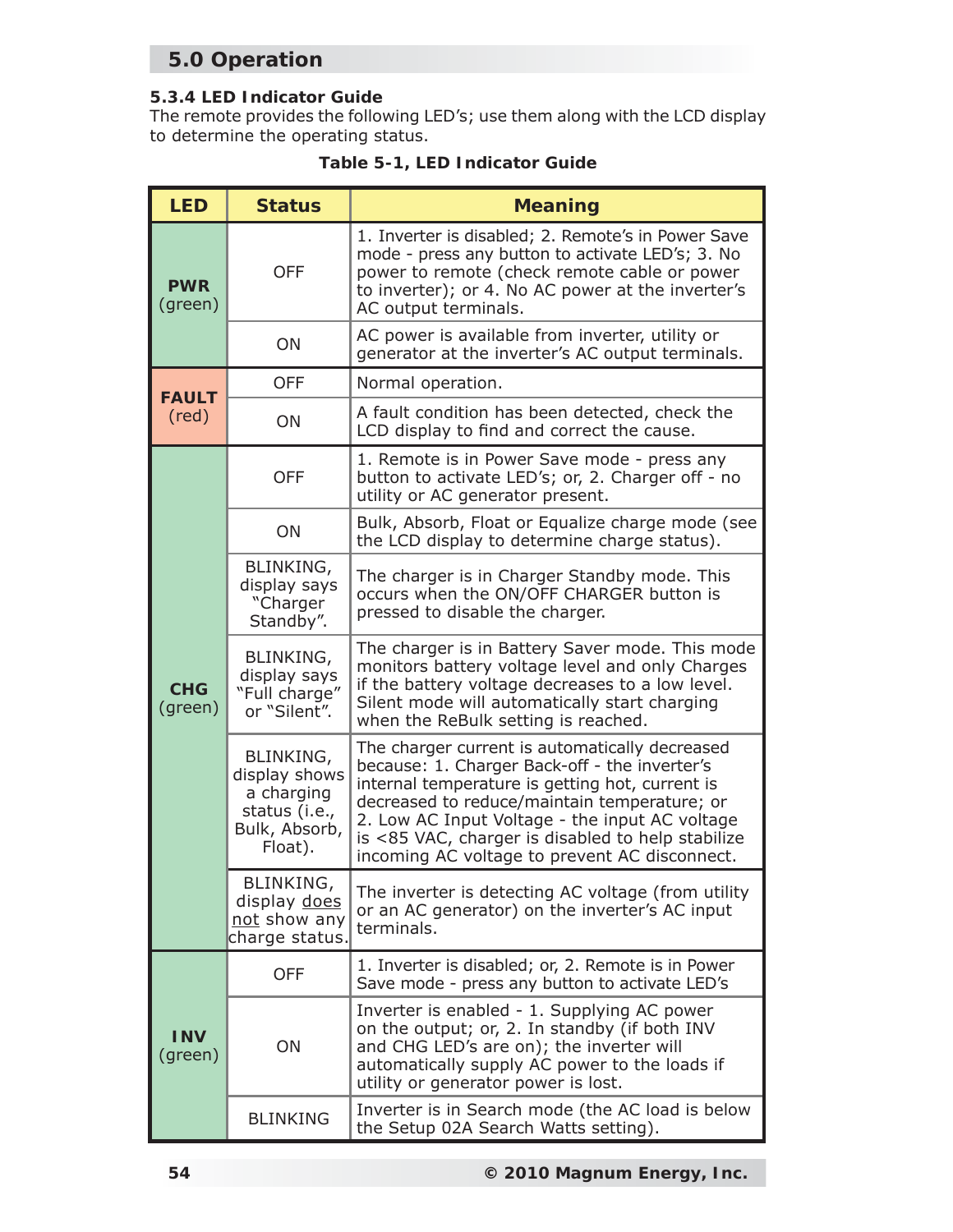### **6.0 Troubleshooting**

The remote may not be functioning correctly, use the following table to help find a solutions.

| <b>Symptom</b>                                                                                                                   | <b>Possible Cause</b>                                                                      | <b>Solution</b>                                                                                                                                                                                                                                                                                                    |
|----------------------------------------------------------------------------------------------------------------------------------|--------------------------------------------------------------------------------------------|--------------------------------------------------------------------------------------------------------------------------------------------------------------------------------------------------------------------------------------------------------------------------------------------------------------------|
| Display shows<br>unrecognizable<br>letters or<br>symbols.                                                                        | Static electricity<br>may have been<br>discharged into the<br>LCD display                  | Refresh Display: press and<br>hold the SELECT button for 10<br>seconds.                                                                                                                                                                                                                                            |
| LCD text<br>display is<br>locked-up,<br>pushing any<br>button has<br>no response<br>- may show<br>"revision" or<br>"connecting". | RJ11 connections on<br>communication cable<br>are not making a<br>good connection          | Reset remote: 1) disconnect<br>remote cable from inverter for 5<br>seconds and reconnect; 2) check<br>RJ11 cable connection on back<br>of remote (see Figure 2-3).<br>Important: ensure the RJ11<br>connector is pushed into the<br>correct port; you should feel/<br>hear "click" when the connection<br>is made. |
|                                                                                                                                  | Remote not getting<br>sufficient power from<br>inverter.                                   | Ensure inverter batteries are<br>connected and inverter is<br>operating correctly; inverter<br>should be able to Invert and<br>power AC loads from batteries<br>(ensure no AC power is<br>connected to the inverter AC<br>inputs).                                                                                 |
| LEDs and<br>backlight are<br>off.                                                                                                | Remote is in Power<br>Save mode.                                                           | Press any button to reactivate<br>remote (or turn Power Save<br>mode Off).                                                                                                                                                                                                                                         |
| Remote is<br>non-functional<br>(no lights, no<br>text on LCD<br>display and no<br>response when<br>pressing any<br>button).      | Communication<br>cable bad or not<br>correctly connected<br>to remote port on<br>inverter. | Check communications cable<br>from inverter to remote;<br>ensure: 1) it is connected to<br>the REMOTE port, 2) the correct<br>communications cable is used<br>(a 4-conductor telephone<br>cable may be substituted to<br>determine if cable is good).                                                              |
|                                                                                                                                  | Inverter is not<br>connected to<br>batteries.                                              | Ensure inverter batteries are<br>connected and inverter is<br>operating correctly without<br>any AC power connected (can<br>Invert and power AC loads from<br>batteries).                                                                                                                                          |

| Table 6-1, Remote Control Troubleshooting Guide |  |  |  |  |
|-------------------------------------------------|--|--|--|--|
|-------------------------------------------------|--|--|--|--|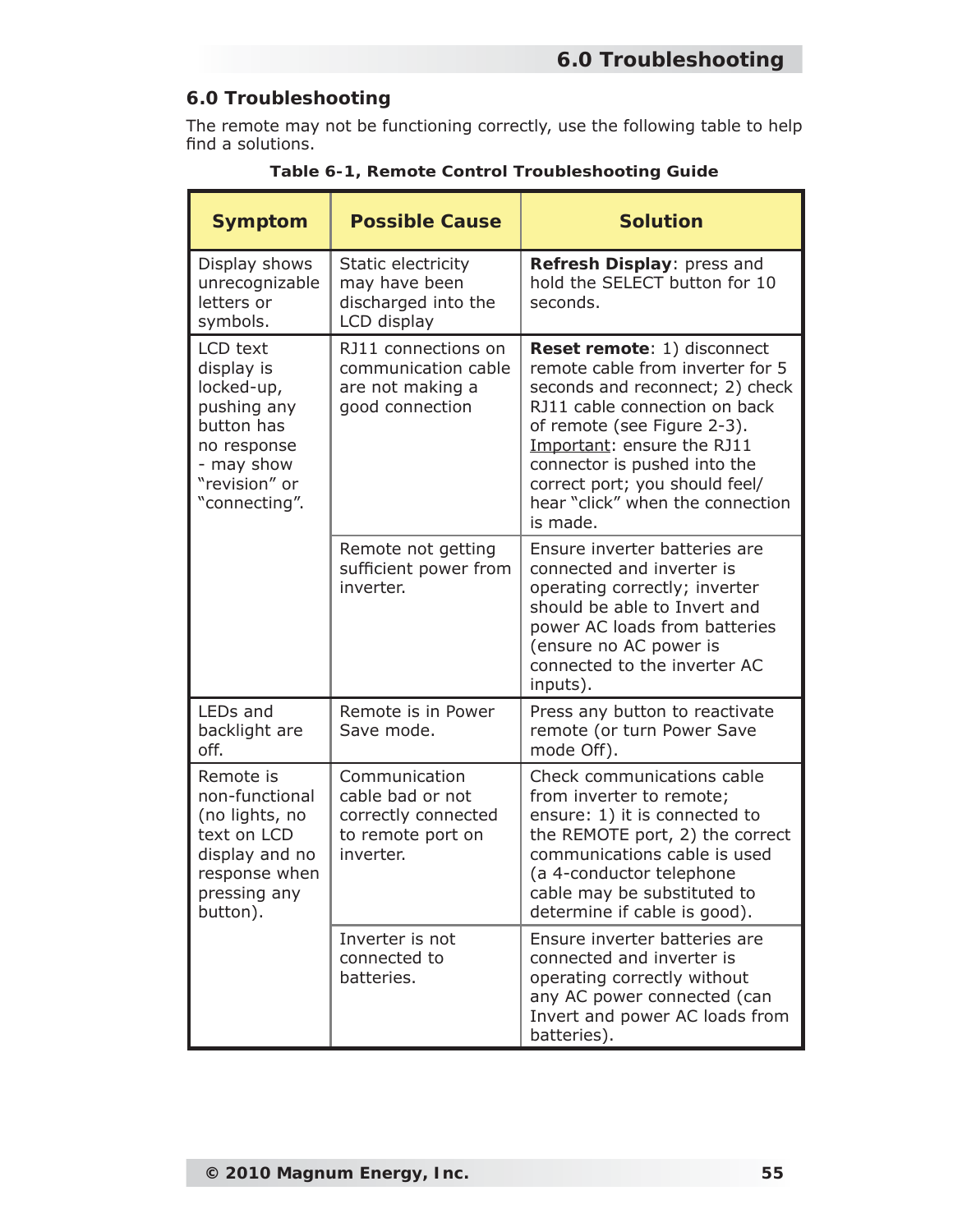# **6.0 Troubleshooting**

### **6.1 Troubleshooting Tips**

#### **6.1.1 Inverter Problems:**

**Inverter turned on, green LED on inverter blinking, no output:**  inverter is in Search mode. Either defeat search mode, if not needed, or turn on loads greater than the Search Watts setting. **•**

#### **6.1.2 Charger Problems:**

**Unit won't transfer to charge mode with AC applied:** Is charge (CHG) LED on remote blinking? If not, then the charger does not recognize the incoming AC being within acceptable limits. Measure the input AC voltage at the inverter input terminals, it should be 120VAC +/ 20 VAC (230VAC +/- 40 VAC for export models); also check that VAC dropout setting on the remote is 80 VAC or less (export models: 160 VAC or less). If the CHG LED is blinking, the transfer relay should be closing within 20 seconds, and begin charging. If the LED is on solid, the relay should be closed, and the charger should begin charging. **•**

**Transfer relay closes then opens and continues to cycle:** AC voltage is too low, or has transients that drop the AC voltage momentarily. Change the VAC Dropout setting to 60 VAC (120VAC for export models) and check for improvements. If the cycling continues, back off the C*harge Rate* from 100% to 10%. **•**

This cycling may also be caused if the AC output of the inverter is connected to the inverter's AC input, check for proper input and output AC wiring.

**Charger not charging even though charge LED is on steady and the unit says "Charging":** Full charge rates are not obtained in "Charging" mode, only after this mode changes to "Bulk Charging", "Absorb Charging" or "Float Charging" modes. **•**

**Charger not charging even though charge LED is on steady and the unit says "Bulk Charging" (or "Absorb Charging"):** Check the DC amps meter, and DC voltmeter on the ME-ARC display, it should be 80% or more of rated charge current if the battery voltage is under 14.0 VDC (28.0 VDC on 24-volt models or 48.0 VDC for 48-volt models). If not, check the 03C Max Charge Rate setting and verify the setting is 80% or greater. Still low charge rate? Check the 03A AC Input Amps setting. If no AC loads are being "passed through" the inverter, the 03A Input Amps setting must be 15 amps (25 amps for 3kW unit) or greater, to receive full charge rate. **•**

**Charger says "Float Charging" not "Bulk Charging" when the AC is fi rst plugged in:** Check DC voltmeter on the ME-ARC display, if the battery is over 13.0 VDC (26.0 VDC for 24-volt models or 52.0 VDC for 48-volt models) then the battery was already charged and the charger automatically goes to "Float Charging" to keep from overcharging the batteries. Try Restart Bulk from the 02 CHG Control menu. **•**

**Charge amps are lower than expected, or is 0 amps DC:** Measure input AC voltage and increase if the input voltage is under 90 VAC. The charge rate is reduced to try and keep the input voltage above 90 VAC; also check the 03A Input Amps and 03B Max Charge Rate settings to determine if the current is being limited. **•**

**Charger output voltage is different than expected:** Check the Battery Temperature Sensor (BTS) temperature. If the BTS is installed, the charge voltage settings will increase if the temperature around the BTS is below 77° F (25° C) and decrease if the temperature around the BTS is higher than  $77^{\circ}$  F (25° C). **•**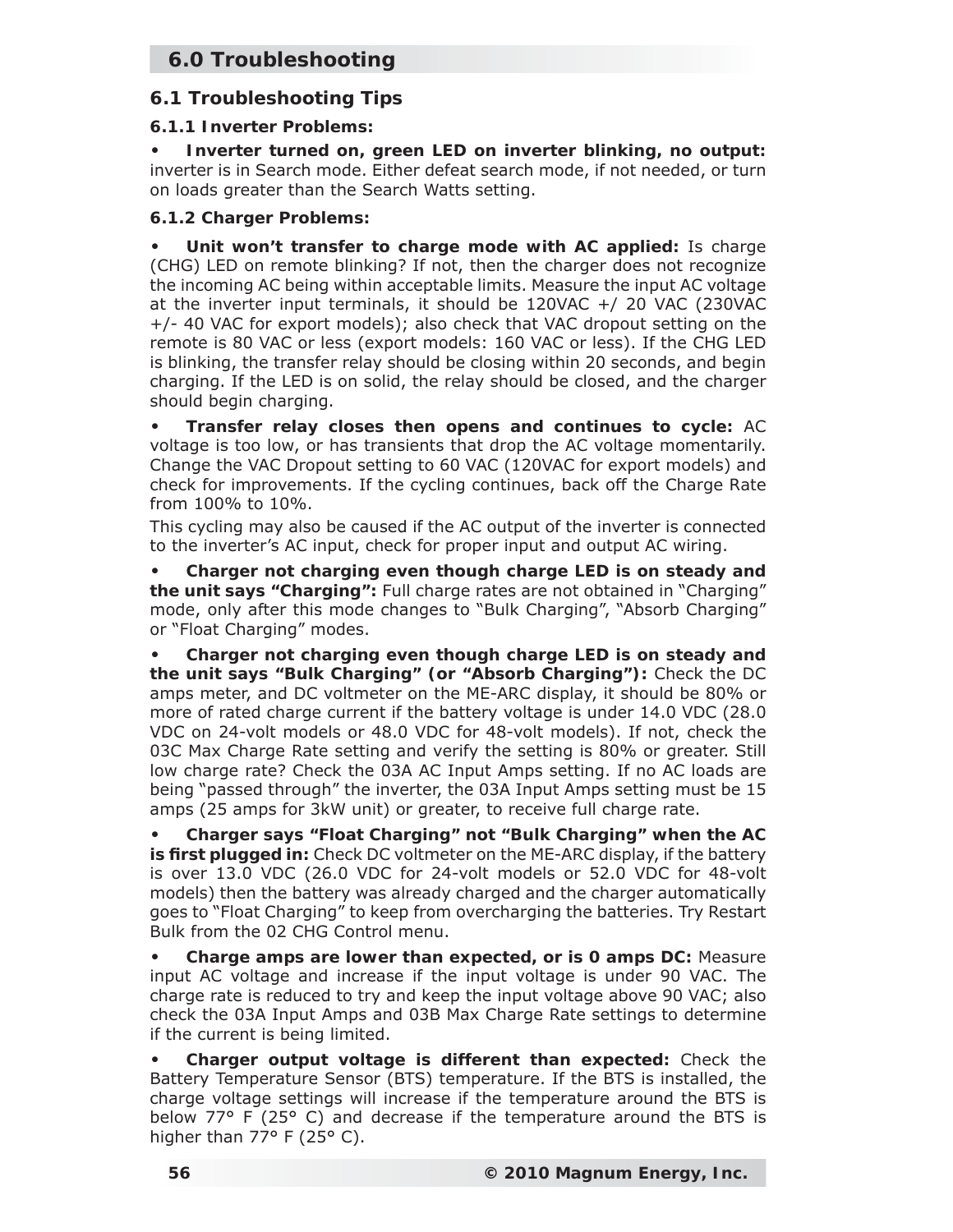### **6.2 Performing an Inverter Reset**

Press and hold the Power ON/OFF button (see Figure 6-1) for approximately fifteen (15) seconds until the Charging/Inverting Status LED comes on and flashes rapidly. Once the rapid flashing has begun, release the Power ON/ OFF button. The Status LED will go off after the button is released.

After the inverter reset is completed, press the ON/OFF button to turn the inverter ON.

Some older inverter models do not allow an inverter reset, if the inverter reset fails, you will need to power-down the inverter using the procedure below. In either case, if an "internal fault" does not clear, the inverter will require repair at an authorized service facility.



**Info:** The Power ON/OFF button is a small momentary type switch which operates by lightly pressing and releasing.



**Info:** All adjustable inverter/charger settings in the ME-ARC (except for the Setup 01B Contrast, 01C Backlight and 03 Gen Control - which revert back to default) are saved in non-volatile memory and are preserved until changed - even if an inverter reset is performed or if all power to the remote or inverter is removed.



1. Press and hold the Power ON OFF push -button for 15 seconds

2. Watch the Charging/Inverting Status LED, after approximately 15 seconds it should come on and flash rapidly to indicate the inverter has reset. The Status LED w ill go off after the pushbutton is re le a se d.

*Figure 6-1, Performing an Inverter Reset*

#### **6.3 Powering Down the Inverter**

Perform the following steps to power-down the inverter:

- 1. Remove all AC power (utility or generator power) to the inverter.
- 2. Disconnect the positive battery cable to the inverter.
- Ensure the inverter and remote control are disconnected from all AC 3.and DC power (the remote display will be blank).

After the inverter has been disconnected from all power for 30 seconds, reconnect the positive battery cable and resume operation.



**Info:** There may be a momentary spark when the positive battery cable is connected to the inverter's terminal; this is normal and indicates that the inverter's internal capacitors are being charged.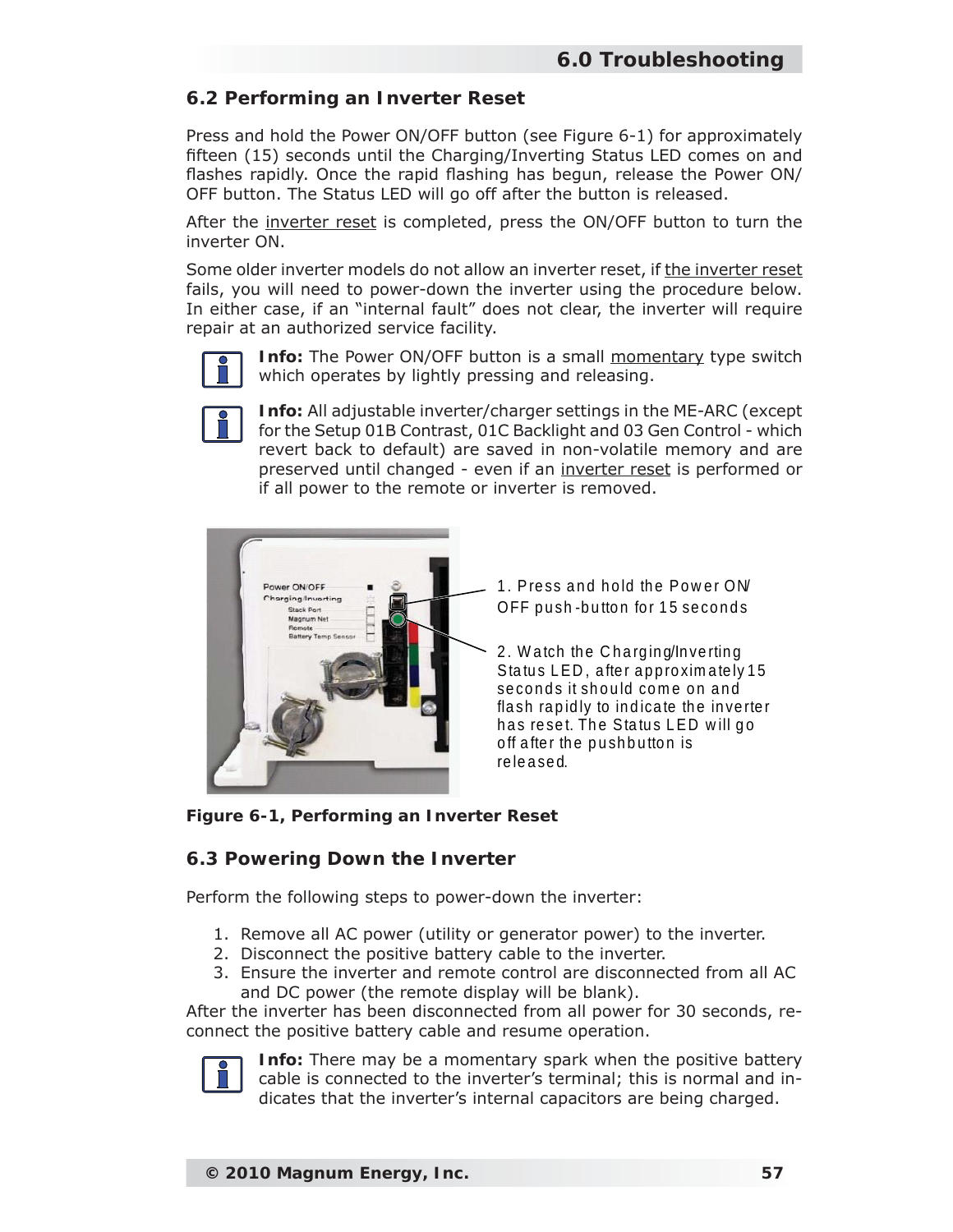# **7.0 Service and Warranty Info**

# **7.0 Limited Warranty**

Magnum Energy, Inc., warrants the ME-ARC remote control to be free from defects in material and workmanship that result in product failure during normal usage, according to the following terms and conditions:

1. The limited warranty for this product extends for a maximum of 24 months from the product's original date of purchase; or for the same period as the connected Magnum Energy inverter if the inverter and remote are newly installed at the same time, up to a maximum of 36 months.

2. The limited warranty extends to the original purchaser of the product and is not assignable or transferable to any subsequent purchaser.

3. During the limited warranty period, Magnum Energy will repair, or replace at Magnum Energy's option, any defective parts, or any parts that will not properly operate for their intended use with factory new or rebuilt replacement items if such repair or replacement is needed because of product malfunction or failure during normal usage. The limited warranty does not cover defects in appearance, cosmetic, decorative or structural parts or any non-operative parts. Magnum Energy's limit of liability under the limited warranty shall be the actual cash value of the product at the time the original purchaser returns the product for repair, determined by the price paid by the original purchaser. Magnum Energy shall not be liable for any other losses or damages.

4. Upon request from Magnum Energy, the original purchaser must prove the product's original date of purchase by a dated bill of sale, itemized receipt.

5. The original purchaser shall return the product prepaid to Magnum Energy in Everett, WA. After the completion of service under this limited warranty, Magnum Energy will return the product prepaid to the original purchaser via a Magnum-selected non-expedited surface freight within the contiguous United States and Canada; this excludes Alaska and Hawaii.

6. If Magnum repairs or replaces a product, its warranty continues for the remaining portion of the original warranty period or 90 days from the date of the return shipment to the original purchaser, whichever is greater. All replaced products and parts removed from repaired products become the property of Magnum Energy.

- 7. This limited warranty is voided if:
- the product has been modified without authorization,
- the serial number has been altered or removed,

• the product has been damaged through abuse, neglect, accident, high voltage or corrosion.

• the product was not installed and operated according to the owner's manual.

#### **BEFORE RETURNING ANY UNIT, CONTACT MAGNUM ENERGY FOR A RETURN MATERIAL AUTHORIZATION (RMA) NUMBER.**